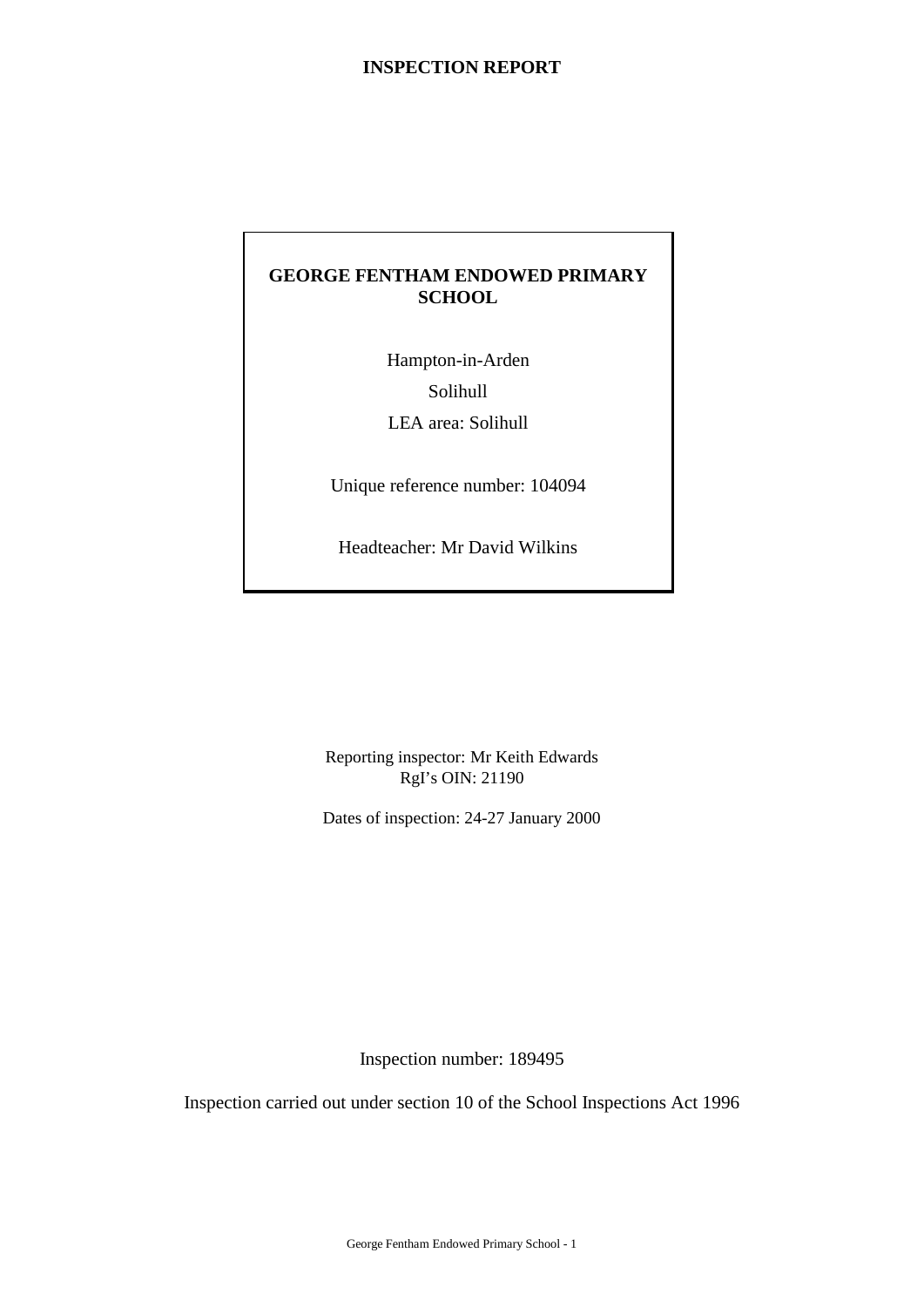#### © Crown copyright 2000

This report may be reproduced in whole or in part for non-commercial educational purposes, provided that all extracts quoted are reproduced verbatim without adaptation and on condition that the source and date thereof are stated.

Further copies of this report are obtainable from the school. Under the School Inspections Act 1996, the school must provide a copy of this report and/or its summary free of charge to certain categories of people. A charge not exceeding the full cost of reproduction may be made for any other copies supplied.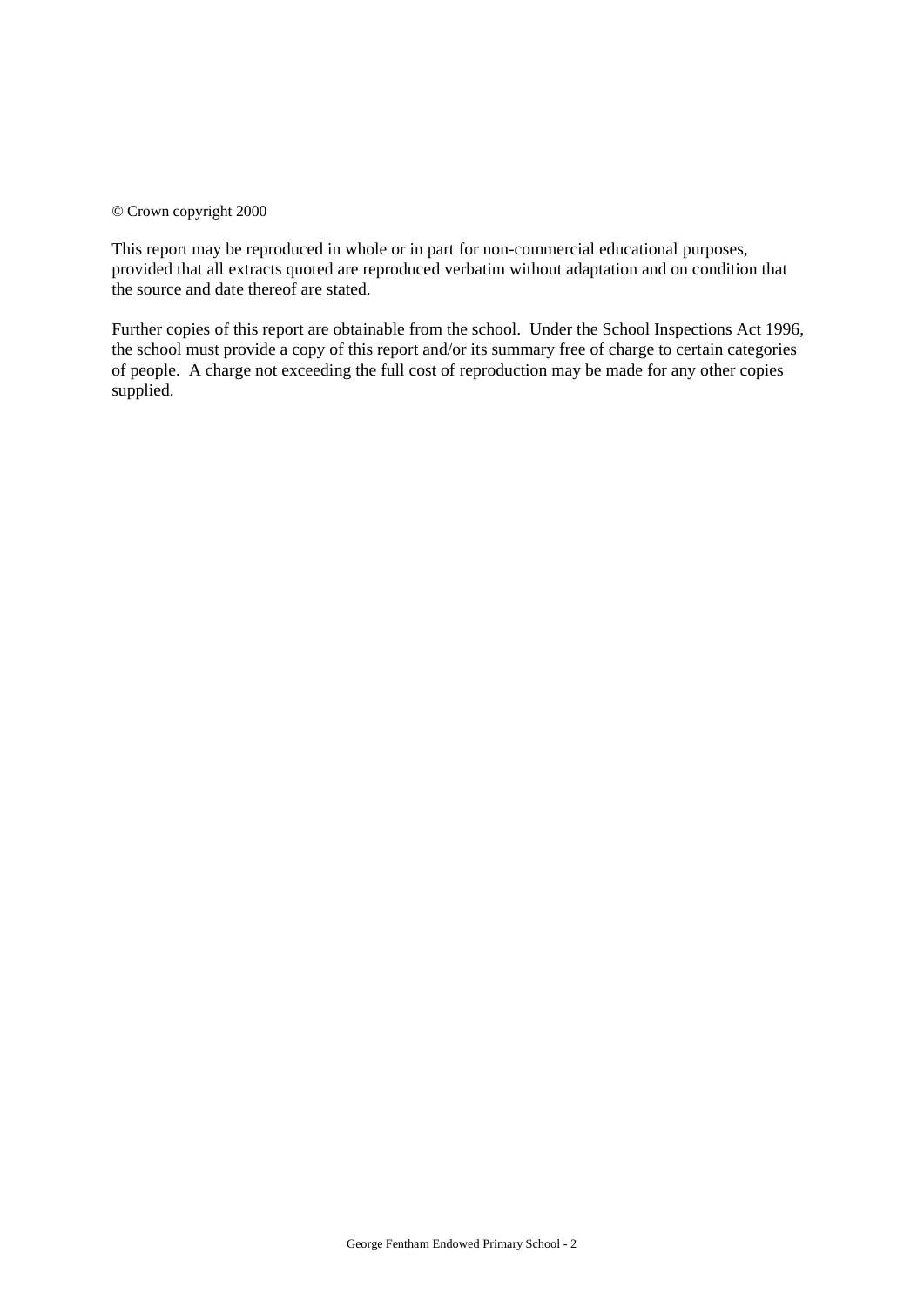# **INFORMATION ABOUT THE SCHOOL**

| Type of school:              | Primary                                                              |
|------------------------------|----------------------------------------------------------------------|
| School category:             | <b>Voluntary Aided</b>                                               |
| Age range of pupils:         | $3 - 11$                                                             |
| Gender of pupils:            | Mixed                                                                |
| School address:              | Fentham Road<br>Hampton in Arden<br>Solihull<br><b>West Midlands</b> |
| Postcode:                    | <b>B92 0AY</b>                                                       |
| Telephone number:            | 01675 442800                                                         |
| Fax number:                  | 01675 443936                                                         |
|                              |                                                                      |
| Appropriate authority:       | Governing Body                                                       |
| Name of chair of governors:  | Mr Alan Warren                                                       |
|                              |                                                                      |
| Date of previous inspection: | 30 September 1996                                                    |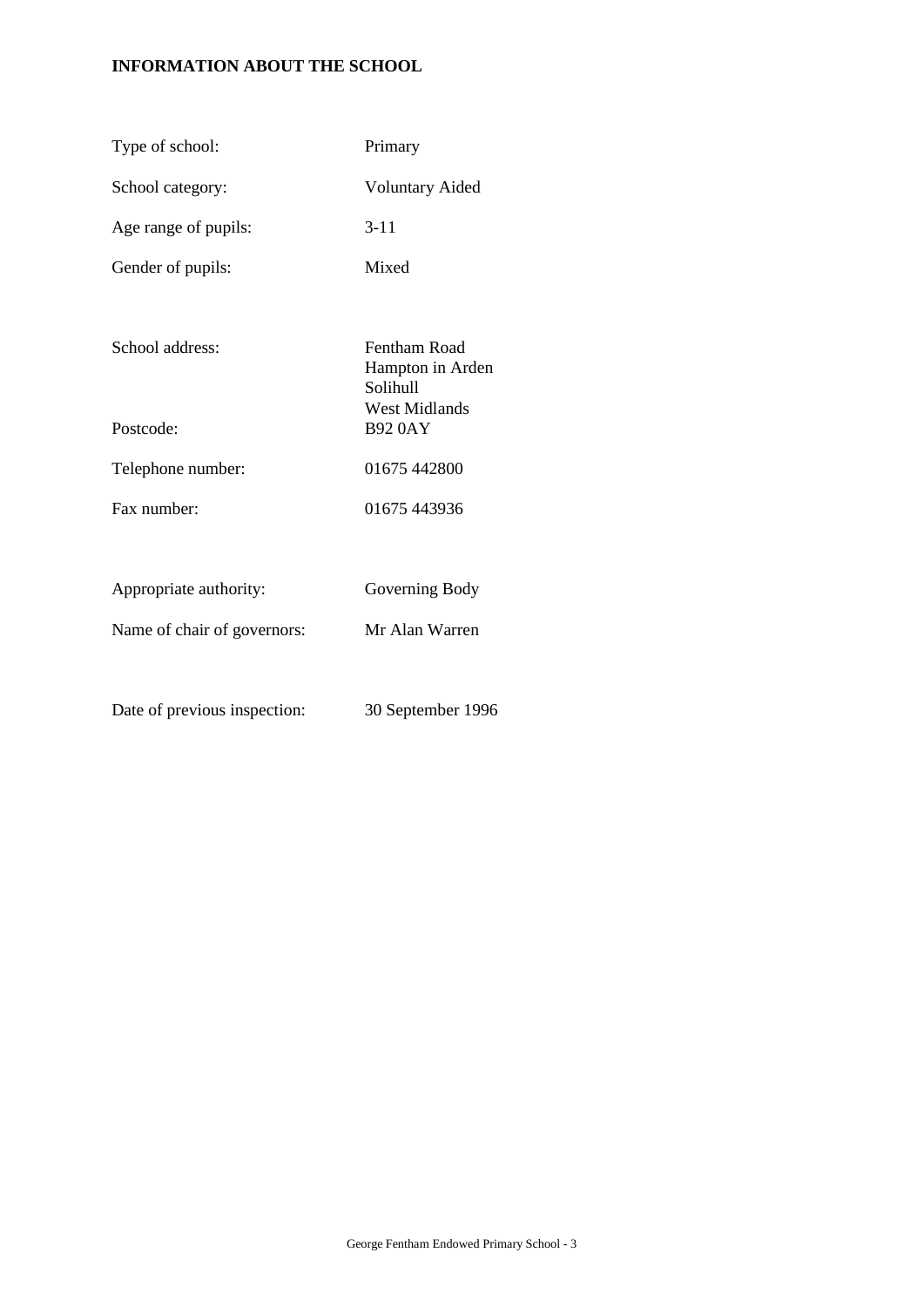| <b>Team members</b>                 | <b>Subject responsibilities</b> | <b>Aspect responsibilities</b>                                               |
|-------------------------------------|---------------------------------|------------------------------------------------------------------------------|
| Keith Edwards, Registered Inspector | Mathematics                     | What sort of school is it?                                                   |
|                                     | Art                             | The school's results and<br>pupils' achievements                             |
|                                     |                                 | How well are pupils taught?                                                  |
|                                     |                                 | How well is the school led and<br>managed?                                   |
| Susan Dixon, Lay Inspector          |                                 | Pupils' attitudes, values and<br>personal development.                       |
|                                     |                                 | How well does the school care<br>for its pupils?                             |
|                                     |                                 | How well does the school<br>work in partnership with<br>parents?             |
|                                     |                                 | <b>Equal Opportunities</b>                                                   |
| Lea Short, Team Inspector           | <b>Under fives</b>              |                                                                              |
|                                     | Information technology          |                                                                              |
|                                     | Science                         |                                                                              |
|                                     | Design and technology           |                                                                              |
|                                     | Geography                       |                                                                              |
|                                     | History                         |                                                                              |
| John Williams, Team Inspector       | English                         | Special educational needs                                                    |
|                                     | Religious education             | How good are the curricular<br>and other opportunities offered<br>to pupils? |
|                                     | Music                           |                                                                              |
|                                     | Physical education              |                                                                              |

### **INFORMATION ABOUT THE INSPECTION TEAM**

The inspection contractor was:

Sandfield Educational Consultants 16 Wychwood Drive Trowell Park Nottingham NG9 3RB

Any concerns or complaints about the inspection or the report should be raised with the inspection contractor. Complaints that are not satisfactorily resolved by the contractor should be raised with OFSTED by writing to:

> The Registrar Inspection Quality Division The Office for Standards in Education Alexandra House 33 Kingsway London WC2B 6SE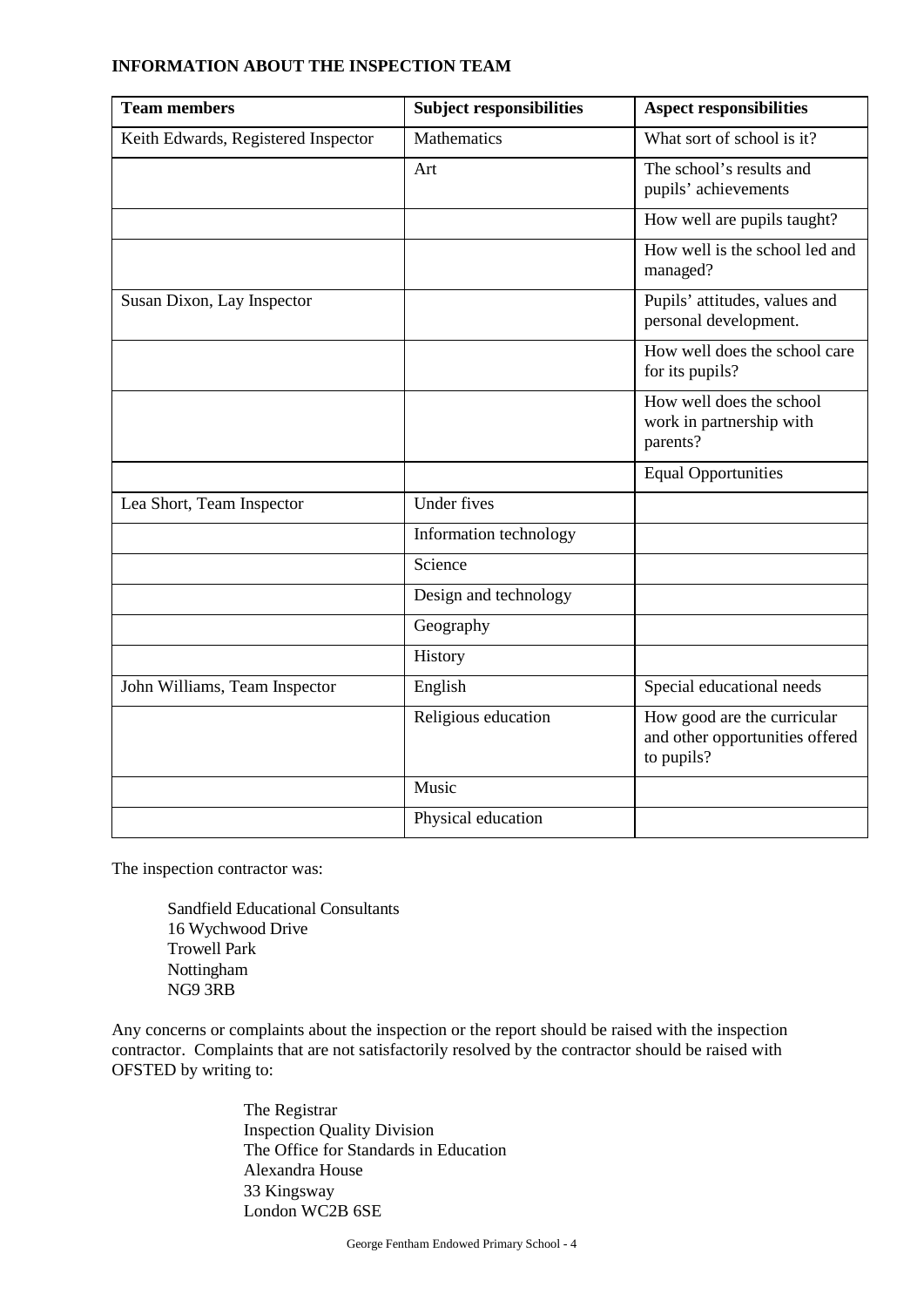# **REPORT CONTENTS**

|                                                                                                                                                                                                                                                                                                                                                                          | Page |
|--------------------------------------------------------------------------------------------------------------------------------------------------------------------------------------------------------------------------------------------------------------------------------------------------------------------------------------------------------------------------|------|
| <b>PART A: SUMMARY OF THE REPORT</b>                                                                                                                                                                                                                                                                                                                                     | 5    |
| Information about the school<br>How good the school is<br>What the school does well<br>What could be improved<br>How the school has improved since its last inspection<br><b>Standards</b><br>Pupils' attitudes and values<br>Teaching and learning<br>Other aspects of the school<br>How well the school is led and managed<br>Parents' and carers' views of the school |      |
| <b>PART B: COMMENTARY</b>                                                                                                                                                                                                                                                                                                                                                |      |
| <b>HOW HIGH ARE STANDARDS?</b>                                                                                                                                                                                                                                                                                                                                           | 9    |
| The school's results and achievements<br>Pupils' attitudes, values and personal development                                                                                                                                                                                                                                                                              |      |
| <b>HOW WELL ARE PUPILS TAUGHT?</b>                                                                                                                                                                                                                                                                                                                                       | 11   |
| HOW GOOD ARE THE CURRICULAR AND OTHER<br><b>OPPORTUNITIES OFFERED TO PUPILS?</b>                                                                                                                                                                                                                                                                                         |      |
| <b>HOW WELL DOES THE SCHOOL CARE FOR ITS PUPILS?</b>                                                                                                                                                                                                                                                                                                                     | 12   |
| HOW WELL DOES THE SCHOOL WORK IN<br><b>PARTNERSHIP WITH PARENTS</b>                                                                                                                                                                                                                                                                                                      | 15   |
| HOW WELL IS THE SCHOOL LED AND MANAGED?                                                                                                                                                                                                                                                                                                                                  | 15   |
| WHAT SHOULD THE SCHOOL DO TO IMPROVE FURTHER?                                                                                                                                                                                                                                                                                                                            | 17   |
| <b>PART C: SCHOOL DATA AND INDICATORS</b>                                                                                                                                                                                                                                                                                                                                | 18   |
| PART D: THE STANDARDS AND QUALITY OF TEACHING IN<br>AREAS OF THE CURRICULUM, SUBJECTS AND COURSES                                                                                                                                                                                                                                                                        | 22   |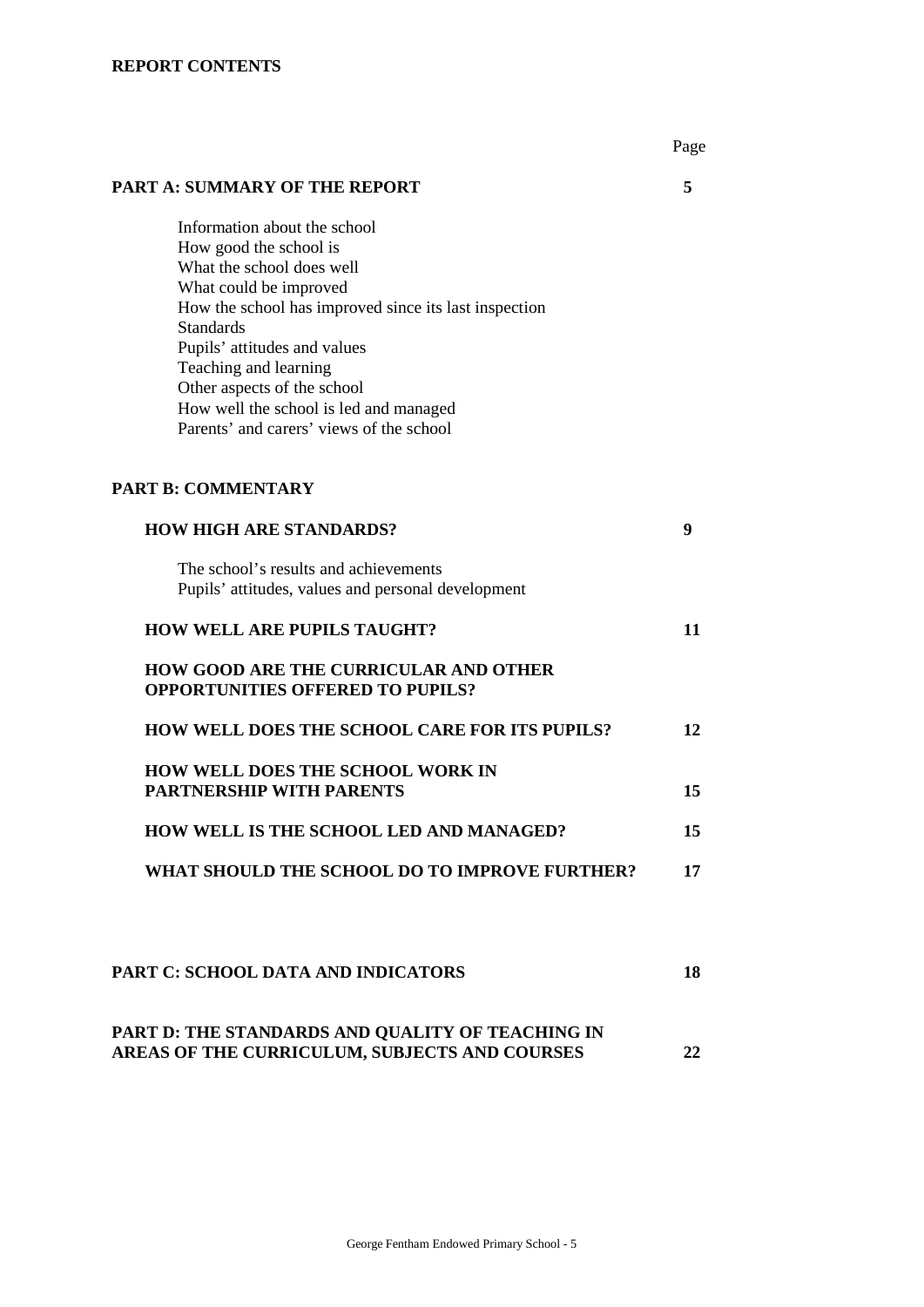# **PART A: SUMMARY OF THE REPORT**

# **INFORMATION ABOUT THE SCHOOL**

George Fentham Endowed School has a tradition that dates from 1782. Although it does not come under the jurisdiction of the church or diocesan authorities, it is voluntary aided and classed as "Church of England by usage". The current site is in the heart of the village of Hampton-in-Arden, where most of the housing is owner-occupied. There is also a privately managed site for travelling families. The school draws most of its children from the immediate village, with a proportion coming from the neighbouring settlements of Barston and Bickenhill. The socio-economic circumstances of most families are favourable. Numbers have risen steadily over the last 20 years and the school is unable to provide places for all those families who wish to enrol their children.

There are currently 232 pupils in Key Stage 1 and 2 and a further 35 children who attend the Nursery Unit on a part-time  $(0.5)$  basis. At the present time, 18 pupils are eligible for free school meals, which is a much lower than average. Currently, almost all of the pupils are white and all come from homes where English is the first language.

The attainment of pupils on entry to the school is above average, but there is a wide spread of ability in each class. There are currently 33 pupils on the school's register for special educational needs. Three of these pupils have a formal statement of special educational need and receive support from the school and the local authority.

In addition to the nursery, the pupils are taught in seven classes in discrete year groups. Pupils are admitted into the reception class in September of the academic year of their fifth birthday. There are nine teachers employed in the school on a full-time basis, as well as four other teachers who are employed on a part-time basis.

# **HOW GOOD THE SCHOOL IS**

This is a very effective school that provides very good value for money. The quality of teaching is good. Results in national tests in English and mathematics are consistently above those achieved by pupils in similar schools. The school benefits from very good leadership that has secured the position of the school in the heart of the community.

# **What the school does well**

- Standards in English and mathematics are well above the national average at the end of both key stages. The pupils achieve well in these subjects in comparison to pupils from similar schools.
- The quality of teaching is good and enables the pupils to make good progress overall.
- The school is very well led and managed. There is effective teamwork and the governors are keenly interested and very supportive.
- The provision for those pupils with special educational needs is excellent.
- The education provided in the nursery is very good and enables the children to make a very good start.
- The school has a high standing in the community and its work is greatly appreciated by the parents.
- The attitudes and behaviour of the pupils are very good.
- Relationships within the school are very good and the traveller children are very well integrated.
- The range of extra-curricular activities provided by the school is very good.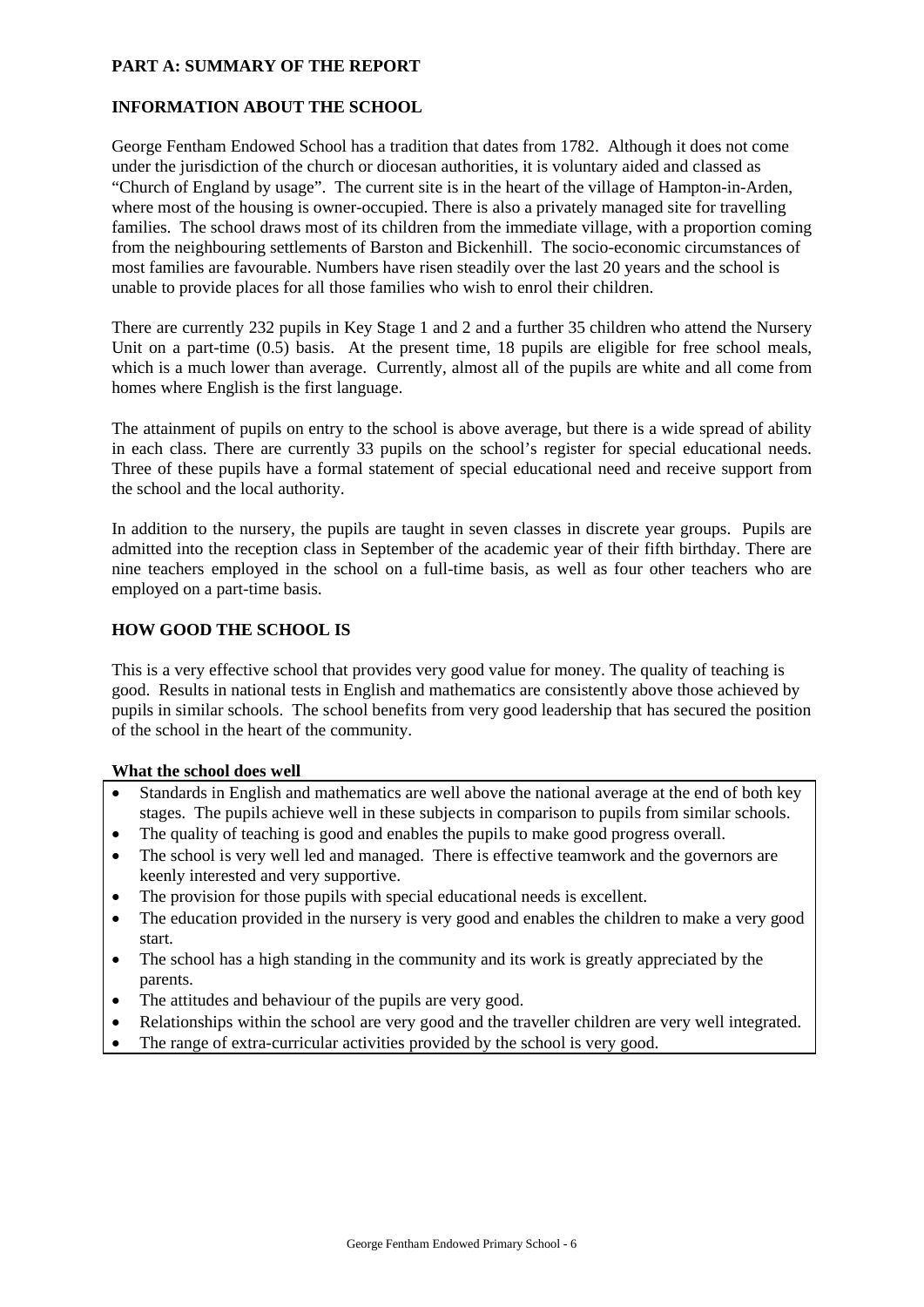# **What could be improved**

- Standards of achievement in science could be better in Key Stage 2: assessment information could be used to provide greater challenge for pupils of differing abilities.
- Although standards of attainment in art and design and technology match national guidelines, the pupils are capable of greater achievement.
- Information technology and the library are under-used. There is a need for more independent research and further opportunities for open-ended tasks.
- The quality of marking lacks consistency.
- The outdoor provision for the under fives in the reception class is inadequate.

*The areas for improvement will form the basis of the governors' action plan.*

# **HOW THE SCHOOL HAS IMPROVED SINCE ITS LAST INSPECTION**

The school was last inspected in September 1996. Since then the school has made good progress. The school has made sound progress in revising its assessment policy and procedures. The school makes detailed analyses of the pupils' performance, particularly in literacy and numeracy and uses the information to set targets and to raise standards. There is scope for the greater use of assessment criteria in science to provide greater challenge for pupils of different attainment. The school is awaiting the introduction of Curriculum 2000 before further developing its assessment criteria in the non-core subjects.

The school has made good progress in developing and implementing clear strategies and criteria for monitoring teaching and learning. Senior members of staff have undertaken training and guidelines have been produced to guide classroom observation. This is having a beneficial impact in the quality of teaching and learning particularly in literacy and numeracy. The school has made good progress in broadening the scope of multi-cultural dimension of school life. The curriculum has been enhanced both by the enhanced range of visitors to the school, and by the enriched project work. For example, pupils in Year 2 study Arizona with an emphasis on its native peoples and older pupils study the Amazonian rainforest and the Indian population.

The school continues to improve its accommodation; the staffroom has been relocated and the new information technology suite is nearing completion. The Literacy and Numeracy Strategies have been successfully introduced and the provision for those pupils with special educational needs is now excellent. The school has been particularly successful in establishing the new nursery as a first class facility.

# **STANDARDS**

|                 |      |             | compared with                    |      |                                               |
|-----------------|------|-------------|----------------------------------|------|-----------------------------------------------|
| Performance in: |      | all schools | similar<br><b>Key</b><br>schools |      |                                               |
|                 | 1997 | 1998        | 1999                             | 1999 |                                               |
| English         | B    | A           | A                                | B    | well above average<br>A<br>B<br>above average |
| mathematics     | C    | A           | A                                | B    | C<br>average<br>below average<br>D            |
| science         | C    | A           | C                                | D    | well below average<br>E                       |

The table shows the standards achieved by 11 year olds based on average point scores in National Curriculum tests.

At the age of eleven, the pupils' results are well above the national average in English and mathematics. Pupils' achievements are above those of pupils attending similar schools in these subjects. In science, the pupils' attainments are similar to the national results, but are below those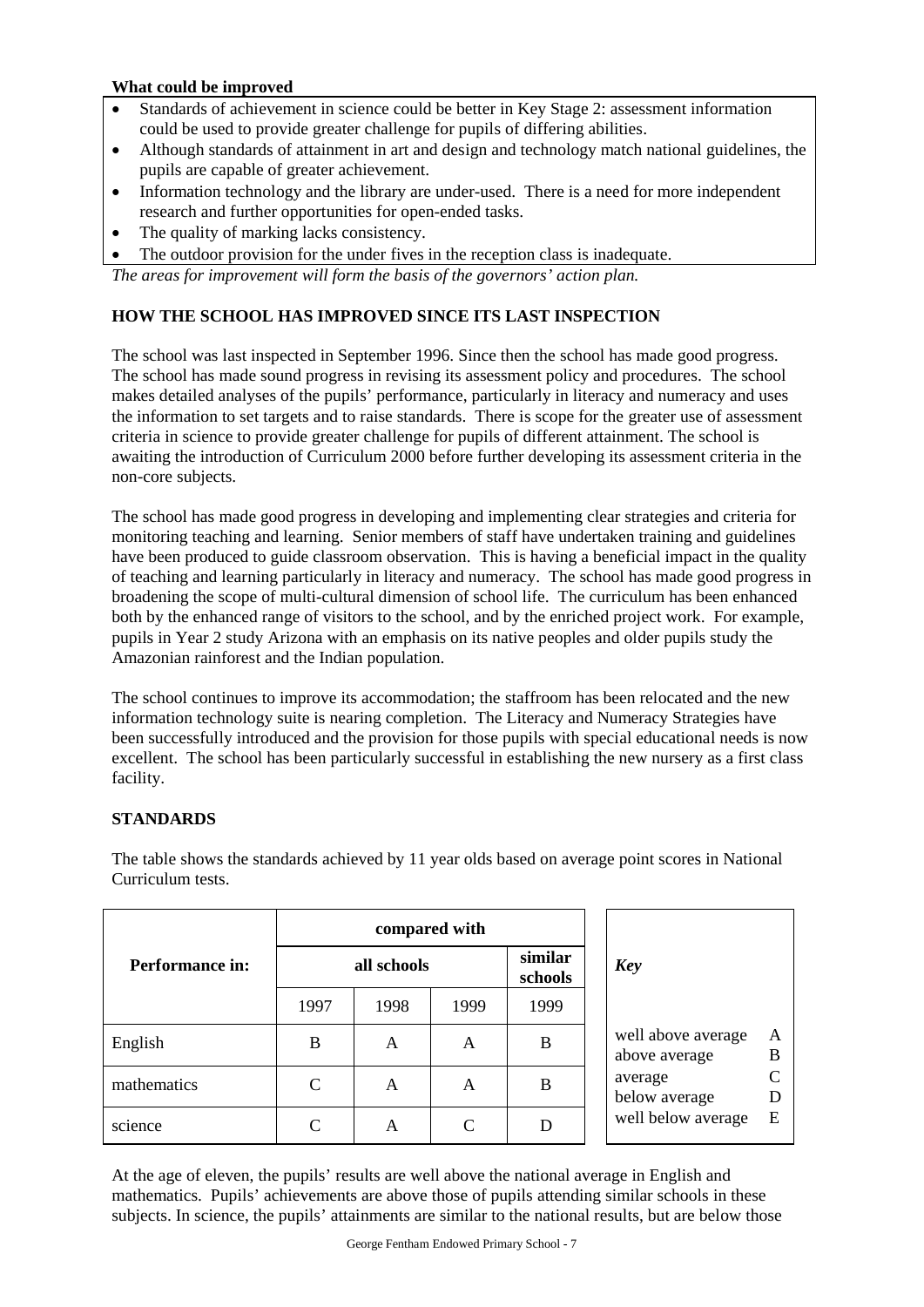achieved by pupils in similar schools. Standards, however, are consistently higher than the national average and the school consistently meets the targets it sets. The pupils achieve high standards in their work in most subjects.

| Aspect                                    | <b>Comment</b>                                                                                                                                          |
|-------------------------------------------|---------------------------------------------------------------------------------------------------------------------------------------------------------|
| Attitudes to the school                   | The pupils have very good attitudes to school. They approach lessons<br>and activities with great enthusiasm.                                           |
| Behaviour, in and out of<br>classrooms    | The behaviour of the pupils is very good throughout the school.                                                                                         |
| Personal development and<br>relationships | The pupils are provided with many opportunities to take responsibility<br>and they act with increasing maturity as they progress through the<br>school. |
| Attendance                                | Attendance rates are well above the national average.                                                                                                   |

# **PUPILS' ATTITUDES AND VALUES**

# **TEACHING AND LEARNING**

| <b>Teaching of pupils:</b><br>aged up to 5 years |      | aged 5-7 years | aged 7-11 years |  |
|--------------------------------------------------|------|----------------|-----------------|--|
| Lessons seen overall                             | Good | Good           | Good            |  |

*Inspectors make judgements about teaching in the range: excellent; very good; good; satisfactory; unsatisfactory; poor; very poor. 'Satisfactory' means that the teaching is adequate and strengths outweigh weaknesses.*

The overall quality of teaching is good. It enables the pupils to make good progress throughout the school. In 98 per cent of lessons, the teaching was satisfactory or better. In 48 per cent of lessons, the teaching was good and in 19 per cent of lessons it was very good. The overall quality of teaching in the Nursery Unit is very good. The overall quality of teaching in English and mathematics is good and enables the pupils to develop a secure foundation in the skills of literacy and numeracy. The school is effective in meeting the needs of most pupils in most subjects. In particular, the needs of the pupils from traveller families are well addressed as are those of the pupils with special educational needs.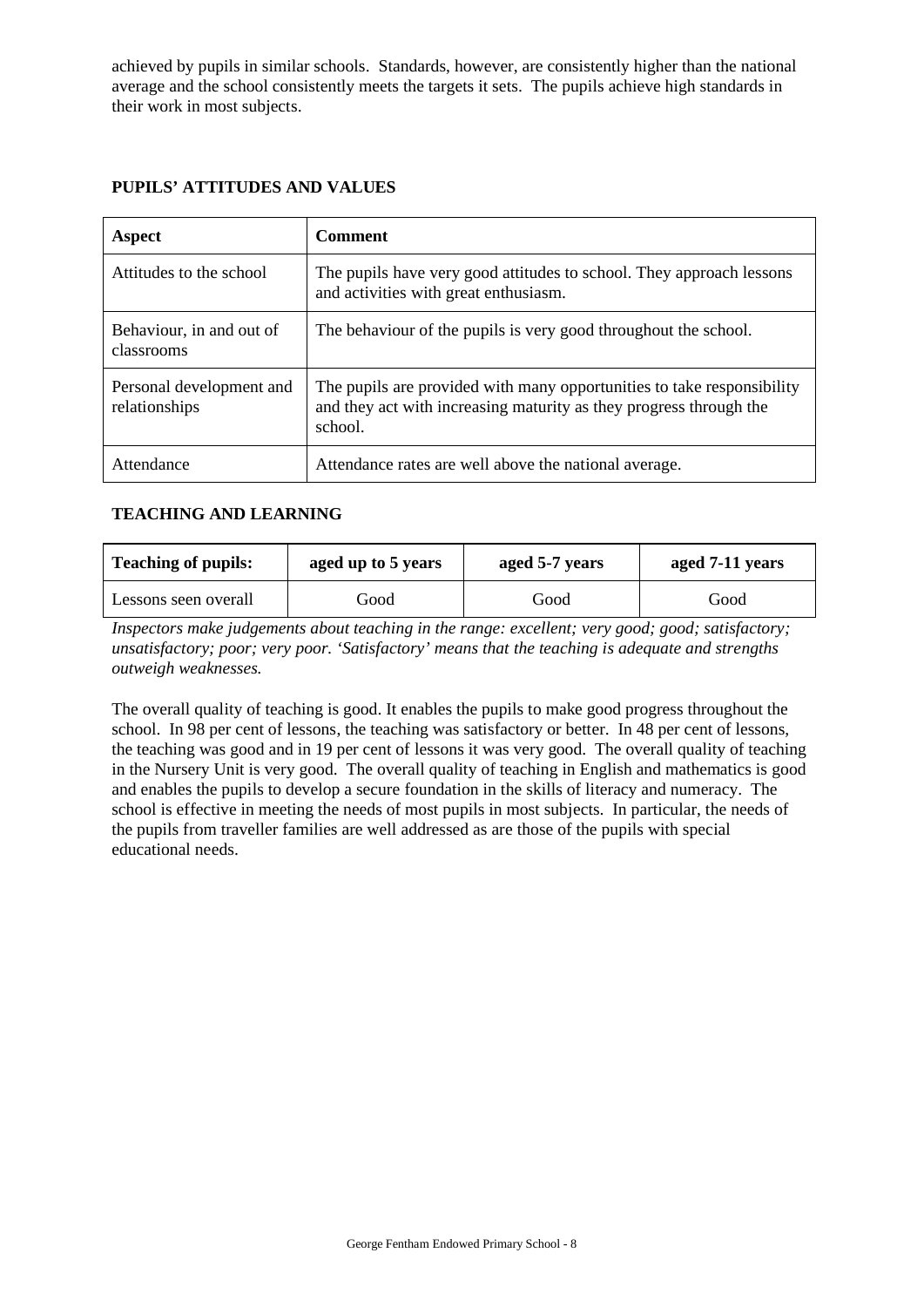# **OTHER ASPECTS OF THE SCHOOL**

| Aspect                                                                                                              | <b>Comment</b>                                                                                                                                                                                                                                                                                                                                             |
|---------------------------------------------------------------------------------------------------------------------|------------------------------------------------------------------------------------------------------------------------------------------------------------------------------------------------------------------------------------------------------------------------------------------------------------------------------------------------------------|
| The quality and range of<br>the curriculum                                                                          | The curriculum for the under-fives is very good. The curriculum for the<br>pupils in both key stages is broad and fulfils legal requirements in<br>respect of the National Curriculum. It is enhanced by a very good range<br>of extra-curricular opportunities.                                                                                           |
| Provision for pupils with<br>special educational needs                                                              | The provision for those pupils with special educational needs is<br>excellent and enables them to make very good progress, particularly in<br>the development of literacy skills.                                                                                                                                                                          |
| Provision for pupils'<br>personal development,<br>including spiritual, moral,<br>social and cultural<br>development | The school makes good provision overall. Provision for the moral and<br>social development of the pupils is very good. The provision for the<br>cultural development of the pupils has been enhanced by a marked<br>improvement in the way the curriculum reflects our multi-cultural<br>society. The spiritual development of the pupils is satisfactory. |
| How well the school cares<br>for its pupils                                                                         | The school has good arrangements for the care and protection of its<br>pupils. Pupils are well supported by the very good relationships that<br>exist throughout the school. Health and safety procedures are good.                                                                                                                                        |

The school has an excellent relationship with parents. Together they form a very effective partnership which enables the pupils to make good progress.

| Aspect                                                  | <b>Comment</b>                                                                                                                                                                    |
|---------------------------------------------------------|-----------------------------------------------------------------------------------------------------------------------------------------------------------------------------------|
| Leadership and manage-                                  | The leadership of the school is very good. The headteacher and his                                                                                                                |
| ment by the headteacher                                 | deputy form a very effective team and responsibilities for aspects of                                                                                                             |
| and other key staff                                     | school life have been efficiently devolved.                                                                                                                                       |
| How well the governors<br>fulfil their responsibilities | The governors are strongly committed to George Fentham Endowed<br>School and have made a significant contribution to its development,<br>particularly in improving the buildings. |
| The school's evaluation of                              | The school is growing more confident in the evaluation of its                                                                                                                     |
| its performance                                         | performance and uses a range of indicators to measure its success.                                                                                                                |
| The strategic use of                                    | The school has a very successful history of securing additional funding                                                                                                           |
| resources                                               | and putting the money to very good effect for the benefit of the pupils.                                                                                                          |

# **HOW WELL THE SCHOOL IS LED AND MANAGED**

The school is very well resourced and the accommodation, with the introduction of the new information technology suite, is very good. The school has an excellent record of applying best value principles when implementing the school improvement plan.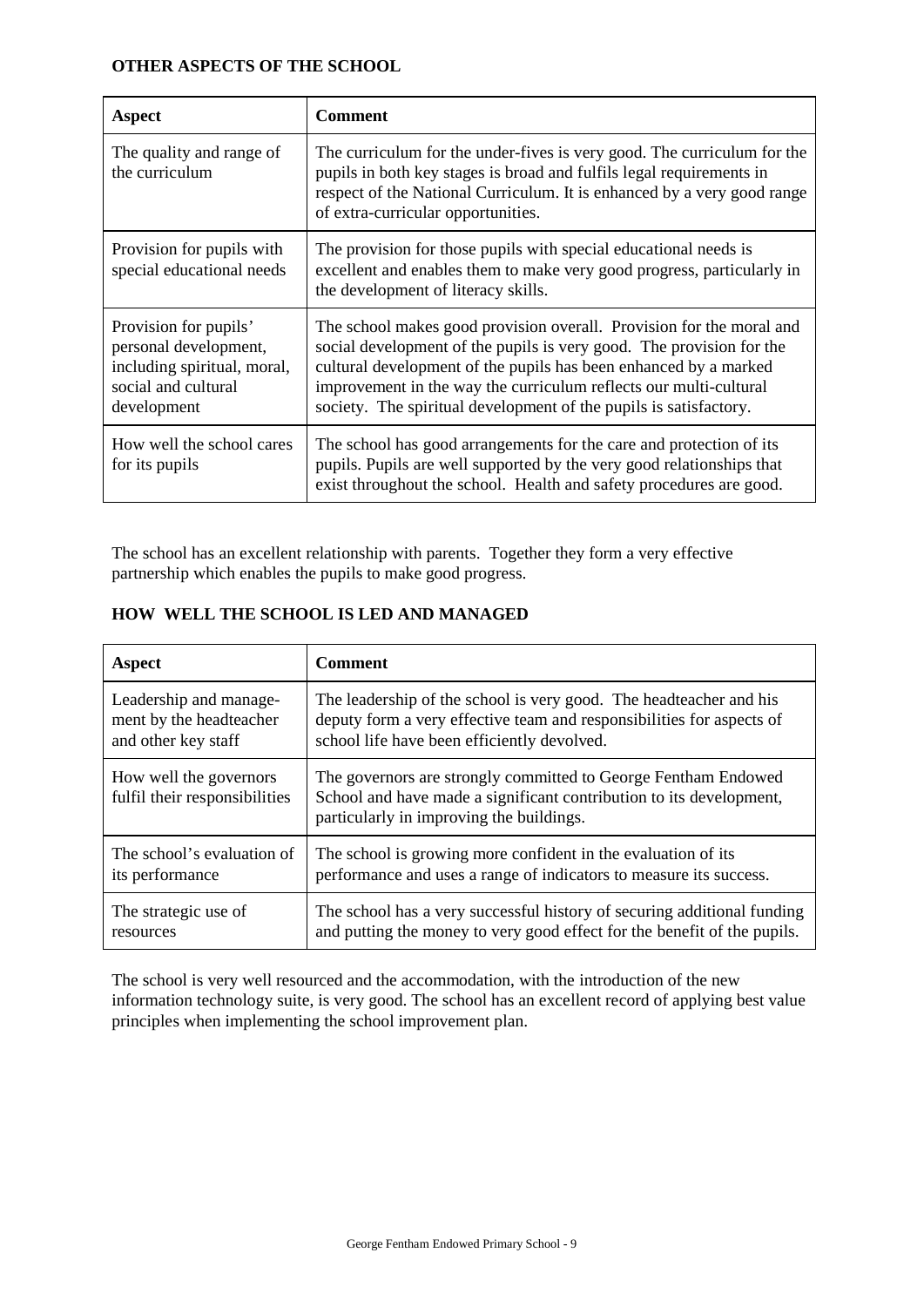# **PARENTS' AND CARERS' VIEWS OF THE SCHOOL**

| What pleases parents most                    | What parents would like to see improved |
|----------------------------------------------|-----------------------------------------|
| The school is well led and managed.          | The amount of homework which is set.    |
| The school expects the children to work hard |                                         |
| and to achieve their best.                   |                                         |
| The teaching is good.                        |                                         |
| The school is approachable.                  |                                         |
| The school is helping their children to      |                                         |
| become mature and responsible.               |                                         |
| Behaviour in the school is good.             |                                         |

The parents strongly support the work of the school. Parents regard the school as a caring institution that produces good standards of achievement, good behaviour and good progress. They very much appreciate the welcoming atmosphere and approachability of the staff. They are particularly impressed with the leadership of the headteacher. The inspection team endorses the parents' view that the strengths of the school far outweigh the weaknesses. The inspectors agree that the school enables the pupils to make good progress and that standards of attainment are above average.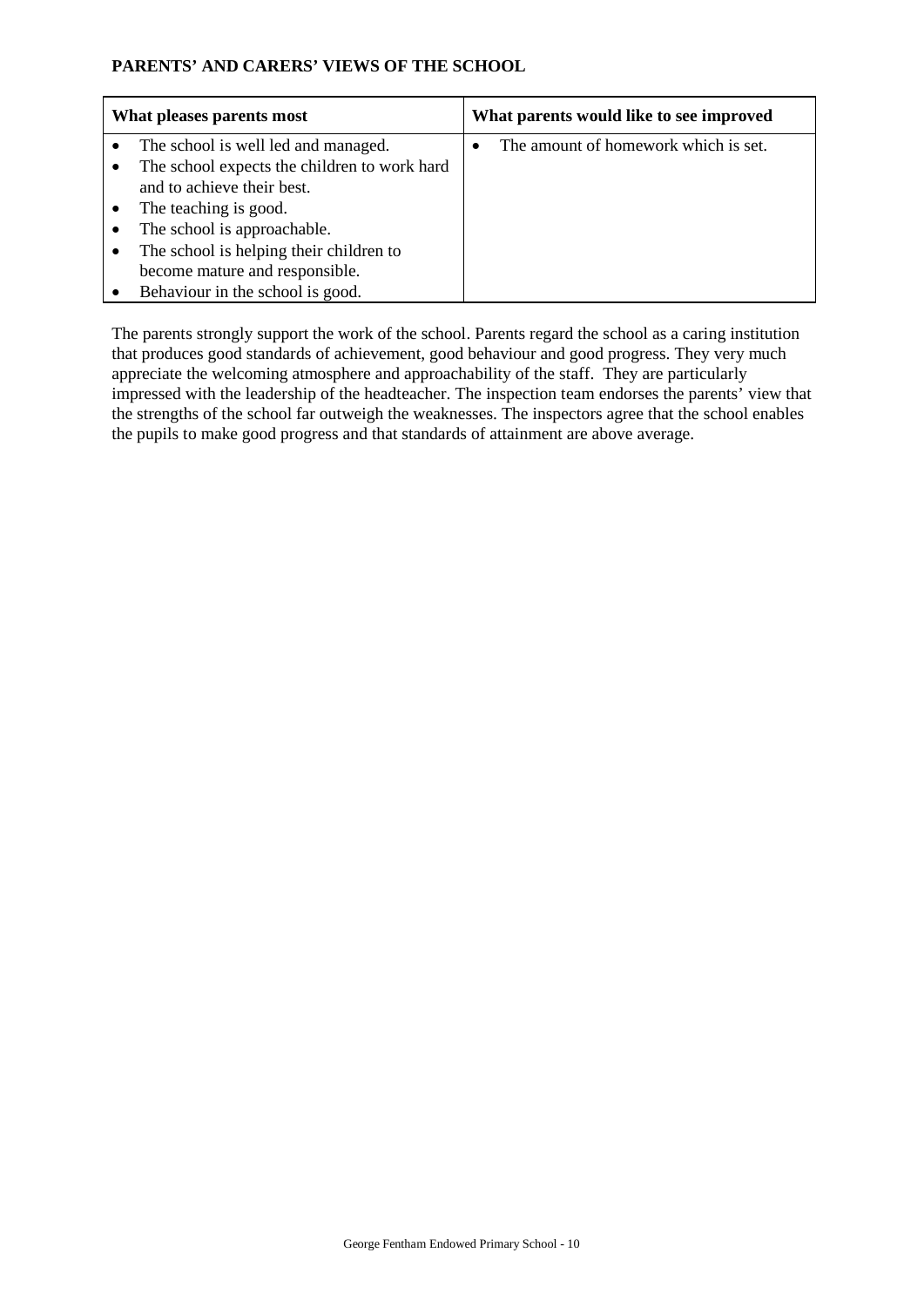# **PART B: COMMENTARY**

## **HOW HIGH ARE STANDARDS?**

### **The school's results and achievements**

- 1. The children's attainment covers a wide range on entry but it is above average overall. The children respond well to the teaching to make good progress in the nursery and the reception classes. By the age of five, children are beginning to read, turning the pages of books correctly and recognising words. Many children can write their name and are forming letters well. They have a good understanding of number and use mathematical language such as "more than" and "less than". They make good progress in their personal and social development. Children work well together in pairs and groups, share resources and have established good relationships with their friends and the adults who work with them. They make good progress in their physical development and show agility in their movement.
- 2. Pupils make good progress in relation to their prior levels of attainment and achieve standards which are well above average in most subjects at the end of Key Stage 1. The National Curriculum assessments for 1999 indicate that pupils' attainments were well above the national average in English, mathematics and science, and inspection evidence supports this judgement. An analysis of the school's 1999 performance data compared to pupils from similar schools, indicates that the pupils achievements were above average. Pupils with special educational needs are sensitively supported and helped to make good progress, particularly in literacy and numeracy..
- 3. Pupils maintain this good progress in most subjects in Key Stage 2. By the age of eleven they attain standards in English and mathematics which are well above the national average and above the results achieved by pupils in similar schools. An analysis of test results for the school over the last three years shows that standards in English and mathematics are consistently better than the national average. The school's careful monitoring of the introduction of the National Literacy Strategy to assess its impact demonstrates the school has the capacity to continue to improve. Pupils achieve standards that are very high in speaking and listening. Pupils of all ages have a very good command of language and express themselves clearly and confidently. When reading, pupils are able to adopt appropriate strategies according to their purpose; this includes skimming to gain an overall impression and scanning to locate information. When reading aloud, they use expression and are sensitive to the finer nuances of the text. They use their reference skills confidently and accurately when seeking information from books. Their skills in writing are well above average. Pupils write confidently and fluently for a range of purposes. Their literacy standards enable them to work readily in subjects where they need to use their reading skills.
- 4. The pupils' levels of attainment in mathematics by the age of eleven are well above average. Results in the 1999 Key Stage 2 National Curriculum tests were well above those achieved by pupils attending similar schools. In those tests, 41 per cent of pupils attained Level 3. Inspection evidence supports the view that the national tests provide a fair reflection of the pupils' achievements. The good standards reported in the last inspection have been maintained and improved, and the school is very well placed to sustain this progress. Pupils respond well to the high quality teaching and make good progress, particularly in acquiring and using a mathematical vocabulary. Pupils are responding well to the Numeracy Strategy and its emphasis on mental mathematics and are making good progress in calculations involving tables, fractions and measurement. They apply their skills in numeracy very effectively in other subjects such as science and geography.
- George Fentham Endowed Primary School 11 5. There is some under achievement in science where pupils attain standards which are in line with the national average and below the results achieved by pupils in similar schools. The younger pupils engage in practical investigations and can classify materials according to their properties. They check the validity of their predictions and know how to apply the concept of a fair test. By the end of Key Stage 2, the pupils engage in investigations and apply sound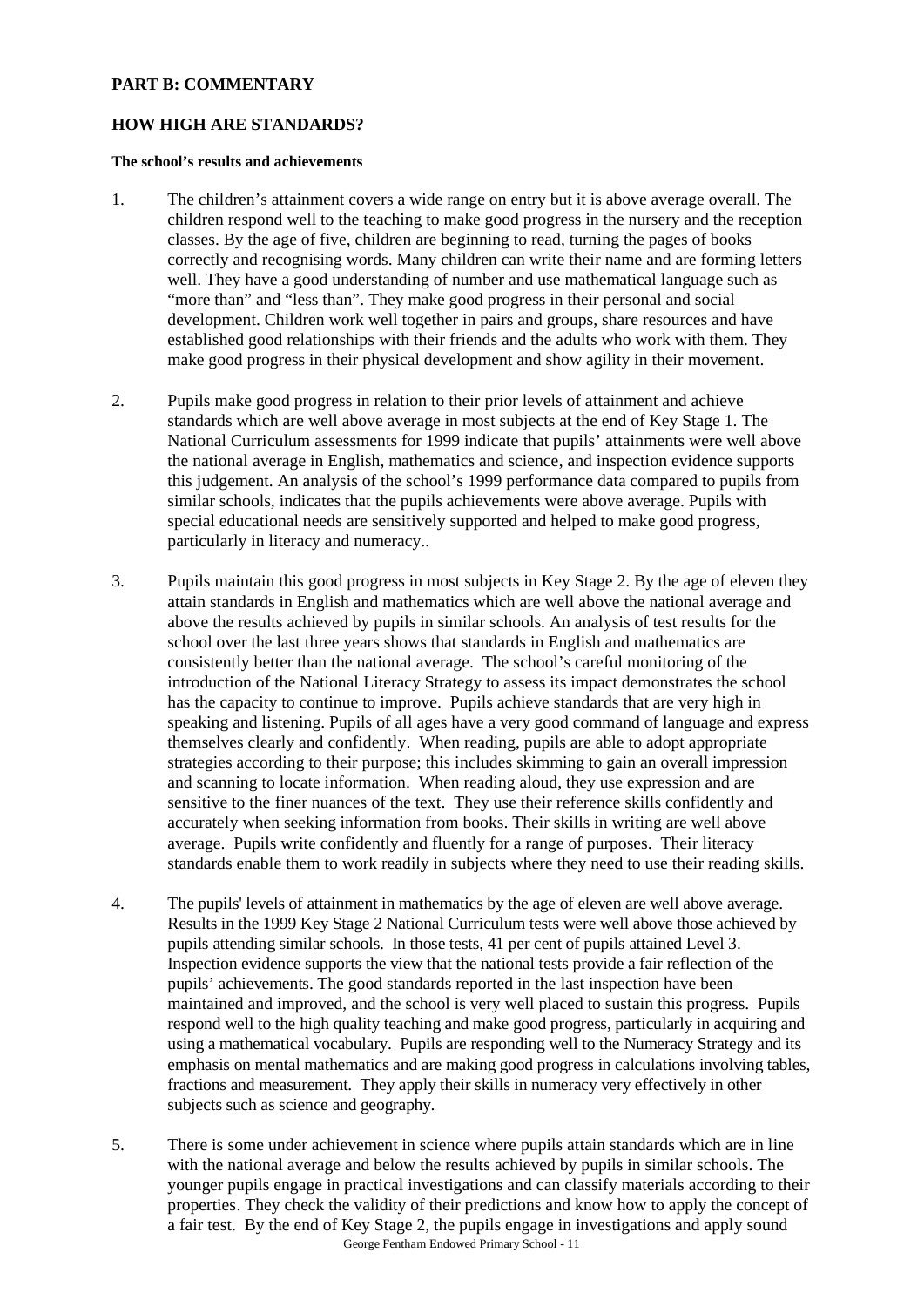scientific methods to ensure secure conclusions. However, assessment is not used as effectively as it is in English and mathematics to match the work to the different abilities of the pupils. Inspection evidence indicates that pupils make satisfactory progress in science and although standards of attainment are above average by the time they leave school, they could be better.

- 6. By the time most pupils leave the school, they have a knowledge and understanding of information technology which is in line with national expectations. The pupils are currently working with a range of computers most of which are out of date. However, the school has almost completed the building of its new computer suite, and money has been allocated to ensure that it is equipped with the latest technology.
- 7. The pupils have high achievements in history and geography. These subjects are well supported by clear schemes of work and field visits that stimulate the pupils' interest. The quality of learning is very good. Pupils use their reference skills well to further their understanding through independent research. Art and design and technology are not supported by clear schemes of work. In particular, these subjects in Key Stage 2 are often used to support learning in other subjects such as history and geography rather than to ensure a clear development of skills. Consequently, the work that the pupils produce could be better.
- 8. Pupils achieve well in physical education, religious education and music. Their achievements in music at the end of Key Stage 1 are well above average; pupils respond well to music making and have an impressive technical knowledge.
- 9. Throughout the school, pupils with special educational needs are well supported. Care is taken to ensure that pupils who are experiencing learning difficulties are identified at an early stage and provided with individual programmes of work. The higher attaining pupils make good progress in the school in most subjects, but they would benefit from more open-ended tasks in mathematics and science to provide further challenge. The pupils who attend school from traveller families receive very good support. They are well integrated and make good progress.

# **Pupils' attitudes, values and personal development**

- 10. The pupils have very good attitudes. They clearly enjoy their time at school and approach lessons and activities with great enthusiasm. In lessons, the teachers' high expectations are well met; their good use of questions offers challenge and stimulation. The responses from pupils of all ages, including children in the nursery, are well considered and presented with confidence. Pupils listen very well to their teachers and each other. This makes a significant contribution to the purposeful atmosphere that exists throughout school. There are many opportunities for pupils to share their ideas and opinions and to take part in discussions. For example, in a Year 2 mathematics lesson, the pupils explain different methods of calculation to their classmates. The pupils work very well together either in pairs or groups in lessons such as dance and drama. Independent learning skills are well developed in all classes, although at present there are too few opportunities to make independent use of the school library or for more able pupils to carry out investigative work in science. The high value placed upon the pupils' achievements is evident in attractive displays of their work.
- 11. The behaviour of the pupils is very good, and this has a beneficial effect upon their learning and upon the school community as a whole. Pupils of all ages display high levels of selfdiscipline and follow the school rules closely, reflecting their involvement in forming them. In lessons, praise is used effectively to recognise good work and behaviour. Rewards both as house points or certificates are received with pride and pupils readily celebrate the success of others. Children in the nursery behave very well; they learn to appreciate praise and the need to take turns and follow instructions. This provides them with a good foundation for the time ahead of them at school. Pupils treat the school building and the resources they use with care and respect. There have been no exclusions in the past year.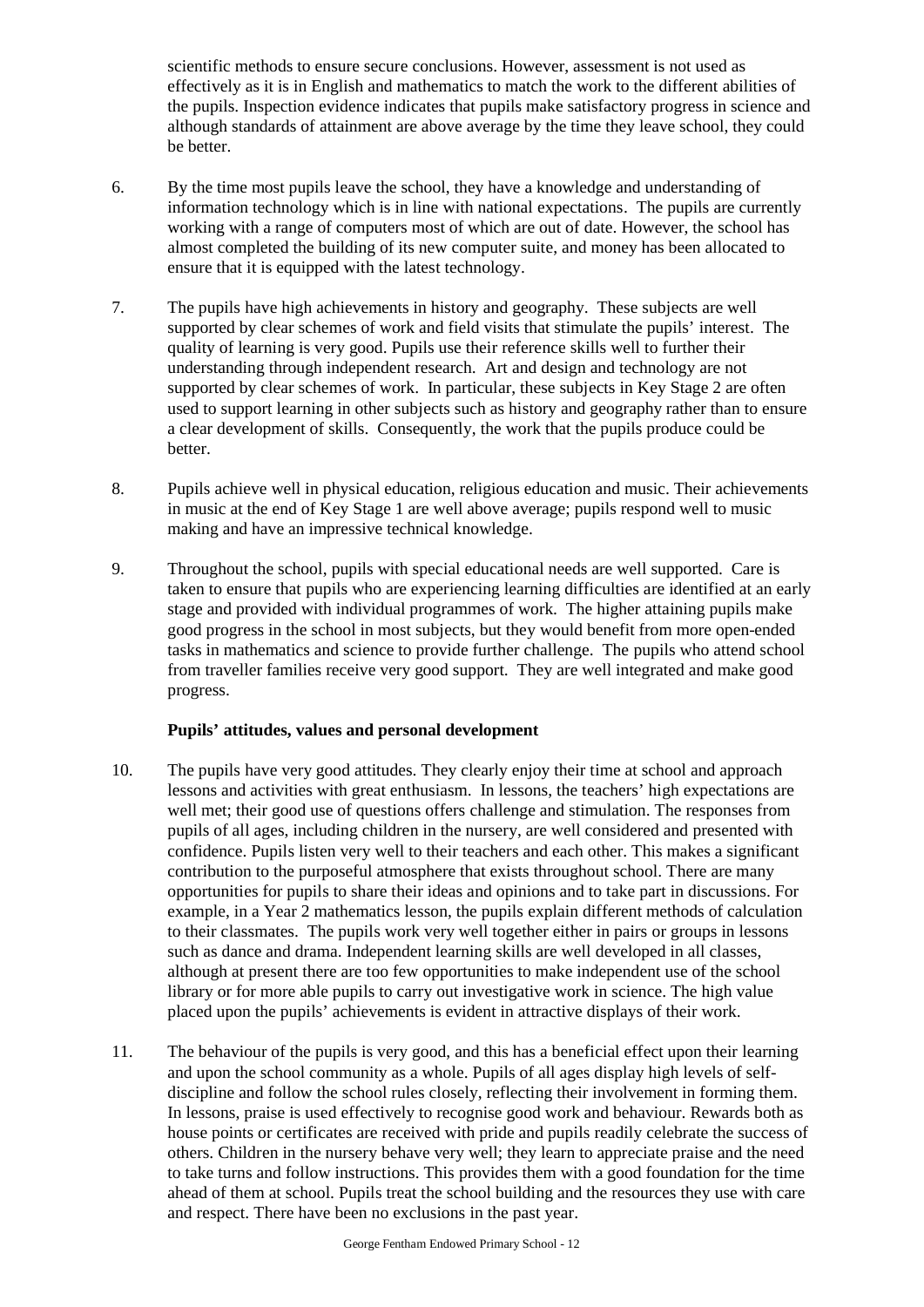- 12. The relationships amongst members of the school community are very good. Adults in school present very good role models and pupils are treated with great care and respect. The pupils are very polite and helpful towards each other and to adults. They work and play very well together and older pupils adopt a responsible and friendly approach to younger ones. There is very little conflict in school and pupils have learnt how to resolve their differences in an exceptionally open and mature manner.
- 13. The pupils' personal development is very good. They are encouraged to act responsibly and are provided with many opportunities to carry out class duties or to serve the whole school community, for example by maintaining the world news display or serving in the school shop at playtimes. Pupils express their opinions and make decisions in class council meetings in preparation for a school council which is due to be formed later in the year. Pupils learn about the values and beliefs of others in lessons and assemblies and show respect for different life styles. They show their concern for others less fortunate than themselves by organising events and raising funds for charity.
- 14. Attendance rates are well above the national average; there have been no unauthorised absences in the past year. Pupils arrive at school eager to start the day. Registration is conducted efficiently and this time is well used to reinforce the work of the previous day.

# **HOW WELL ARE PUPILS TAUGHT?**

- 15. The overall quality of teaching is good. It enables the pupils to make good progress throughout the school. In 98 per cent of lessons, the teaching was satisfactory or better. In 48 per cent of lessons, the teaching was good and in 19 per cent of lessons it was very good. This is similar to the findings of the previous inspection. The overall quality of teaching in the Nursery Unit is very good. The overall quality of teaching in English and mathematics is good and enables the pupils to develop a secure foundation in the skills of literacy and numeracy. The school is effective in meeting the needs of most pupils in most subjects. In particular, the needs of the pupils from traveller families are well addressed as are those of the pupils with special educational needs.
- 16. The quality of teaching in the nursery is very good. The nursery carries out its own entry assessment and the nursery staff effectively use this information to plan suitable work for the children. The very good monitoring of children's progress in the nursery ensures that any child with special educational needs is identified early and action is taken. The teacher has high expectations of the children in terms of behaviour and attainment. For example, in a very good physical education lesson, she promoted the physical and personal development of the children through parachute games. The children learned the importance of teamwork as well as developing stamina and co-ordination. Adult support is used very effectively to ensure that pupils remain on task and follow instructions carefully. This good practice continues in the reception class. The quality of learning is very good.
- 17. The quality of teaching for children under five in the reception class is good in all the areas of learning. Baseline assessment is carried out on entry into the reception class with ongoing literacy and numeracy assessment over the reception year. The planning for continuity and progression in the reception class is very good, with the curriculum planned well to link to the National Curriculum. All of the staff are involved in planning activities which show understanding of how young children learn. Good use is made of the non-teaching staff to support group activities in the reception class. The scrutiny of planning and inspection observations show appropriate coverage of all aspects of the Desirable Learning Outcomes for this age group.
- 18. In Key Stage 1, the staffing ratio is good. Teachers and classroom assistants work very effectively in teams. Their planning is thorough and assessment is used effectively to ensure that pupils of all abilities are being challenged. For example, in literacy and numeracy lessons, teachers support each other well. They ensure that all pupils are involved in the oral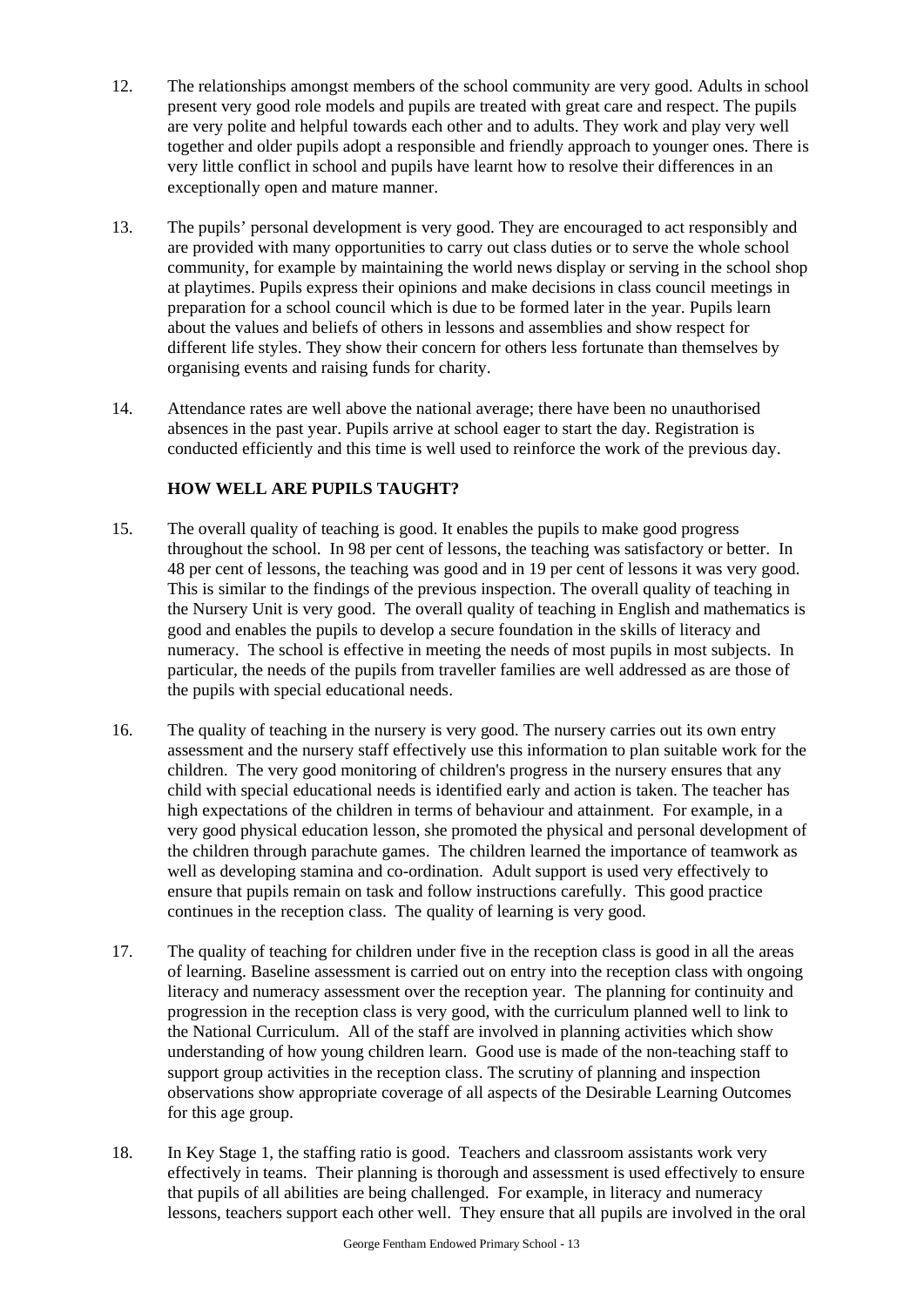introductory sessions by targeting their questions to each ability group, allowing all pupils to be challenged and to achieve success with correct answers. The tight use of assessment, linked to very good feedback to pupils, enables the pupils to make good progress. In art and design and technology lessons, the teachers ensure that the adult support is used to help the pupils to develop a variety of skills. For example, pupils have the opportunity to prepare a pizza, to make clay models and to sew. The quality of learning in music is very good as the teacher has good subject knowledge, high expectations and conducts her lessons with pace and challenge.

- 19. The quality of teaching in Key Stage 2 is good. At the beginning of the key stage, the teacher uses a range of methods to maintain the pupils' interest and to promote learning. In mathematics, she uses the hall and physical education apparatus to good effect to teach the children about direction and points of the compass. It is clear that her teaching builds effectively on earlier learning. Throughout the remainder of Key Stage 2, teachers introduce appropriate challenge for pupils of differing abilities in the numeracy and literacy sessions. They are well prepared and their planning is closely matched to the strategies. In geography and history sessions, the quality of teaching is enriched by the visits which are planned to support learning. The pupils in Year 4 conduct a sophisticated study of the River Blythe and are encouraged to plot a profile of the river bed. This challenges their mathematical skills of measuring and data handling. At the end of Key Stage 2, the teacher is skilled in her encouragement of the pupils to develop their skills of debate and to extend their vocabulary. She allows pupils time to consider their responses carefully before answering.
- 20. As yet the school lacks effective procedures to ensure that all pupils have worthwhile access to information technology to support learning across the curriculum. The school recognises this shortcoming and is optimistic that this will be satisfactorily addressed with the opening of the computer suite. The library which is located in an isolated position on the first floor is underused for independent research. There are some very good examples of marking and feedback to pupils which leads to improved performance, but this high quality is not evident in all classes. Although assessment is used effectively in most lessons to organise groups of pupils of different abilities and to set appropriate work, this is not always the case, particularly in science in Key Stage 2.
- 21. The provision for pupils with special educational needs is excellent with many outstanding features. The special needs co-ordinator provides very good support for colleagues and very effective management. The school has developed detailed individual education plans. These contain clear and precise targets for improvement. Teachers follow them in classes and they contribute well to the good academic progress made by these pupils. The special educational needs provision is particularly successful in enabling these pupils to make significant advances in the development of their skills of literacy and numeracy. Traveller children are well integrated into classes and receive good quality support and teaching. Teachers maintain very good records and ensure that learning builds effectively on what these children already know, understand and can do, regardless of their time lapse between attending the school.

# **HOW GOOD ARE THE CURRICULAR AND OTHER OPPORTUNITIES OFFERED TO PUPILS?**

- 22. The school plans its curriculum for the pupils under five very well and this provides a good introduction to the National Curriculum. The lack of facilities for outdoor play, however, limits the range of the work in the area of physical development and the pupils do not have opportunities to climb, to ride wheeled vehicles or to explore large spaces and equipment through outdoor play.
- 23. At both key stages, the school provides a broad and stimulating curriculum that covers all the subjects of the National Curriculum and religious education. The school has a policy for the teaching of personal and social education, and health and sex education are taught as part of the science curriculum. The school is developing a policy to guide teaching about the perils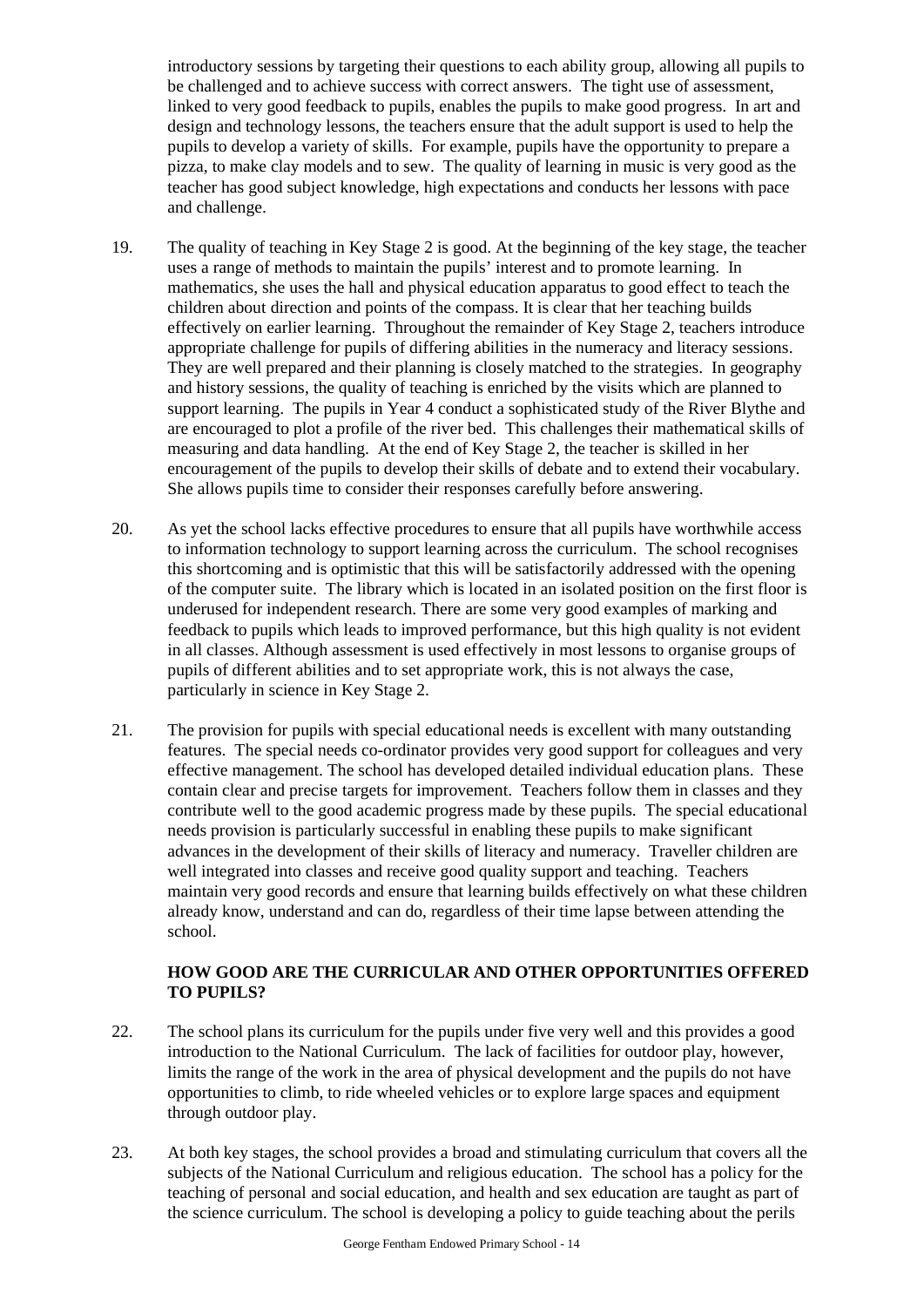of drug misuse. The school has successfully modified the amount of time spent on teaching the foundation subjects in order to increase its provision for teaching literacy and numeracy. The National Literacy Strategy is securely implemented and an equally positive start has been made with the introduction of the Numeracy Strategy. Planning for religious education is based on the locally agreed syllabus. Teachers plan much of their work in themes, which involve work in more than one subject. This is generally successful, with the exception of art and design and technology where there is insufficient emphasis on the development of skills.

- 24. At the time of the last inspection, a key issue indicated that the school should take steps to ensure that the curriculum included aspects to reflect a wider range of cultures and traditions. The school has worked hard to ensure that the curriculum has been broadened in this way and this issue has been successfully addressed .The present school management plan outlines a rolling programme for the development of curriculum subjects, making good use of the schemes of work and guidance issued by the Qualifications and Curriculum Authority (QCA). The implementation of these developments ensures that the school's curriculum provision is broad and balanced. The co-ordinators are working to develop their role as subject leaders to influence the teaching and learning. They are involved in the monitoring of the teachers` planning, particularly in the core subjects of English, mathematics and science, and in evaluating and reviewing the teaching and learning that is taking place.
- 25. The school ensures equality of access to the curriculum for all pupils and it has effective procedure for assessing and identifying those pupils who have special educational needs. The special needs co-ordinator, with the class teachers, plans individual work programmes, which contain targets for improvement and these contribute to the very good progress made by the pupils. The teachers provide homework tasks such as reading and the school has a formal homework policy. The school's expectations about homework are shared with parents.
- 26. Several visits to places of interest, for example to Coventry Cathedral or to the local river for a field study are arranged throughout the year. Pupils also have the opportunity to participate in two residential visits during Key Stage 2, and visits to the school by musicians, artists, writers and members of the local community broaden the pupils` experience.
- 27. The school has established very good links with the playgroup and also the local secondary school. This ensures an effective transfer of information. The close contact with the local playgroup for instance, means that the school is made aware of any pupils who might have learning difficulties well in advance of admission to school. Links with the secondary school are very good and are praised by parents. Upper Key Stage 2 pupils begin their contact with their new school during Year 5. This helps to alleviate their anxiety and leads to a smooth transition between the key stages.
- 28. The school provides well for the personal development of its pupils. Provision for the spiritual moral social and cultural development of the pupils including those not yet five years old is good overall. This broadly matches the findings of the last inspection.
- 29. Provision for pupils` spiritual development is satisfactory. The school`s act of worship meets statutory requirements and makes a sound contribution to pupils` spiritual development. Teachers use assemblies to offer pupils insight into values and beliefs and periods of reflection. During the inspection the theme of assemblies was "Special People," and pupils learned effectively about such people as Martin Luther King, Mahatma Ghandi and a heavily disguised George Fentham. However, the passage of adults moving to and from the kitchen and the staffroom during assemblies detracts from the impact of these occasions. Lessons provide pupils with opportunities for spontaneous expressions of awe and delight, such as when pupils handle religious artefacts for example, a cappel, or when they anticipate what will happen next in the story of "The Iron Man." Pupils visit the local church on a regular basis.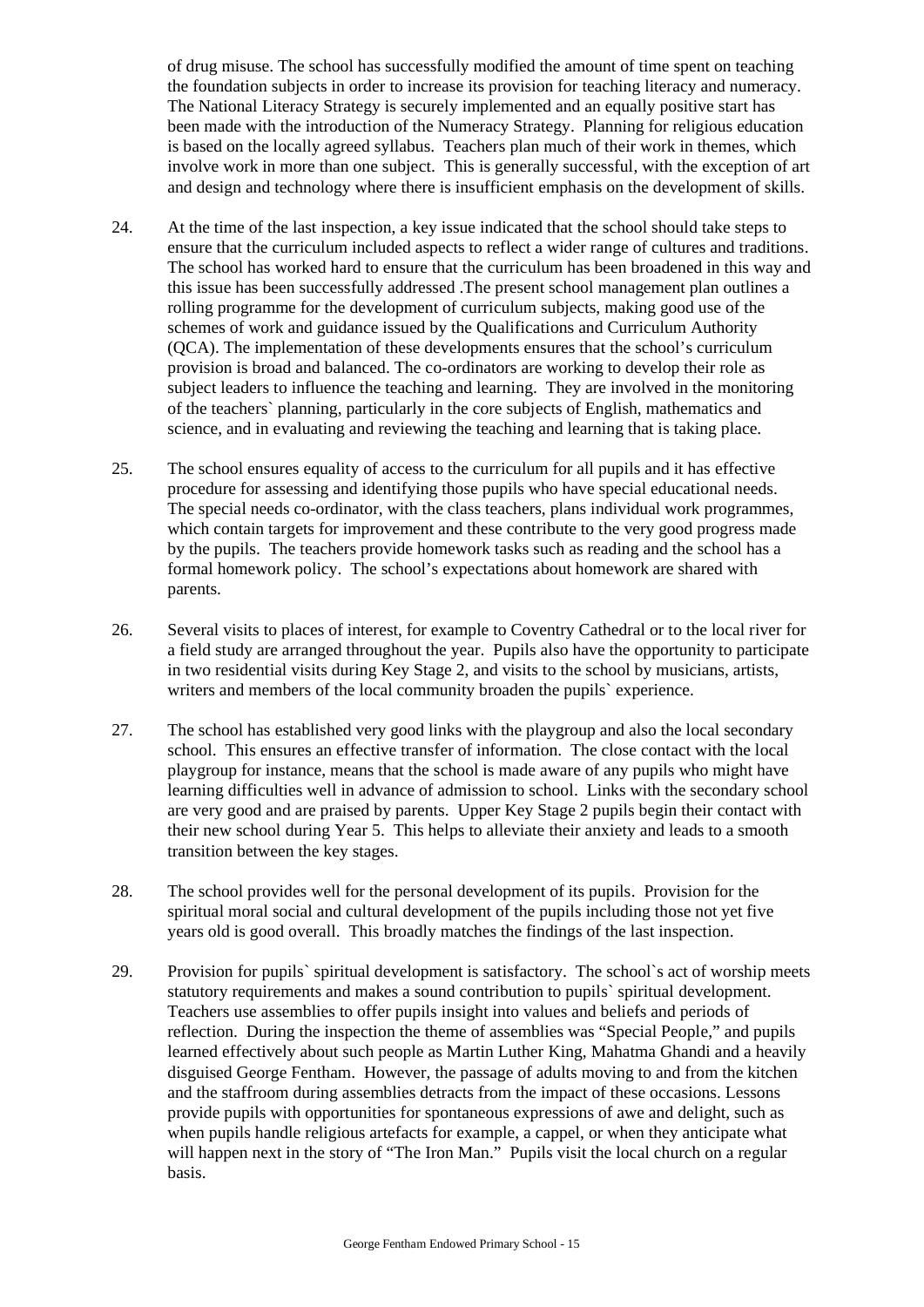- 30. The provision for pupils` moral development is very good. The school has developed rules to guide behaviour in class and around the school, which are well understood by pupils. In Year 6, they have devised their own distinct code of conduct. Good behaviour and achievement are encouraged by positive rewards in the form of certificates. Staff provide very positive role models which give pupils an effective example of good behaviour and insight into what is right and wrong. Aggressive behaviour is not tolerated and the school deals immediately with any problems of this nature. Assembly themes often contain guidance on behaviour and the importance of rules for the common good.
- 31. The provision the school makes for the pupils` social development is very good. During many lessons pupils are offered the opportunity to work together, sometimes in groups and sometimes in pairs. In a science lesson, pupils display high levels of co-operation when involved in an experiment. In physical education lessons, they work very well together setting out and then putting away gymnastics apparatus. Pupils readily share ideas and equipment in design and technology and art lessons. Older pupils form good relationships with younger ones by visiting them to read them stories, or by helping them in the dining hall. Pupils are generally caring and supportive of each other. The pupils with special educational needs are fully involved in the life of the school. The teachers value them and their work and this has a beneficial effect on their self-esteem. Pupils take part in fundraising events for local and world charities and their participation in team games helps to generate a sense of pride and common purpose. They develop an awareness of their local community through a range of events as well as their studies of local geography and history.
- 32. The provision the school makes for its pupils` cultural development is good. This represents an improvement since the last inspection. Opportunities for pupils to develop an understanding of western culture via art, music and literature are good. Pupils study a wide variety of literature during lessons and learn much about their own cultural heritage through history lessons and on visits to museums, art galleries and other places of interest. The residential experience in York, for instance, involves visits to museums which support pupils` cultural development. The school also offers its pupils opportunities to appreciate the richness and diversity of other cultures through lessons in history, geography and physical education. They study other world religions and visit sites of educational interest in the locality such as the river and church. Visitors come into school to show the pupils artefacts from other religions and to play South American music. Aspects of gypsy culture are discussed with pupils as part of the successful integration of the school's traveller population. The curriculum offers its pupils the opportunity to study music and stories which derive from other cultures and these activities help to prepare its pupils well for life in a multi-cultural society.

# **HOW WELL DOES THE SCHOOL CARE FOR ITS PUPILS?**

- 33. The school has good arrangements for the care and protection of its pupils. Pupils are well supported by the very good relationships that exist throughout the school. Health and safety procedures are good. There is a comprehensive policy and the governing body are fully involved in ensuring that daily practice is effective. The arrangements for child protection are satisfactory; teaching staff and classroom assistants have an appropriate level of awareness and suitable training.
- 34. There are very good procedures for assessing pupils' academic achievement and progress. A wide variety of tests and assessments allow detailed records to be maintained. The use of this information to monitor the pupils' individual progress is satisfactory and in part is used to provide information for the written reports to parents and to set individual targets. The use of assessment information to provide further guidance and to ensure that work is closely matched to the pupils' individual abilities is effective in mathematics and English but is not used well in science in Key Stage 2. The marking of the pupils' work generally provides them with guidance on how their work might be improved. This is done very well in some classes but the quality of marking is inconsistent across the school. Assessment information is used very well to identify pupils with special educational needs and to provide appropriate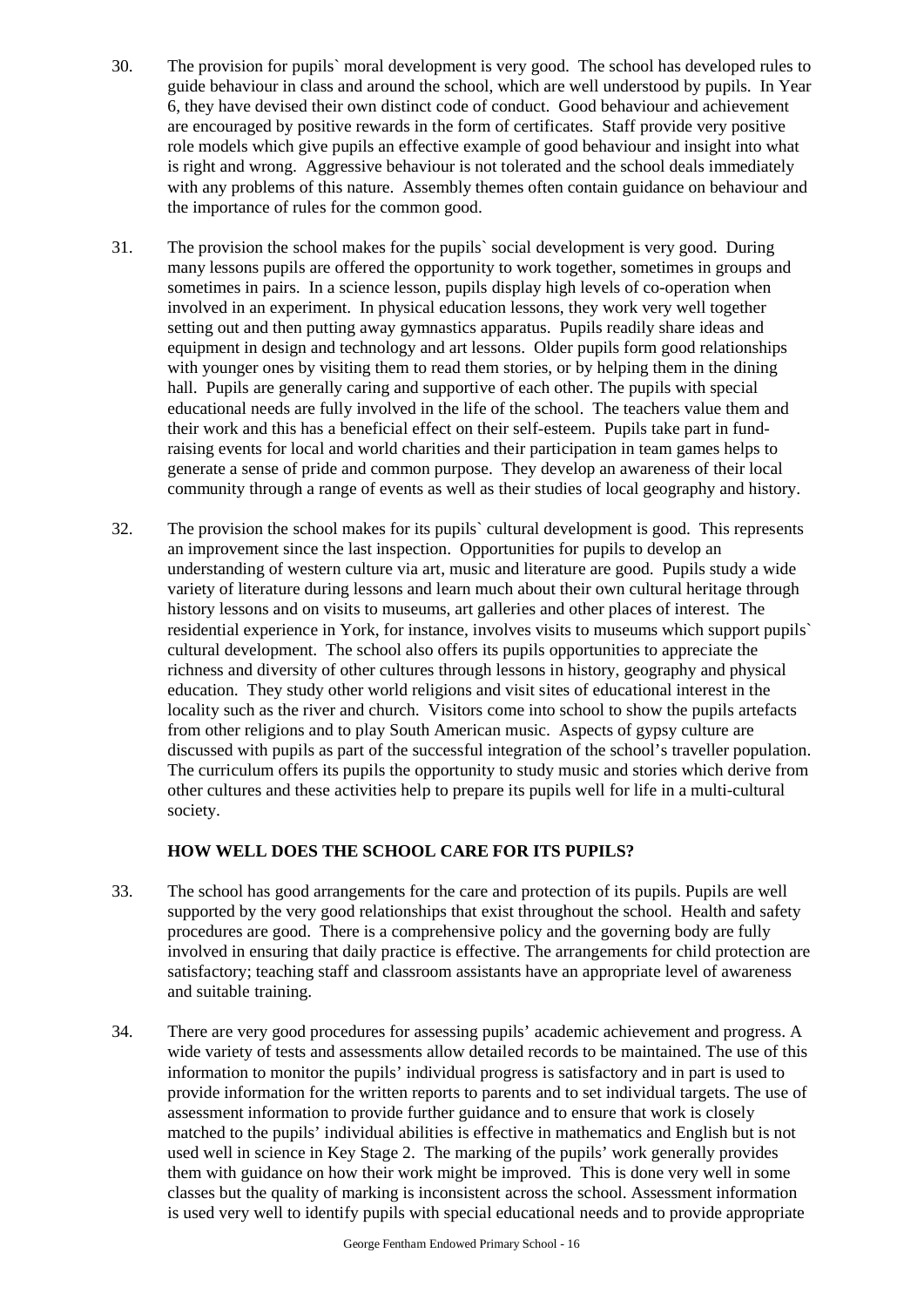work and support. These pupils are very well provided for both academically and personally and their parents are closely involved in regular reviews of this provision. Pupils from the traveller communities are very well supported.

- 35. The procedures for monitoring and promoting good behaviour are very good. There is a very effective and well understood system of rewards and sanctions that have a very positive emphasis. The teachers have high expectations and are consistent in their use of praise and reward. They are skilful at dealing with any undesirable behaviour in a positive manner and any conflict or disrespect is dealt with swiftly. In personal and social education lessons, the pupils learn how to listen to each other and to resolve issues in a mature and successful way.
- 36. The procedures for monitoring and promoting good attendance are very good. The school meets with statutory requirements and the administrative arrangements are very efficient. Parents are provided with clear information about attendance issues and in turn they provide the school with prompt information about any absences.

# **HOW WELL DOES THE SCHOOL WORK IN PARTNERSHIP WITH PARENTS?**

- 37. The parents' views of the school are very positive. Parents are highly appreciative of the commitment made by the staff and of the high quality education provided for their children. They welcome the recent improvements in the provision and the variety of homework and the provision for reading. They praise the quality of the information they receive and the provision for children in the nursery.
- 38. The effectiveness of the school's links with parents is excellent. There is a close and mutually supportive relationship. This extends to all parents and families and is notable in the value the school places upon its close relationship with the traveller communities. Parents have many opportunities to take part in the life of the school. They attend assemblies and services and are able to watch their children at work. A number of parents are able to provide help in lessons or are able to share specialist skills and interests. The parent teacher association is well supported and provides social and fundraising activities that provide the school with additional resources. A recent and well-attended workshop about the introduction of the Numeracy Strategy left them feeling well informed about the changes.
- 39. The quality of the information provided for parents is excellent. There is a wealth of information about all aspects of school life, all is clearly written and attractively presented. Detailed information is provided about the curriculum and the topics to be covered in the coming term. There is guidance on how to help at home and how to support the work their children do at school. Parents who are new to the school or nursery benefit from home visits and much useful information; this is a particular strength of the school. Consultation events are held each term and give parents the opportunity to discuss their children's progress in detail. There are two written reports each year that give much useful and detailed information about pupils' achievements and areas where they might improve. Nursery parents receive excellent information about their children's progress in all the areas of learning and in their personal progress.
- 40. The contribution that parents make to their children's learning at home and at school is very good. Parents have recently received information and guidance about the provision and expectations of homework. Homework is well supported by the majority of parents and they benefit from home school record books that give information about homework requirements, these are especially beneficial to older pupils who are well prepared for the demands of secondary school. Topic work is well supported and requests for resources and artefacts are met with interest and enthusiasm. The levels of attendance at the school are very good indicating the importance that parents place upon their children's education.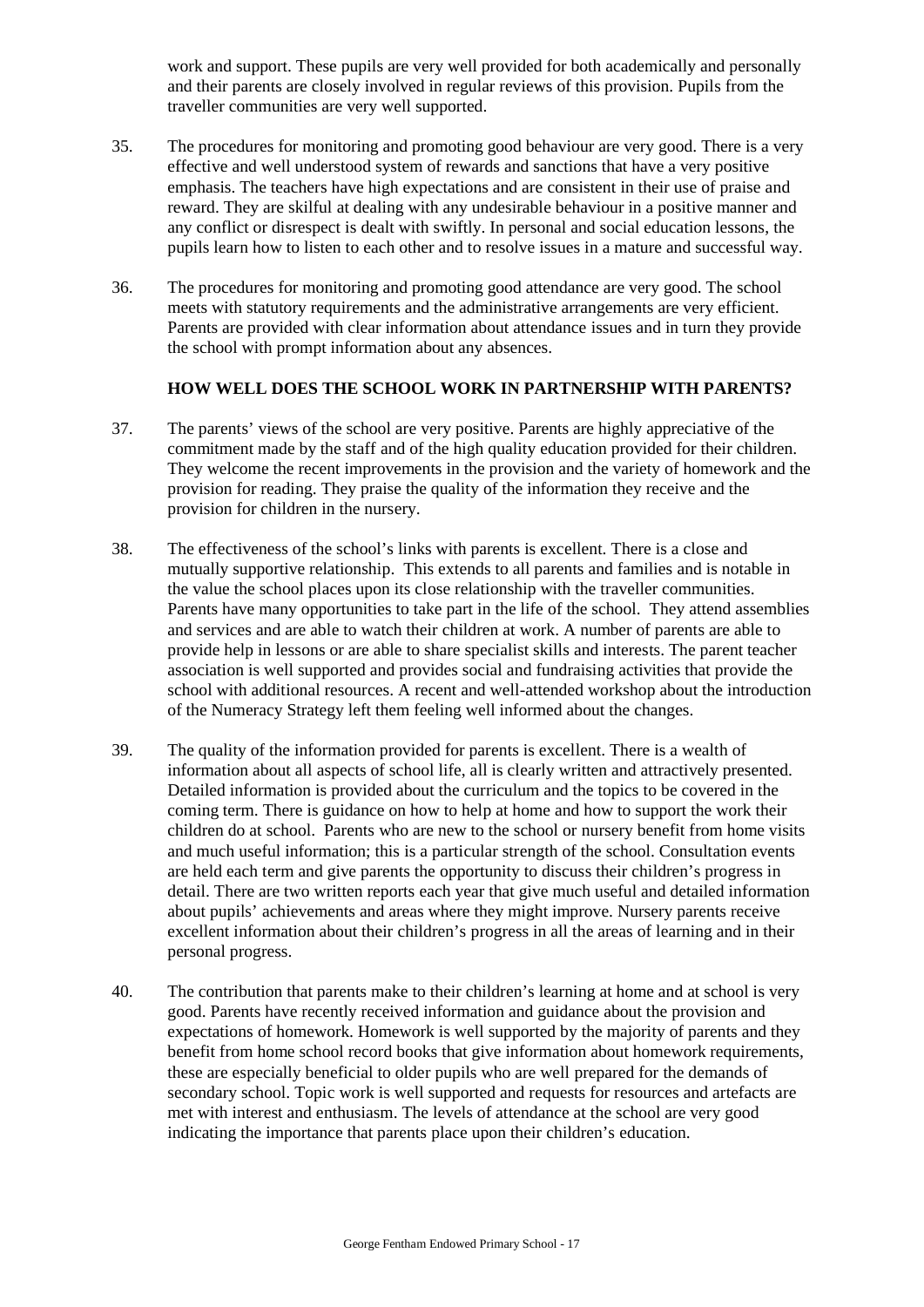# **HOW WELL IS THE SCHOOL LED AND MANAGED?**

- 41. The school benefits from very good leadership. The governors and staff work well together and are committed to the aims of the school and to high standards of personal and academic achievement. This provides a clear educational direction for the work of the school. The headteacher has vision, drive and determination and maintains a good overview of the work of the school. The development plan, drawn up in consultation with staff and governors, and taking heed of the views of the older pupils, clearly defines a programme for further improvement. The school is both reflective and evaluative and has a clear sense of purpose.
- 42. The ethos of the school is very good. The school is committed to equality of opportunity and is very successful in meeting its aims. There is a positive, caring ethos that promotes high standards of academic attainment and personal development. Pupils of all abilities and backgrounds are happy in school and share its values. This is reflected in the very successful integration of the traveller population into the school community.
- 43. The headteacher and his deputy who have been working as a team for almost twenty years complement each other well. They have established effective management structures and have empowered and motivated their colleagues to continue to strive for higher standards. There is a strong team spirit that is based on a commitment to achieve further school improvement. The headteacher is particularly effective in attracting additional funding into the school and in ensuring that the budget is wisely spent. For example, funding has been strategically allocated to Key Stage 1 for additional staffing to ensure that the pupil\adult ratio is maintained at a favourable level. This has resulted in pupils receiving quality support from additional adults which has contributed to their progress. The school is held in high esteem within the locality and is oversubscribed.
- 44. Since the last inspection, the school has been particularly successful in raising standards of attainment in English and mathematics by the age of eleven. There has been a significant improvement in the numbers of pupils who are achieving the higher grades. At the end of Key Stage 2, pupils attain standards in these subjects that are above those from pupils from similar schools. The school consistently meets its targets.
- 45. The school has successfully introduced the Literacy and Numeracy Strategies. It has refined its assessment procedures to ensure that the work set is more closely matched to the different ability groups within each class and builds successfully on the pupils' prior attainment. Assessment and recording procedures are more detailed and have been standardised. They influence the planning of future work.
- 46. The school has made good progress in developing and implementing clear strategies and criteria for monitoring teaching and learning. Senior members of staff have undertaken training and guidelines have been produced to guide classroom observation. This is having a good impact on the quality of teaching and learning particularly in literacy and numeracy. Appraisal procedures are used to improve practice and there are effective arrangements to mentor newly appointed members of staff. The school has made good progress in broadening the scope of multi-cultural dimension of school life. The curriculum has been enhanced both by the enhanced range of visitors to the school, additional spending on resources and by the enriched project work.
- 47. Although the school has very good accommodation and is well resourced, the school has allocated funding to an ambitious building programme to enhance the accommodation which is almost completed. The governors have played a key role in these initiatives. The governing body meets all of its statutory requirements. It has an efficient committee structure and these meet regularly. The governors' annual report for parents provides clear and useful information about the life of the school. Governors are extremely supportive and some take an active part in supporting the pupils' learning by working in the school. There is a named governor who plays an active role in supporting pupils with special educational needs and the roles of literacy and numeracy governors have been allocated. Governors are involved in training and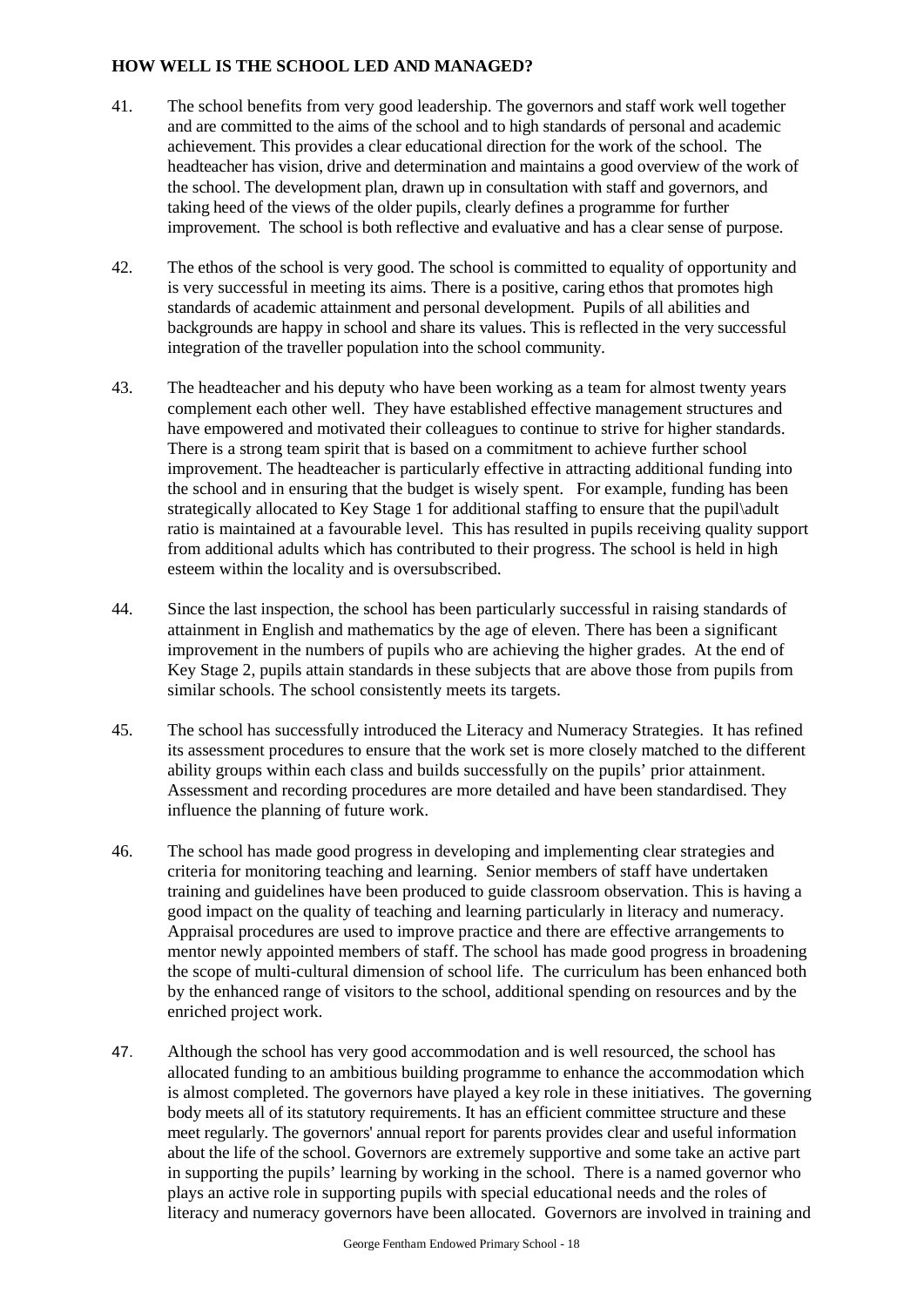regularly monitor the work of the school through direct observation of classroom practice. The school provides very good value for money and is well placed to continue to improve.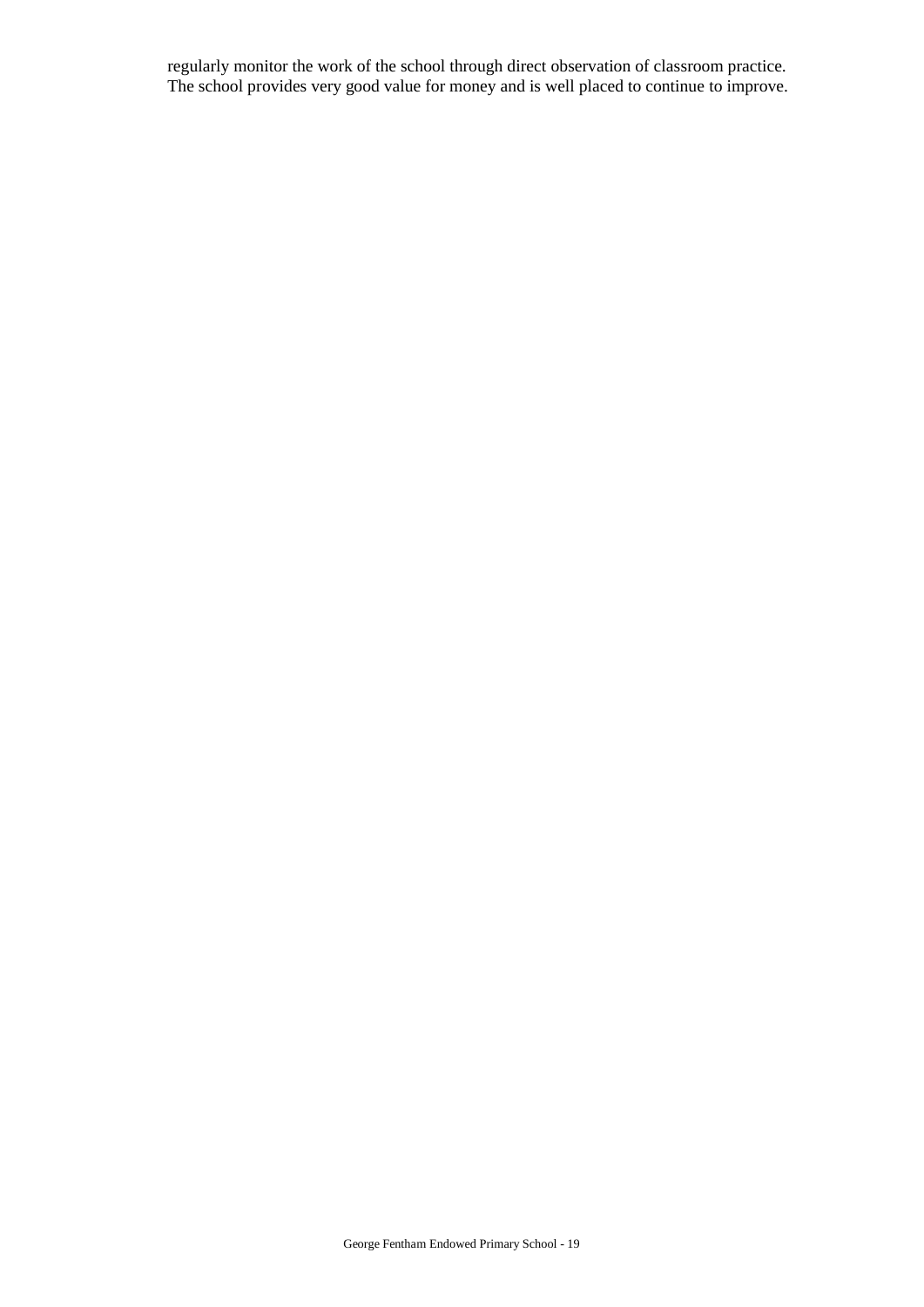# **WHAT SHOULD THE SCHOOL DO TO IMPROVE FURTHER?**

#### **The school should now:**

- Raise standards of achievement, particularly in science in Key Stage 2, by:
	- a. using assessment information to provide greater challenge for pupils of differing abilities (paragraph 86)
	- b. more consistent use of the school's marking policy (paragraph  $20,34 \& 86$ )
	- c. providing more open-ended investigations (paragraphs 84,85).
- Raise standards of attainment in art and design and technology through greater emphasis on the progression of skills in the scheme of work (paragraphs 23,90 & 96 ).
- Develop the use of the library and information technology for more independent research (paragraphs 20, 81,87 & 91).

### **Other issues which should be considered by the school**

 Further develop the external accommodation to improve the outdoor provision for the under fives (paragraph 50 ).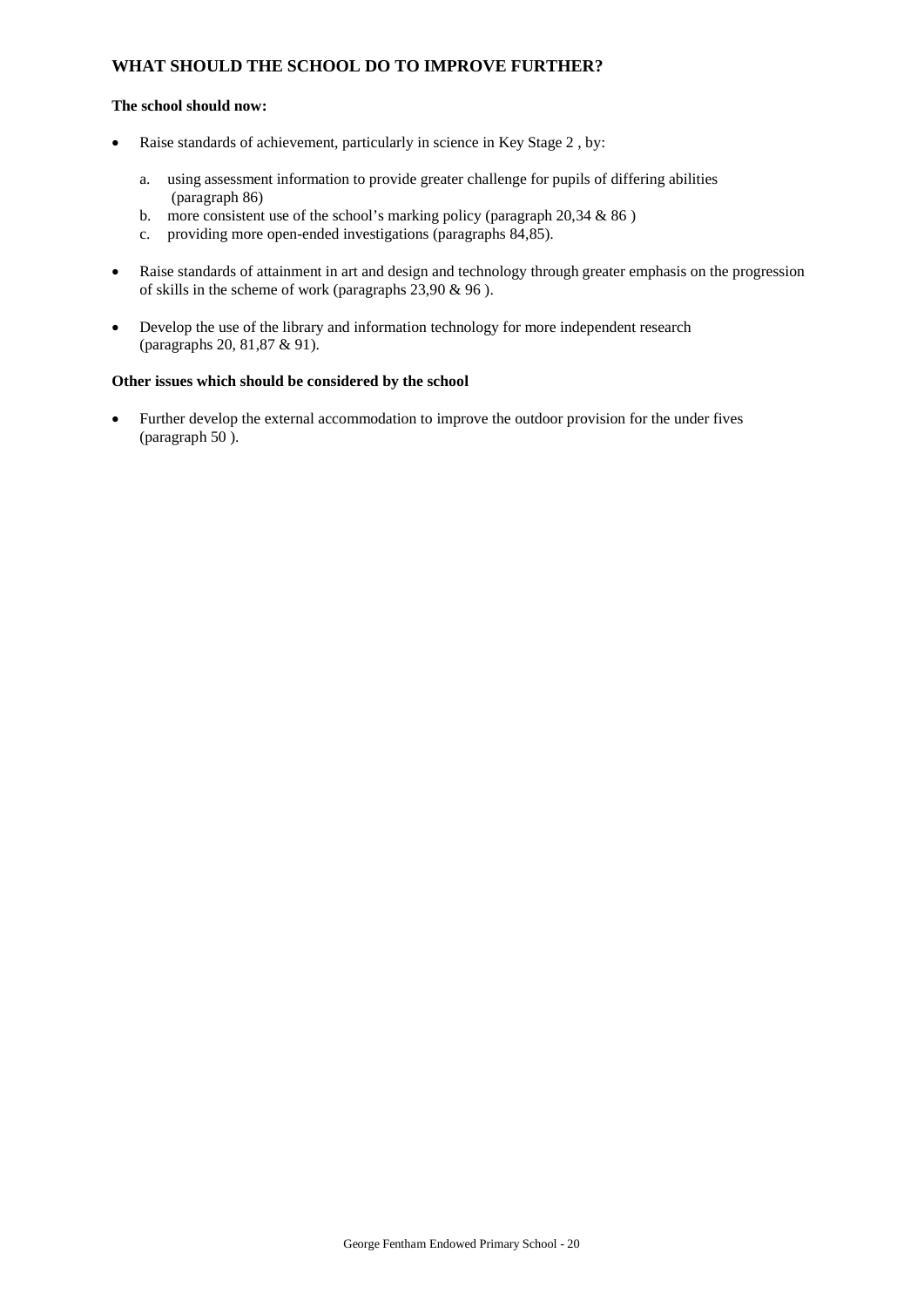# **PART C: SCHOOL DATA AND INDICATORS**

### *Summary of the sources of evidence for the inspection*

Number of lessons observed

Number of discussions with staff, governors, other adults and pupils

| 54 |
|----|
| 32 |

#### *Summary of teaching observed during the inspection*

| Excellent | Very good | Good | Satisfactory | Unsatisfactory | Poor | Very Poor |
|-----------|-----------|------|--------------|----------------|------|-----------|
|           | $\sim$    | 48   | $\sim$ 1     |                |      |           |

*The table gives the percentage of teaching observed in each of the seven categories used to make judgements about lessons.*

# *Information about the school's pupils*

| Pupils on the school's roll                                      | Nursery        | $R-Y6$ |
|------------------------------------------------------------------|----------------|--------|
| Number of pupils on the school's roll (FTE for part-time pupils) | 18             | 232    |
| Number of full-time pupils eligible for free school meals        | $N\setminus A$ | 18     |

*FTE means full-time equivalent.*

| Special educational needs                                           | Nursery | R-Y6 |
|---------------------------------------------------------------------|---------|------|
| Number of pupils with statements of special educational needs       |         |      |
| Number of pupils on the school's special educational needs register |         | 40   |

| English as an additional language                       | No of pupils |
|---------------------------------------------------------|--------------|
| Number of pupils with English as an additional language |              |
|                                                         |              |

| Pupil mobility in the last school year                                       | No of pupils |
|------------------------------------------------------------------------------|--------------|
| Pupils who joined the school other than at the usual time of first admission | 18           |
| Pupils who left the school other than at the usual time of leaving           |              |

# *Attendance*

#### **Authorised absence Unauthorised absence**

|                           | $\%$ |                           | $\%$ |  |
|---------------------------|------|---------------------------|------|--|
| School data               |      | School data               |      |  |
| National comparative data | 5.4  | National comparative data | 0.5  |  |

*Both tables give the percentage of half days (sessions) missed through absence for the latest complete reporting year.*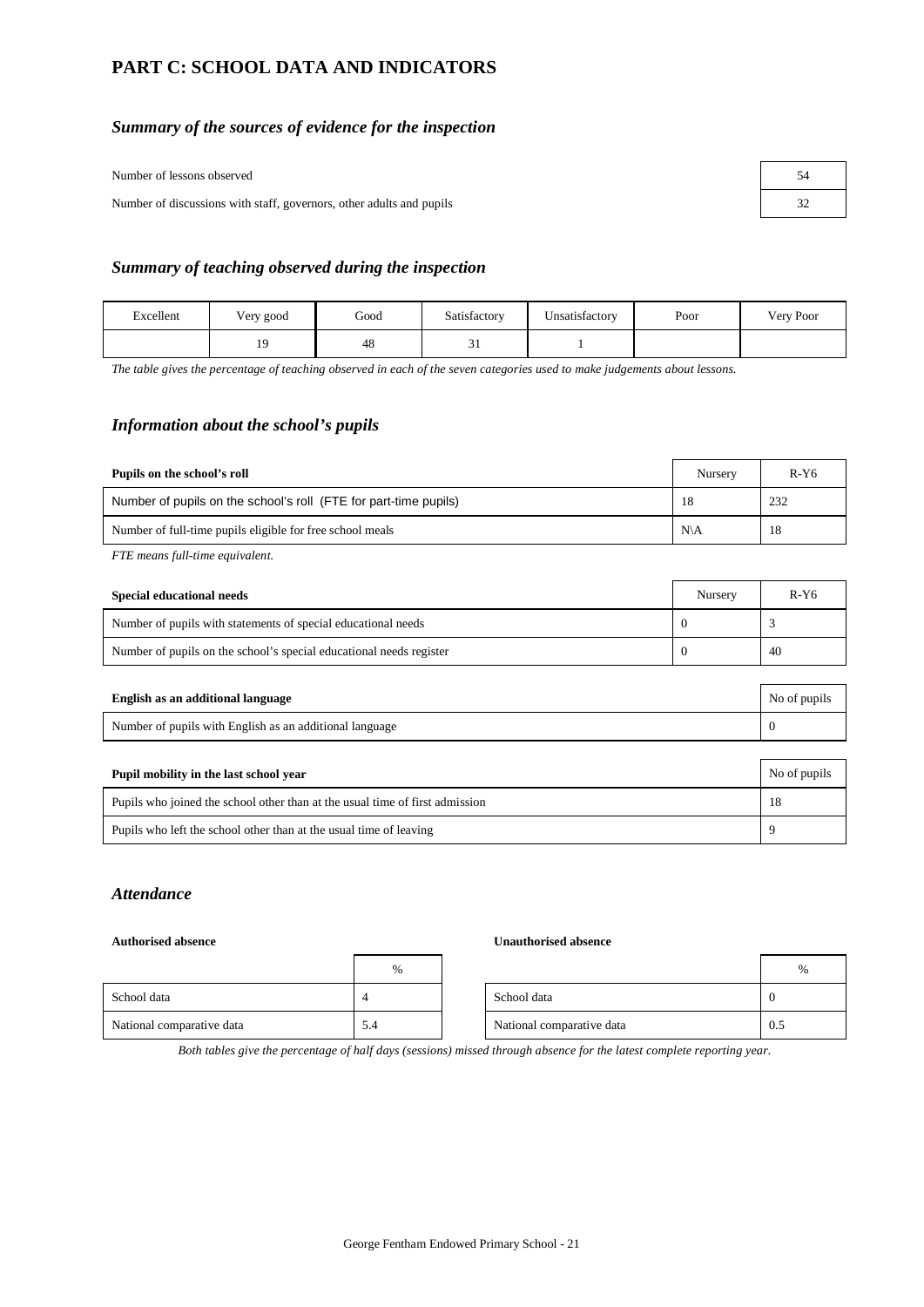# *Attainment at the end of Key Stage 1*

|                                                                                        | Year | <b>Boys</b> | <b>Girls</b> | Total    |
|----------------------------------------------------------------------------------------|------|-------------|--------------|----------|
| Number of registered pupils in final year of Key Stage 1 for the latest reporting year | 1999 |             | 14           | <u>.</u> |

| <b>National Curriculum Test/Task Results</b> |             | <b>Reading</b> | Writing | <b>Mathematics</b> |
|----------------------------------------------|-------------|----------------|---------|--------------------|
|                                              | <b>Boys</b> | 14             | 15      | 13                 |
| Numbers of pupils at NC level 2<br>and above | Girls       | 11             | 12      | 11                 |
|                                              | Total       | 25             | 27      | 24                 |
| Percentage of pupils                         | School      | 93 (92)        | 100(97) | 89 (97)            |
| at NC level 2 or above                       | National    | 82 (80)        | 83 (81) | 87 (84)            |

| <b>Teachers' Assessments</b>                 |             | English | <b>Mathematics</b> | <b>Science</b> |
|----------------------------------------------|-------------|---------|--------------------|----------------|
|                                              | <b>Boys</b> | 13      | 13                 | 14             |
| Numbers of pupils at NC level 2<br>and above | Girls       | 11      | 11                 | 11             |
|                                              | Total       | 24      | 24                 | 25             |
| Percentage of pupils                         | School      | 89 (95) | 89 (97)            | 93 (97)        |
| at NC level 2 or above                       | National    | 82 (81) | 86 (85)            | 87 (86)        |

*Percentages in brackets refer to the year before the latest reporting year.*

## *Attainment at the end of Key Stage 2*

|                                                                                        | Year | <b>Boys</b> | Girls | Total |
|----------------------------------------------------------------------------------------|------|-------------|-------|-------|
| Number of registered pupils in final year of Key Stage 2 for the latest reporting year | 1999 |             |       |       |

| <b>National Curriculum Test/Task Results</b> |             | English | <b>Mathematics</b> | <b>Science</b> |
|----------------------------------------------|-------------|---------|--------------------|----------------|
|                                              | <b>Boys</b> | 11      | 13                 | 11             |
| Numbers of pupils at NC level 4<br>and above | Girls       | 12      | 12                 | 12             |
|                                              | Total       | 23      | 25                 | 23             |
| Percentage of pupils                         | School      | 79 (84) | 86(81)             | 79 (84)        |
| at NC level 4 or above                       | National    | 70(65)  | 69 (59)            | 78 (69)        |

| <b>Teachers' Assessments</b>                 |             | English | <b>Mathematics</b> | <b>Science</b> |
|----------------------------------------------|-------------|---------|--------------------|----------------|
|                                              | <b>Boys</b> | 13      | 12                 | 13             |
| Numbers of pupils at NC level 4<br>and above | Girls       | 12      | 12                 | 12             |
|                                              | Total       | 25      | 24                 | 25             |
| Percentage of pupils                         | School      | 86(81)  | 83 (88)            | 86(81)         |
| at NC level 4 or above                       | National    | 68 (65) | 69(65)             | 75(72)         |

*Percentages in brackets refer to the year before the latest reporting year.*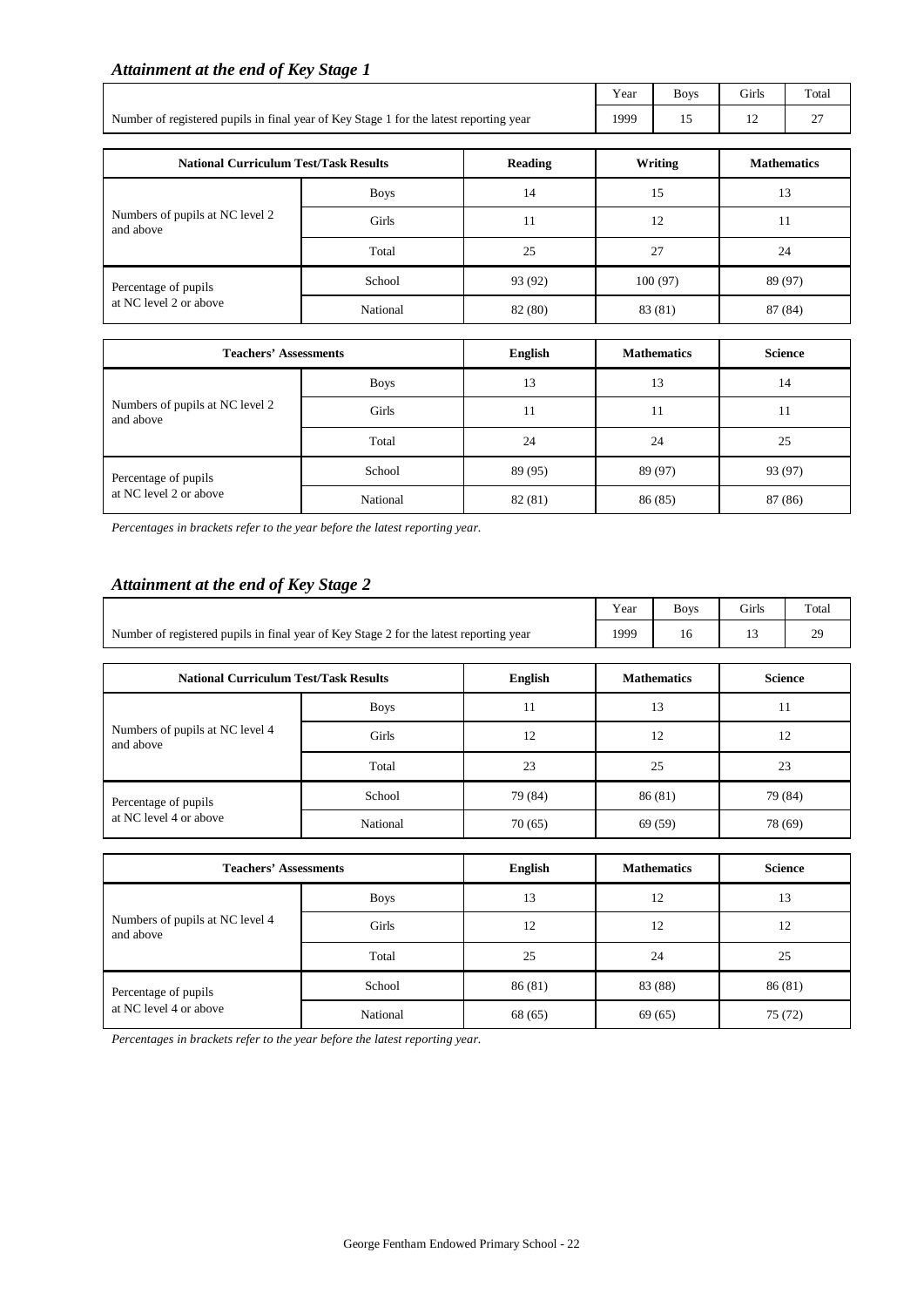|                                 | No of pupils |                              | Fixed period |            |
|---------------------------------|--------------|------------------------------|--------------|------------|
| Black – Caribbean heritage      | $\Omega$     | Black – Caribbean heritage   | $\Omega$     | 0          |
| Black – African heritage        | $\Omega$     | Black – African heritage     | $\Omega$     | 0          |
| $Black - other$                 | 2            | $Black - other$              | $\Omega$     | $\sqrt{ }$ |
| Indian                          | 2            | Indian                       | $\Omega$     | 0          |
| Pakistani                       | $\Omega$     | Pakistani                    | $\Omega$     | $\sqrt{ }$ |
| Bangladeshi                     | $\Omega$     | Bangladeshi                  | 0            | 0          |
| Chinese                         |              | Chinese                      | $\Omega$     | $\sqrt{ }$ |
| White                           | 231          | White                        | $\Omega$     | 0          |
| Any other minority ethnic group | 14           | Other minority ethnic groups | $\Omega$     | 0          |

#### **Qualified teachers and classes: YR– Y6**

| Total number of qualified teachers (FTE) | 10.25 | Financial year | 1998\99 |
|------------------------------------------|-------|----------------|---------|
| Number of pupils per qualified teacher   | 23    |                |         |
| Average class size                       | 33    |                |         |

#### **Education support staff: YR-Y6**

| Total number of education support staff |       |
|-----------------------------------------|-------|
| Total aggregate hours worked per week   | 118.5 |

#### **Qualified teachers and support staff: nursery**

| Total number of qualified teachers (FTE) |      |
|------------------------------------------|------|
| Number of pupils per qualified teacher   | 18   |
|                                          |      |
| Total number of education support staff  |      |
| Total aggregate hours worked per week    | 32.5 |
|                                          |      |
| Number of pupils per FTE adult           |      |

*FTE means full-time equivalent.*

# *Ethnic background of pupils Exclusions in the last school year*

| No of pupils   |                 |                              | Fixed period | Permanent    |
|----------------|-----------------|------------------------------|--------------|--------------|
| $\overline{0}$ |                 | Black – Caribbean heritage   | $\Omega$     | $\Omega$     |
| $\overline{0}$ |                 | Black - African heritage     | $\Omega$     | $\Omega$     |
| $\overline{c}$ | $Black - other$ |                              | $\Omega$     | $\Omega$     |
| $\overline{c}$ | Indian          |                              | $\Omega$     | $\Omega$     |
| $\overline{0}$ | Pakistani       |                              | $\Omega$     | $\Omega$     |
| $\overline{0}$ | Bangladeshi     |                              | $\mathbf{0}$ | $\Omega$     |
| $\mathbf{1}$   | Chinese         |                              | $\mathbf{0}$ | $\mathbf{0}$ |
| 231            | White           |                              | $\Omega$     | $\Omega$     |
| 14             |                 | Other minority ethnic groups | $\Omega$     | $\Omega$     |

*This table refers to pupils of compulsory school age only. This table gives the number of exclusions of pupils of compulsory school age, which may be different from the number of pupils excluded.*

# **Teachers and classes** Financial information

| Total number of quantitied teachers (PTE) | 10.23 | гипанскаг усаг    |                                            | エンプロトンプ |
|-------------------------------------------|-------|-------------------|--------------------------------------------|---------|
| Number of pupils per qualified teacher    | 23    |                   |                                            |         |
| Average class size                        | 33    |                   |                                            |         |
|                                           |       |                   | Total income                               | 442663  |
| <b>Education support staff: YR-Y6</b>     |       | Total expenditure | 446920                                     |         |
| Total number of education support staff   |       |                   | Expenditure per pupil                      | 1719    |
| Total aggregate hours worked per week     | 118.5 |                   | Balance brought forward from previous year | 23955   |
|                                           |       |                   | Balance carried forward to next year       | 19698   |

┑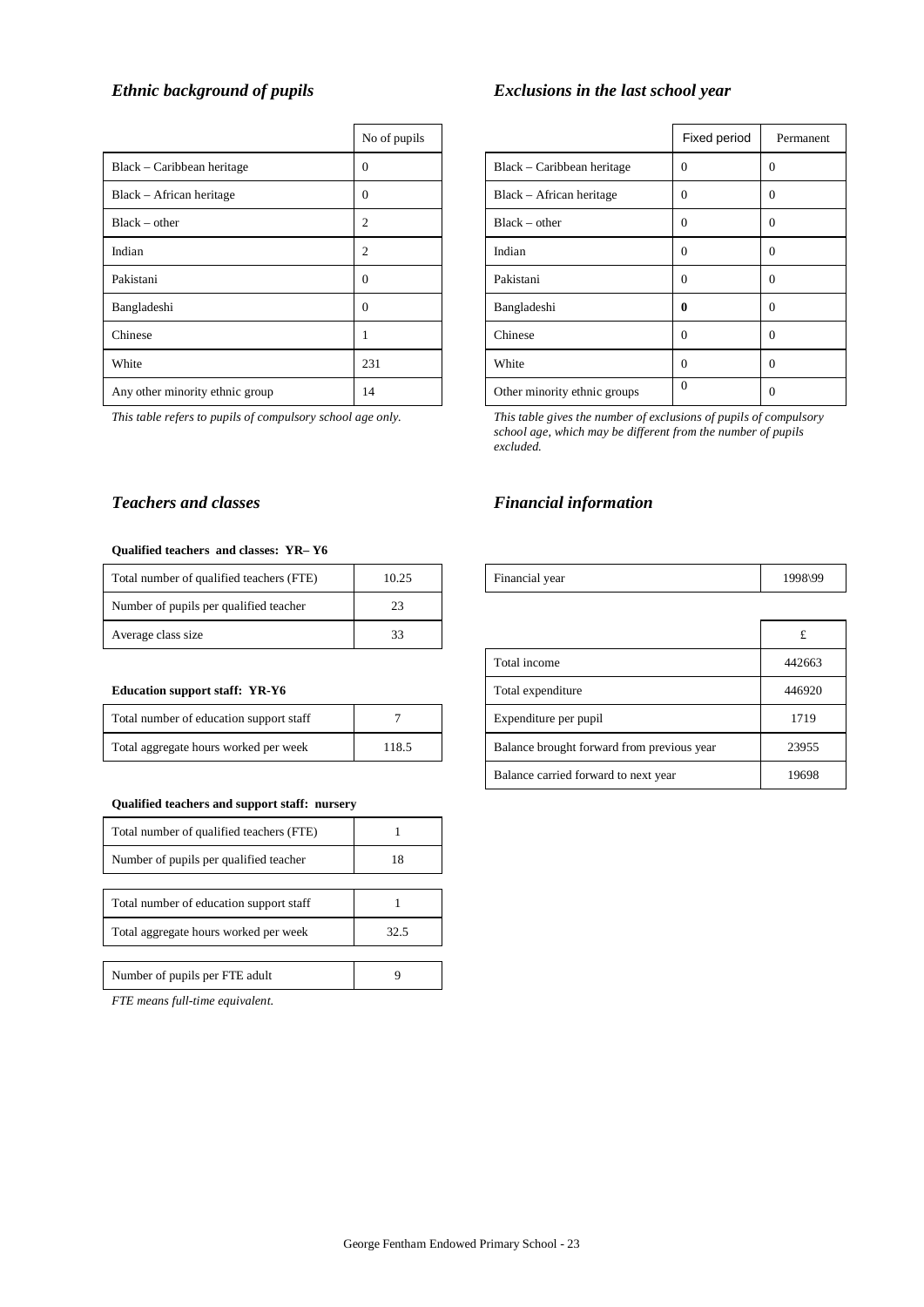#### **Results of the survey of parents and carers**

#### **Questionnaire return rate**

#### Number of questionnaires sent out 268

Number of questionnaires returned 126

#### **Percentage of responses in each category**

|                                                                                       | Strongly<br>agree | Tend to<br>agree | Tend to<br>disagree | Strongly<br>disagree | Don't<br>know  |
|---------------------------------------------------------------------------------------|-------------------|------------------|---------------------|----------------------|----------------|
| My child likes school.                                                                | 57                | 39               | 3                   | $\mathbf{1}$         |                |
| My child is making good progress in school.                                           | 54                | 45               | 1                   | 1                    |                |
| Behaviour in the school is good.                                                      | 54                | 44               |                     |                      | 2              |
| My child gets the right amount of work to do at home.                                 | 34                | 47               | 18                  | 1                    |                |
| The teaching is good.                                                                 | 61                | 37               |                     |                      | 2              |
| I am kept well informed about how my child is getting<br>on.                          | 54                | 40               | 6                   | $\mathbf{1}$         |                |
| I would feel comfortable about approaching the school<br>with questions or a problem. | 60                | 38               | $\overline{2}$      |                      |                |
| The school expects my child to work hard and achieve<br>his or her best.              | 65                | 33               | 1                   |                      | 1              |
| The school works closely with parents.                                                | 57                | 38               | 3                   |                      | $\overline{2}$ |
| The school is well led and managed.                                                   | 72                | 25               |                     |                      | 3              |
| The school is helping my child become mature and<br>responsible.                      | 56                | 42               | $\mathbf{1}$        | 1                    |                |
| The school provides an interesting range of activities<br>outside lessons.            | 26                | 60               | 7                   |                      | 7              |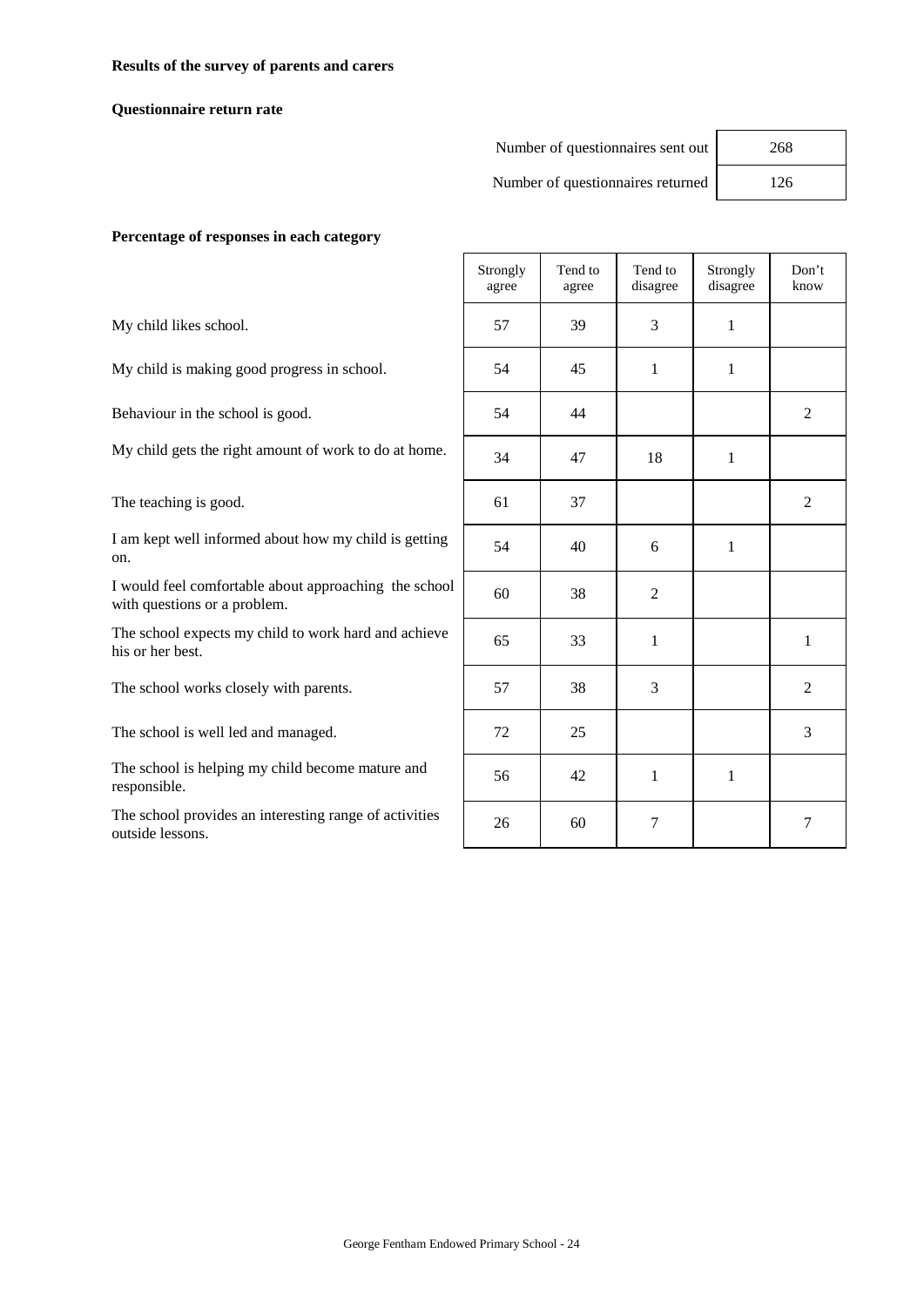# **PART D: THE STANDARDS AND QUALITY OF TEACHING IN AREAS OF THE CURRICULUM, SUBJECTS AND COURSES**

# **AREAS OF LEARNING FOR CHILDREN IN THE FOUNDATION STAGE**

- 48. Children are admitted to the nursery when they are three and to the reception class in the September of the year in which they are five. Although there is a wide spread of attainment, many children are of above average attainment on entry to nursery. The children make good progress in the nursery and baseline assessment shows that the children overall are of above average attainment on their entry into the reception class.
- 49. The nursery staffing consists of a teacher and a nursery nurse. The reception class is staffed by a full time teacher, a part time teacher and a nursery nurse, which enhances the amount of adult interaction with children in work and play. At the time of the inspection, all of the children in the nursery and 22 of the 32 children in the reception class were under five. The nursery and the classroom for reception children are well organised and both provide the full range of practical activities expected. The reception class has no outdoor area with resources for physical development although the hall is used for physical education lessons.

### **Personal and social development**

50. The children make very good progress and are likely to achieve what is expected of them by the age of five. The quality of teaching in this area of learning is very good. The planned teaching and constant reinforcement of classroom routines ensures all children become confident and develop independence. They know what to do on entering the classroom and in the nursery the children are able to select from the activities on offer and settle quickly to work. Teachers have high expectations of pupils' behaviour and ability to take care of themselves and have organised resources to support this. The trays, in which the equipment is stored, are labelled in a way which helps children to see what is available so they can select and put equipment away themselves. In all activities the children are given responsibility for leaving equipment tidy. There are good relationships between adults and children. The children work and play together well. There is a very good balance of teacherdirected tasks and self-selected activities in the nursery. The children show self-reliance as they move confidently from their own chosen activities to directed tasks. In the reception class the children have settled quickly and happily and have a positive attitude to learning. The children's good response to learning is shown by their very good behaviour and their ability to complete set work and make choices from the range of activities on offer. The children speak confidently to adults and respond openly to questions from their teachers.

# **Language and literacy**

- 51. Children enter the nursery with above average language skills. Staff place emphasis on developing children's speaking, listening and literacy skills in all the work done which results in children making good progress. By the time they leave the nursery the children generally listen well and talk to their teacher in individual and group discussions. In the reception class they are able to listen to each other in smaller groups as they work on tasks such as number work, and when talking to the full class at the end of lessons about the work they have been doing. The quality of teaching is consistently good with examples of very good teaching observed in the nursery, where the teachers' good planning, calm relationship with the children, the good support by support staff, motivates the children and helps them to concentrate.
- 52. Most children know the words to rhymes such as 'here is the reindeer whose antlers are long' etc and recognise letters and their own names. The children enjoy story-time and 'tell' stories using the pictures. For example, the children are able to make up their own stories about the lost penguins and draw pictures to illustrate their story. In reception they learn to recognise letters and the sounds within words in books and in their names. They identify letters and match objects to the initial sound. Children make good progress in their reading skills and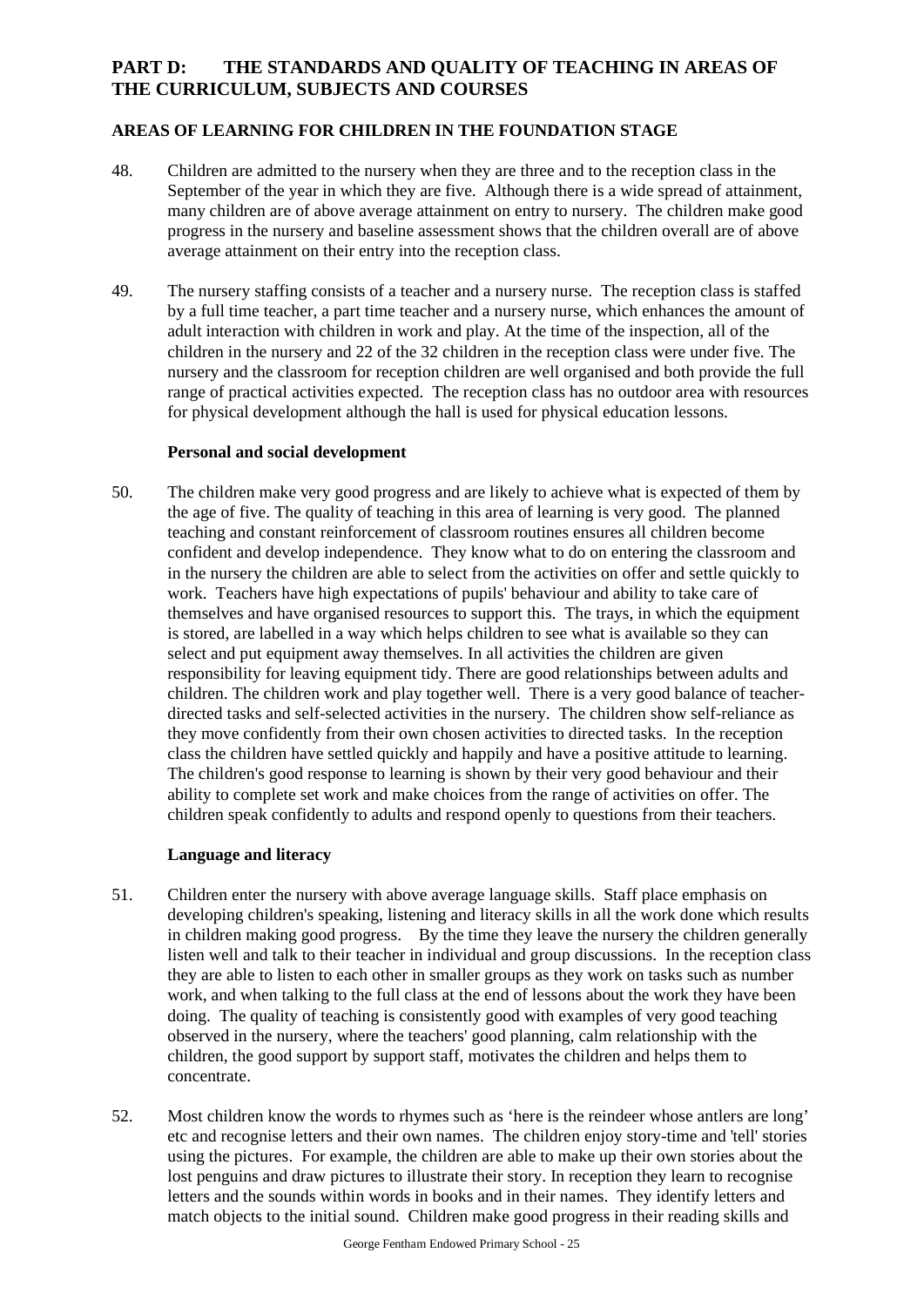most children learn the first words in the very early texts of the reading scheme. The highest attaining children are confident early readers. The children write their names and copy simple words, for example when writing about how they will rescue a cat from a tree. They learn how to hold a pencil correctly and gain confidence in the very early stages of writing. Handwriting is beginning to be formed correctly. Children take books home to share with an adult. The children make good progress and most attain the national expectations in language and literacy for their age, and a significant number attain beyond this.

# **Mathematics**

53. Children's learning in mathematics is very good in the nursery and the reception class. The balance of teacher-directed tasks and the range of activities which the children are encouraged to take part in results in good progress. The quality of teaching is good overall and very good in the nursery. Teachers try to ensure that the lessons are enjoyable so that the children are motivated, for example when singing a number rhyme about 'five little penguins standing in a row'. Children learn the language of mathematics such as 'big and little', 'short and long' as they make scarves for snowmen. The children learn to name simple shapes in the nursery and in reception they learn the names of three-dimensional shapes and some of their properties. They count and match the symbols of numbers to the correct number of objects. Nursery children can count to ten and can match the number to the correct number of penguins. The children in reception can count to ten and beyond and higher attaining children understand that the order of numbers is important and can place numbers in the correct order on a number-line. Children are given a very good range of mathematical activities to choose from and these reinforce the work done with the teacher. Examples of these include playing number games, singing number songs and rhymes, and completing number jigsaws. There are many opportunities for the children to learn and staff intervene in these activities to ensure that learning is taking place. For example, when playing in the water and sand the children learn about concepts of capacity and volume, and begin to understand what full and empty mean. The children learn the names of colours and sort objects by shape and colour. Most children achieve beyond the nationally expected level by the age of five.

# **Knowledge and understanding of the world**

54. By the time they are five most children are likely to achieve the level expected in knowledge and understanding of the world. They have some understanding of how things work and in their role play they talk about the work of firefighters. The children recreate situations such as visiting the vets and making telephone calls. Children mould playdough into shapes and select colours to paint pictures of their experiences. Children learn about how ingredients change in texture and consistency when mixed together when baking 'Poor Peter Pizzas'. In reception the children show understanding of families and past and present through looking at photographs and talking about them. The children plant bulbs and observe them at different times to see how they grow, for example comparing the heights of 'Naughty Lady' and 'Hercules' the amaryllis bulbs, noting that 'Naughty Lady' is taller. There are many opportunities for children to build models with a good range of construction sets, cut and stick using scissors and glue. Children are given the opportunity in the nursery and reception classes to use the computer and they know how to use the mouse to click and drag to move objects on the screen. The quality of teaching is very good. The children are involved in a balance of teacher led and child initiated activities. There is always appropriate adult intervention in the children's own chosen activities in the nursery and reception class to ensure that they are making progress.

# **Physical development**

55. Children develop their physical skills in the nursery through indoor and outdoor play where there is a range of resources for climbing, balancing, throwing and catching. The reception has physical education lessons in the hall but the children only have outdoor play at playtimes with the rest of the school and do not have regular opportunities to develop their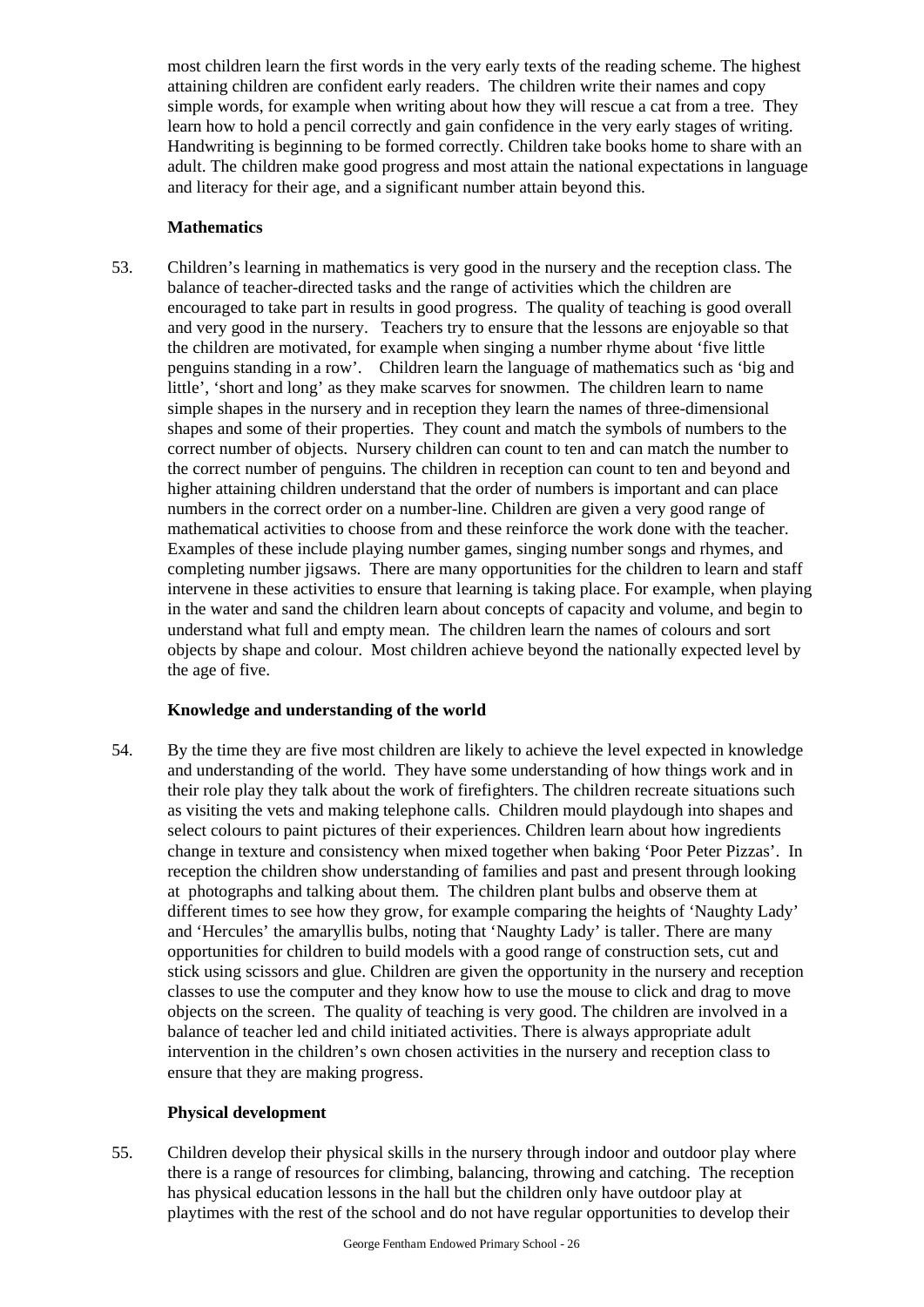skills on climbing or wheeled outdoor equipment. Teaching is good and the children make good progress in physical development in the nursery and satisfactory progress in the reception class. By the age of five most children are likely to achieve the national expectation in this area of learning. The reception teachers plan physical education lessons in the hall; to develop awareness of space and different types of movement and show a developing sense of safety. Children show a good awareness of space by not bumping into each other as they move around the hall. All children, including those with special educational needs, are well supported so that they make progress. The children in reception are able to dress and undress themselves. There are many opportunities to develop fine motor skills through the use of paintbrushes, pencils and scissors, as well as through joining together pieces when making jigsaws and models. The children are taught to hold a pencil correctly when writing.

# **Creative development**

- 56. Most children make good progress in their creative development and are likely to attain the national expectation by the age of five. The quality of teaching is very good. There is a good range of creative activities planned to promote this area of learning. Children in the nursery have many opportunities to paint, draw, and make collages using different textures and colours. In the nursery the children learn the names of colours and learn they can make other colours by mixing. By the time they enter reception most know a range of colours and can sort and match by colour. They mould using dough and make three-dimensional models with recycled materials and construction sets. The reception classroom is arranged to incorporate a role play area including a puppet theatre and this is well used by the children. Children learn a variety of songs and sing enthusiastically, as they learn the words and tunes. They have opportunities to listen to music and to play percussion instruments.
- 57. Booklets with very good information of what happens in nursery and reception are given to parents and in the nursery some parents stay to help and support the children in their learning. Parents are well informed of their child's progress and given good information on how to help them at home, particularly with reading.
- 58. There was positive report on under fives provision in the previous inspection. The under fives provision continues to be good overall and very good in the nursery.

# **ENGLISH**

- 59. Pupils achieve standards well above the national average. In the1999 tests for seven-yearolds, the percentage of pupils attaining or exceeding the national standard in reading (93 per cent) was well above the national average. The percentage of pupils attaining the higher Level 3 or above was also well above the national average. Attainment in writing was very high with 100 per cent of pupils attaining or exceeding the national expectation. However, only 7 per cent of pupils attained the higher Level 3 or above. The school has responded promptly to this and has made an improvement in writing in Key Stage 1 a priority.
- 60. In the 1999 national tests for eleven-year-olds, the percentage of pupils attaining the expected level (79per cent) was above the national average. The number of pupils reaching Level 5 or above (41 per cent) was well above the national average. These figures represent a significant success for the school as the cohort included a larger than usual number of pupils with special educational needs. These levels of attainment are above average when compared with the performance of pupils in similar schools.
- 61. Inspection findings confirm these levels of attainment at the end of Key Stage 1 and note an improvement at the end of Key Stage 2. Attainment at the end of both key stages is well above national expectations. These levels of attainment indicate that the school has improved its standards since the last inspection report in reading, writing, speaking and listening,.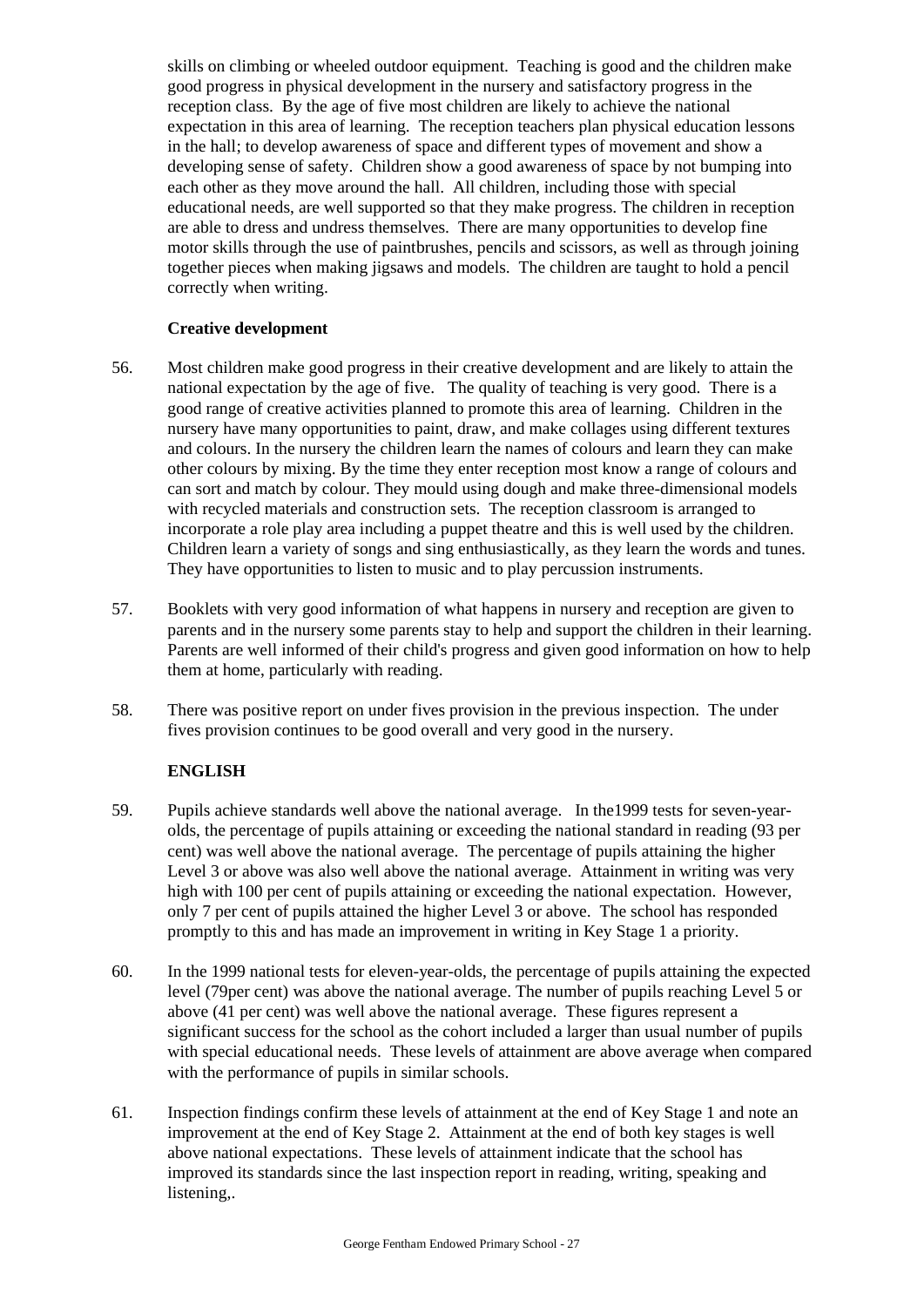- 62. The school has successfully implemented the National Literacy Strategy. In writing, pupils demonstrate an improving command of skills such as punctuation and sentence structure. In reading, pupils benefit from experiencing a widening range of reading material. They read more accurately and with greater confidence. Improvements are also evident in speaking and listening skills, where the emphasis on the development of pupils' oral skills is having a good effect. As teachers become more experienced in applying the scheme, they begin to see the need for flexibility and they are beginning to adapt it to suit the particular needs of their pupils
- 63. Throughout the school pupils with special educational needs make very good progress. They are set suitable tasks in reading and writing designed to help meet their specific needs and their progress towards specific targets is monitored carefully. Higher attaining pupils make good progress, particularly when they have sufficiently challenging work. Usually therefore, these pupils achieve levels that are well above average in all elements of the subject. There are no pupils with English as a second language.
- 64. Standards of speaking and listening are above national expectations at the end of Key Stage 1. Whether discussing a story, analysing a text or giving opinions about a topic the majority of pupils demonstrate very good vocabulary skills. They speak very well and state their opinions clearly. Pupils come into school with above average speaking and listening skills. Throughout the key stage, teachers work hard to provide their pupils with a wide range of imaginative tasks to help broaden their experience and increase their confidence even further. The youngest pupils role-play such activities as 'shops'. Older pupils act out plays, perform in assemblies and, at the end of lessons, report back to their classmates on what they have learned. By the time pupils leave the school at the end of Key Stage 2, standards in speaking and listening overall are well above national expectations. Most pupils speak confidently. They ask and answer questions readily, respond enthusiastically to literature and express themselves clearly. They learn to present information they have gathered from a variety of sources. Most literacy sessions end with a discussion about what pupils have learned during the lesson. Some pupils read out completed work and this reinforces learning and increases confidence. Speaking and listening skills are also used profitably to aid learning in other lessons such as a discussion about solving problems, in a religious education lesson in Year 6.
- 65. Standards in reading are also impressively high. At the end of Key Stage 1, pupils` attainment is well above national expectations. The majority of pupils read fluently and accurately books at a suitable level for their age group. They become adept at reading and following written instructions for their work. They recall well stories they have read and recall the main points of texts. In literacy sessions when sharing texts, pupils learn to combine a full range of reading cues, which they use effectively when reading independently. At the end of Key Stage 2 pupils have reading standards well above national expectations. Pupils read for pleasure and with considerable understanding. They have favourite books and authors and give informed reasons for their choices. They comment confidently on the differences in style between books and can answer questions which challenge their depth of understanding. Pupils use dictionaries and a thesaurus to aid their spelling and writing. The school works hard to build up a home-school reading partnership. The majority of parents support the school in this and this considerably aids their children's progress.
- 66. At the end of Key Stage 1, pupils' attainment in writing is well above national expectations. The school has responded to the low number of higher achievers in last year's tests by closely targeting the teaching of writing in Key Stage 1 and this has had a good effect. Pupils write stories, poems, diaries, factual accounts and instructions. Standards of spelling and punctuation are good. There are some very good examples of writing in which pupils use punctuation, including inverted commas. In literacy sessions the pupils demonstrate their knowledge of the sound and spelling system which they use to read and write in other subjects. Standards of handwriting are very good. However, pupils do not always use their best handwriting skills, acquired consistently in handwriting lessons, when working in other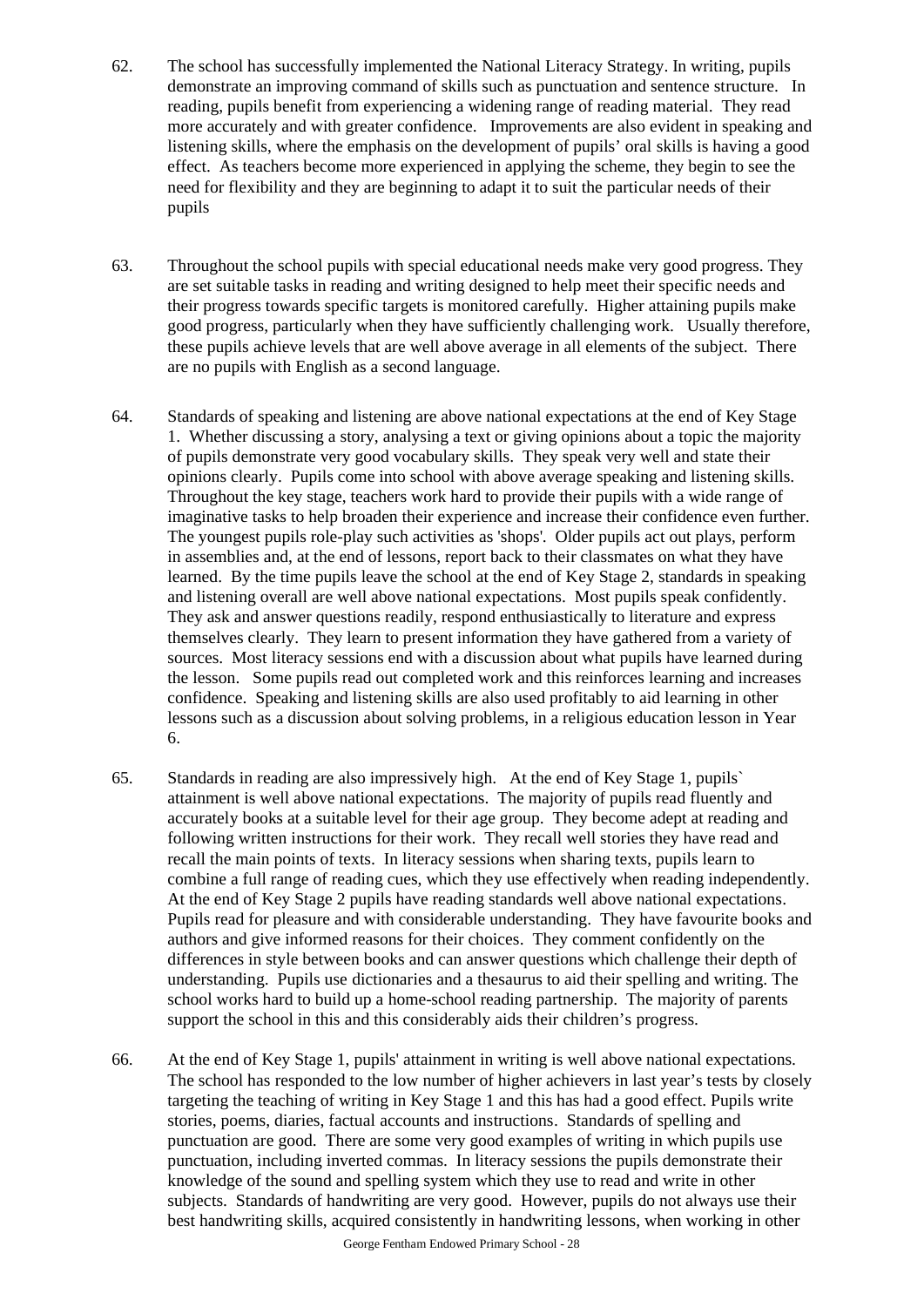subjects. By the age of eleven, writing standards are well above what is expected nationally. Pupils write in a range of styles for a variety of purposes, including stories, poems, scripts and reports. There are some good examples of extended writing in English. Pupils develop, organise and communicate ideas, for example, in their book reviews. A significant number of pupils write in linking paragraphs. Pupils' spelling of regular and irregular words is usually correct and they use punctuation to good effect. Standards of handwriting and presentation at Key Stage 2 are very good overall. While most pupils use joined, neat writing, this is not consistent in all classes in all subjects.

- 67. The quality of teaching is never less than satisfactory and is good or better in three-quarters of lessons. In one third of lessons, the teaching is very good. Where teaching is very good lessons are characterised by brisk pace, challenging tasks, and high expectations of pupils' work and behaviour. This ensures that learning of high quality takes place. In these lessons, pupils make good and sometimes very good progress in their learning. For example, in a very good lesson in the reception class, pupils use shopping and role-play to learn about the need to write lists. Teachers have good knowledge and understanding of the subject. They present their pupils with an interesting range of texts for analysis and expect them to respond in a mature and sensible way. In these lessons teachers have very high standards. They have high expectations of their pupils and pupils respond accordingly, ensuring that very effective learning takes place. They teach the appropriate programmes of study effectively and help to extend pupils' skills in subjects across the curriculum. Where teaching is less effective there is too little use made of information gained from assessments to target the work accurately for pupils` of differing abilities. Activities are too general and do not have a sharply focused learning target.
- 68. Teachers work hard to ensure that the majority of pupils make good progress in speaking and listening. They take care to use appropriate vocabulary and terminology in lessons in other subjects, such as science and art. They have high standards and insist on pupils speaking well and listening carefully. This ensures that good learning takes place. Pupils in Year 3 discuss rules for behaviour in small groups and nominate a member of the group to report back their ideas. This has to be done clearly and well whilst the remainder of the class listens carefully.
- 69. The Literacy Hour is well taught in both key stages. The strong focus on reading ensures good progress. The school allocates additional time to reading activities and teachers monitor the progress of pupils very carefully. Group reading sessions ensure that pupils develop their comprehension skills effectively. Where parents support the school by hearing them read at home, the pupils make better progress. The good teaching ensures good progress in developing the pupils' writing skills. Pupils learn to adapt their writing for different audiences whether responding imaginatively to a poem about a dragon, composing a newspaper article or writing about their visit to York. Pupils make good use of planning, drafting, revising and proof reading before producing a final clear copy of their work.
- 70. Where the pupils' learning is less effective, the teachers do not mark the pupils` work so as to suggest how they might improve their work. The use of support assistants is not consistent. In some lessons they are deployed efficiently and they make a major contribution to pupils` progress. In a minority of lessons, they are under-used and their talents wasted.
- 71. The co-ordinator analyses the results of the school`s testing procedures and sets targets for improvements. She also monitors her colleagues` planning and checks on pupils` completed work.

# **MATHEMATICS**

72. Pupils achieve standards well above the national average at the age of seven and by the time they leave the school. In the 1999 tests for seven-year-olds, the percentage of pupils (89 per cent) attaining or exceeding the national standard in mathematics was well above the national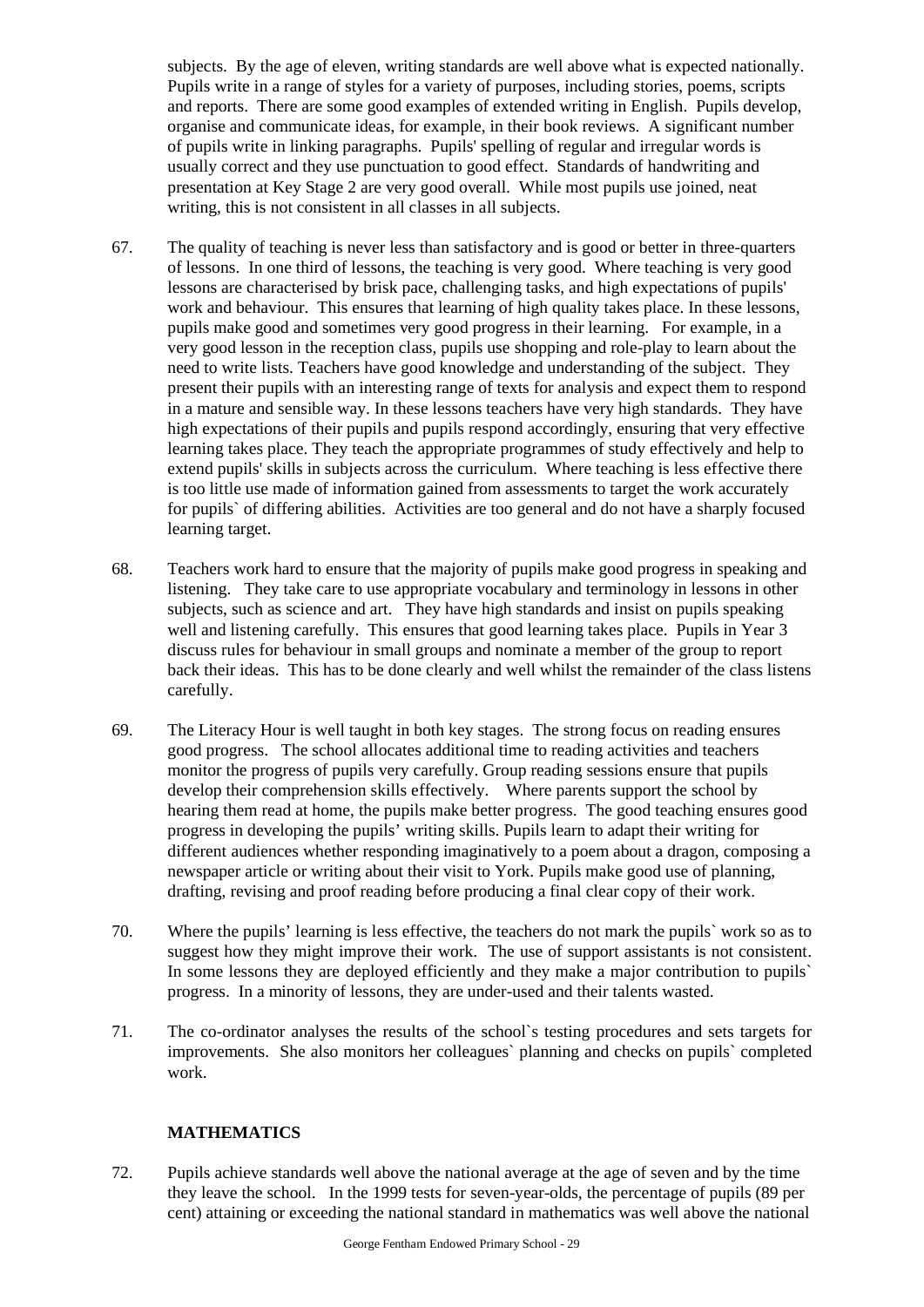average. The percentage of pupils attaining the higher Level 3 or above (33 per cent) was also well above the national average. These results are above average in comparison with pupils from similar backgrounds.

- 73. In the 1999 national tests for eleven-year-olds, the percentage of pupils attaining the expected level (86per cent) was well above the national average. The number of pupils reaching Level 5 or above (41 per cent) was also well above the national average. These results are above average when compared with the performance of pupils in similar schools.
- 74. These levels of achievement are confirmed by the inspection findings. Standards over the last three years have been consistently higher than the national figures. The boys have been performing well above boys nationally and the girls have been performing better than girls nationally. Standards of attainment have improved since the last inspection. The introduction of the Numeracy Strategy is having a marked impact on the pupils' ability to calculate mentally and the school is well placed to see standards rise even higher.
- 75. Mathematics is consistently well taught throughout the school. In the reception class, pupils can count up to 20 and the higher-attainers can count up to 100. Pupils recognise numbers and place them in the correct sequence on a number line. They count forwards as well as backwards and the more able pupils are beginning to distinguish between odd and even numbers. Pupils respond well to the teaching that has pace and high expectations. The teacher uses a range of strategies to motivate the pupils and to keep them thinking such as rhymes and number lines.
- 76. This good practice is evident throughout Key Stage 1. The teachers have a good understanding of the framework of the Numeracy Strategy and are well organised. Their planning is thorough and lessons are conducted at a brisk pace which holds the pupils' attention and enables them to make good progress. Teachers make good use of questions which are open-ended; for example, "How can we find out if there are more blue cubes than yellow ones?" Teachers constantly reinforce the language of shape. When pupils are engaged in group work, the tasks set are well matched to the different ability levels within each class. This enables all pupils to be challenged and to make progress. Pupils with special educational needs are well supported by extra adult support and by the carefully considered use of resources. Towards the end of the key stage, most pupils have a good awareness of place value and work confidently with simple mathematical equations such as  $8+?+9=20$ . Very effective planning ensures that the team teaching makes the best use of adult support and detailed on-going assessments are made to record the progress of the pupils.
- 77. In Key Stage 2, pupils learn the language of position and direction. They respond well to the imaginative teaching which makes good use of the hall to enable the pupils to explore direction in a series of practical exercises. Pupils clearly explain why "north-east" is so called and show a developing understanding of angles and terms such as "clockwise" and "anti-clockwise". The teacher makes good interventions to enable the pupils to add precision to their mathematical language. As pupils progress through the key stage, the teaching makes more demands on the pupils to improve their mental agility. Teachers effectively convey to their pupils that methods of calculation vary and pupils are taught that certain strategies are more appropriate for different situations, but there is no one single definitive method. As a result, the pupils are becoming very inventive in devising alternative methods of solving number problems. In upper Key Stage 2, pupils are presented with challenging work that enables them to understand decimal fractions and equivalent fractions. They can carry out long multiplication and division calculations and check their answers with pocket calculators.
- 78. Teachers give clear explanations and use the introductory and plenary sessions to good effect to reinforce learning. Teachers provide good feedback to pupils and insist on the correct terminology in the pupils' responses. Where the learning is less effective the teachers do not mark pupils` work in such a way as to give the pupils an indication of how they might improve. Adult support is well used in Key Stage 1 to enable groups of pupils of different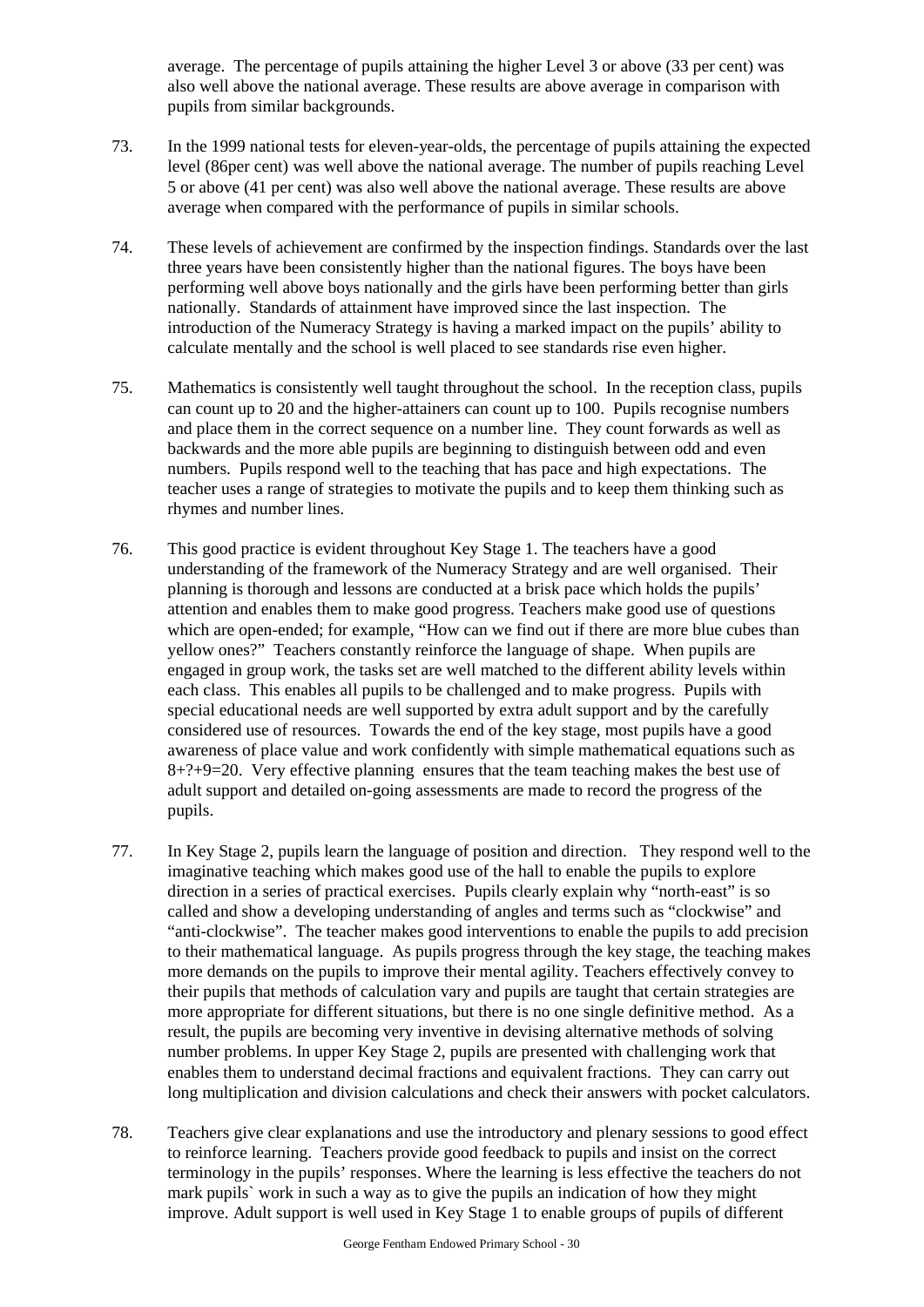abilities to make good progress. Teachers in Key Stage 2 have equally large teaching groups, with a wide spread of ability but do not have the same support.

- 79. Mathematics is used well across the curriculum to support learning, particularly in science, history and geography. When conducting a study of the River Blythe, pupils were successful in measuring the speed of flow as well as drawing graphs to show the depth of the river at different points. Younger pupils use their knowledge of weight and time when preparing pizzas.
- 80. The co-ordinator has ensured that the Numeracy Strategy has been successfully implemented and that mathematics is well resourced. Assessment information is used effectively to provide clear targets for the achievement of different groups of pupils. The co-ordinator recognises that there is scope for the greater use of information technology and open-ended investigative work to support learning.

# **SCIENCE**

- 81. In the teacher assessments in 1999, the proportion of pupils attaining the national expectation, was in line with the national average. Attainment at the higher Level 3 was well above average. The attainment of eleven year old pupils in the 1999 national tests was in line with the national average, but below average when compared with pupils from similar schools.
- 82. By the end of Key Stage 1, pupils have a basic understanding of electricity and can construct a simple circuit. They investigate and classify objects made from the different materials and sort them into groups. Pupils identify and name the major parts of plants. They are learning that they need exercise and a good diet to keep healthy. Most pupils are developing an understanding about fair testing and are able to say when a test might be unfair. By the end of the key stage most pupils understand that soil is made up from different materials. They use magnifiers to observe closely and separate out stones, fragments of plants and animal remains. They record their observations and are able to communicate their understanding in drawings, through talking about what they have done and in simple sentences. Pupils are also able to collect data and display information in charts and in class webs.
- 83. By the end of Key Stage 2, pupils are able to carry out investigations planned by the teacher. They can make predictions and can carry out a fair test and know how to change one variable. For example in Year 3 they know they must only change the material and keep other variables constant when investigating insulation. Pupils can identify and name the key parts of plants. By Year 6 the pupils name and locate organs of the body and describe their functions. They know about the life processes and that all animals and plants eat, breathe, grow and reproduce. They name bones in the skeleton and the muscles surrounding them. Pupils describe the differences between solids, liquids and gases. They can separate mixtures through filtering, dissolving and evaporation. The pupils use equipment well but are frequently over-directed by the teachers. The pupils are able to observe carefully and make accurate measurements as they carry out investigations and record their findings. Higher attaining pupils suggest reasons for their findings and draw conclusions. Older pupils have a good understanding of the investigation process and can record their results in a variety of ways. However, they are frequently directed by the teacher in how to record. This restricts the opportunities for pupils to select how they record or choose the method which they themselves consider to be the most effective in conveying their results.
- 84. Pupils in both key stages have experienced a good range of experimental work, but much of it over-directed by the teachers. Literacy and numeracy skills are used well to record the results of investigations in writing and charts. Lower attaining pupils are well supported in science lessons and they can record their work and make progress. In Key Stage 2 pupils use their mathematics to record results and present data. By the end of the key stage pupils use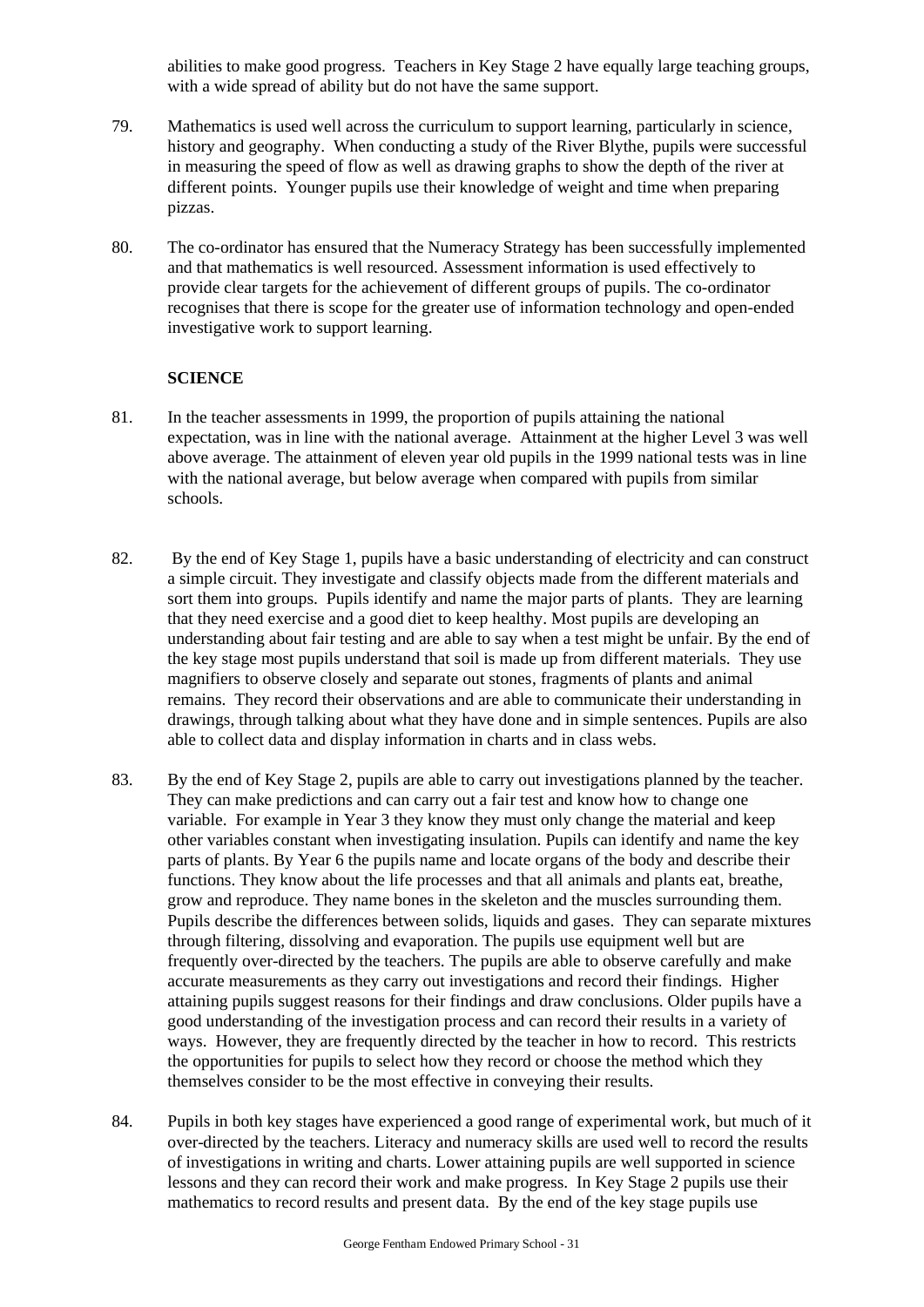reference books to seek information and are beginning to use information technology for research and to present information.

- 85. The quality of science teaching is satisfactory overall with some good teaching observed. One lesson in early Key Stage 2 was very good and only one unsatisfactory lesson was observed. In the most effective lessons, the teaching is lively and there is good pupil participation and motivation. The teacher is aware of all the pupils and assesses their understanding through effective questioning. Pupils are actively drawn into discussions and investigations. Teachers have high expectations of pupils' work and behaviour. Lesson planning is generally good; it is detailed and identifies what the pupils will learn in the lesson. Materials are well prepared, the pace of the lessons is brisk and all pupils are involved. Pupils are supported where appropriate and given positive feedback. Teachers provide opportunities for pupils to feed back to the class what they have learned and this increases their understanding and confidence. Homework in science is used well to extend classroom teaching and learning.
- 86. In the less effective lessons the work is over-directed and lacks challenge. Questioning is used less effectively and pupils are given few opportunities to offer suggestions as to how they could investigate or record results. The pace is slow and time is not well used. This results in pupils being off task. There is scope for greater use to be made of information technology to support teaching and learning. Where the learning is less effective the teachers do not mark pupils` work in such a way as to show the pupils how they might improve. Assessment information is satisfactory although it is not used sufficiently to plan activities for pupils of differing attainment. In many lessons pupils are given the same tasks, with the lower ability pupils given extra support.

# **ART**

- 87. In Key Stage 1, pupils make satisfactory progress; this is apparent in the work produced in lessons and in displays around the school. Their achievement is similar to that of other seven year olds.
- 88. Pupils build up their knowledge and understanding of a variety of media and techniques. They learn to control their brush strokes and show an understanding of the use of colour in their portraits of animals. Pupils learn the techniques of collage when working together, for example, on the faces of lions and tigers. They fold, cut and tear paper to create different effects. Older pupils in the key stage have experience in working in three-dimensional forms when working with clay. They fashion clay into a series of snakes to make coil pots or shape the clay to form features such as eyebrows, noses and lips when making a mask.
- 89. In Key Stage 2, the pupils make satisfactory progress. They have the experience of working with a range of materials in two- and three-dimensional forms. In Year 6, in a project involving the expertise of a specialist art teacher from a local secondary school, the pupils made ceramic gargoyles and complex designs in their batik work. However, work of this high standard is not always a feature of the pupils' artwork in Key Stage 2. Art is used effectively to support work in other subjects such as history. For example, pupils in year 4 paint mosaic pictures in the style of the Romans, but the skills of observational drawing and art appraisal are not consistently taught.
- 90. The attitude of the pupils towards their work is good overall. In Key Stage 1, where the teachers have good subject knowledge and present the pupils with a range of stimulating activities, it is very good. Here they work with obvious enjoyment, talk about their work with enthusiasm and show satisfaction with the outcome of their efforts. The quality of teaching is good in Key Stage 1. The teachers establish a purposeful atmosphere and are very successful in motivating their pupils. They have established good relationships with their pupils and use introductory sessions effectively to explain the techniques to be used. They are well aware of the learning needs of the different groups in their class and lessons are conducted at a good pace. Throughout the school, the teachers maintain good standards of discipline, and effectively link art to other subjects, particularly science and history. Very few of the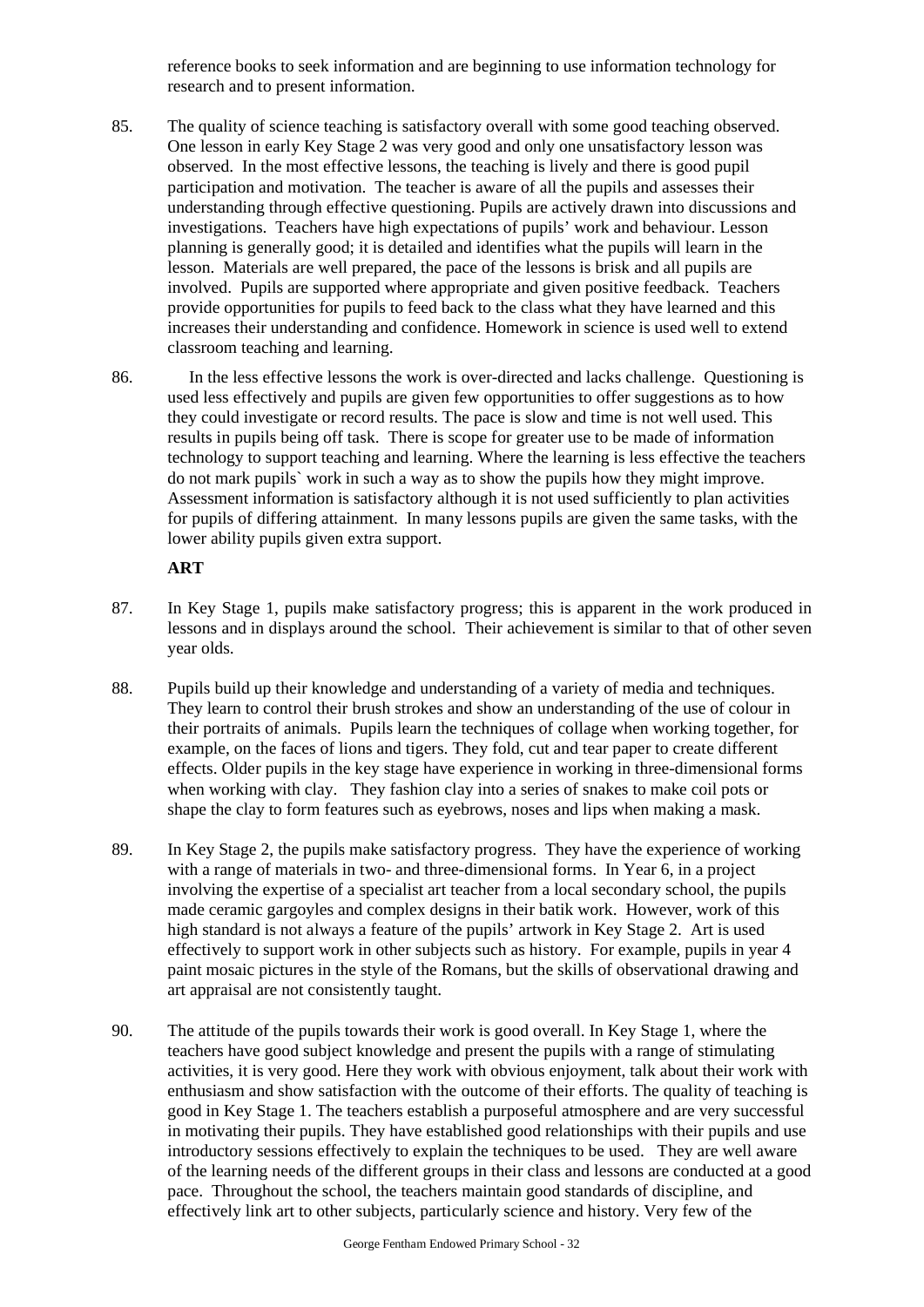teachers use information technology to support learning. However, in one very good example, pupils used a digital camera on a field trip to York and then carefully expanded the photographic images with closely observed drawings.

91. The display of pupils' artwork is used effectively to create a stimulating learning atmosphere in the classrooms and corridors.

# **DESIGN AND TECHNOLOGY**

- 92. Standards in design and technology are average at the end of both key stages. Pupils gain experience of working with a range of materials and tools and design and make models, which are usually linked to topic work in history or geography.
- 93. By the end of Key Stage 1, the pupils have worked with a range of construction sets, card, paper, textiles and recycled materials as well as food. The youngest pupils complete simple design drawings and make a mechanism to rescue the cat from the tree. In all classes the pupils learn about hygiene and how to use tools when making biscuits and other simple food dishes. In Year 2, pupils make Victorian cross stitch samplers linked to their history topic and mobiles linked to their work about overseas locations. Pupils learn different ways of joining materials by sewing, gluing, and combining.
- 94. In Key Stage 2, the pupils work is more directly linked to topic work in history and geography, such as Ancient Greek vehicles using wheels and axles and a frame. In Year 4, pupils learn to draw designs using accurate measuring skills when making Celtic roundhouses. They use reference books to find out about the roundhouse construction, for example the doorways and how the centre posts need to be strong enough to hold the thatched roof. In Year 5, the pupils use a shoebox to make a model rainforest linked to work on the Amazon rainforest. They also make fruit salads and design a recipe using rainforest foods. Work about structures is based on the history topic work about the Tudors. In Year 6, the pupils design and make board games with three-dimensional aspects. They also make powered vehicles as part of a car project.
- 95. There is insufficient evidence to make a judgement on the quality of teaching. Planning for design and technology covers all aspects of mechanisms, systems and materials. The weakness is that although linking design and technology to topic work gives a context for the work, this does not ensure that pupils are progressing in understanding of designing or in the skills they use. The planning does not identify a clear progression in skills, knowledge and understanding or in using more appropriate materials as pupils get older.

# **GEOGRAPHY AND HISTORY**

- 96. During the inspection it was only possible to observe one history and two geography lessons. These lessons and the evidence from the samples of pupils' work, planning, displays and discussions indicate that standards in both history and geography are well above average. Standards have been maintained since the previous inspection.
- 97. History and geography topics identify the skills and concepts to be taught. This results in pupils having a good knowledge and understanding of historical events and the environment.
- 98. In geography, pupils in Key Stage 1 are interested in learning about their locality. They use the computer to design a village and add features such as houses, shops, railway lines and trees in a simple layout. By the end of the key stage older pupils are familiar with other countries and study the geography and culture of Arizona in detail.
- 99. By the end of Key Stage 2, the pupils are able to report on travel from Birmingham Airport. They can locate various destinations around the world on an atlas and a globe. Pupils study their own locality of Hampton and the river. They increase their understanding of other places and cultures when studying the Amazon rainforest in Brazil. They can discuss the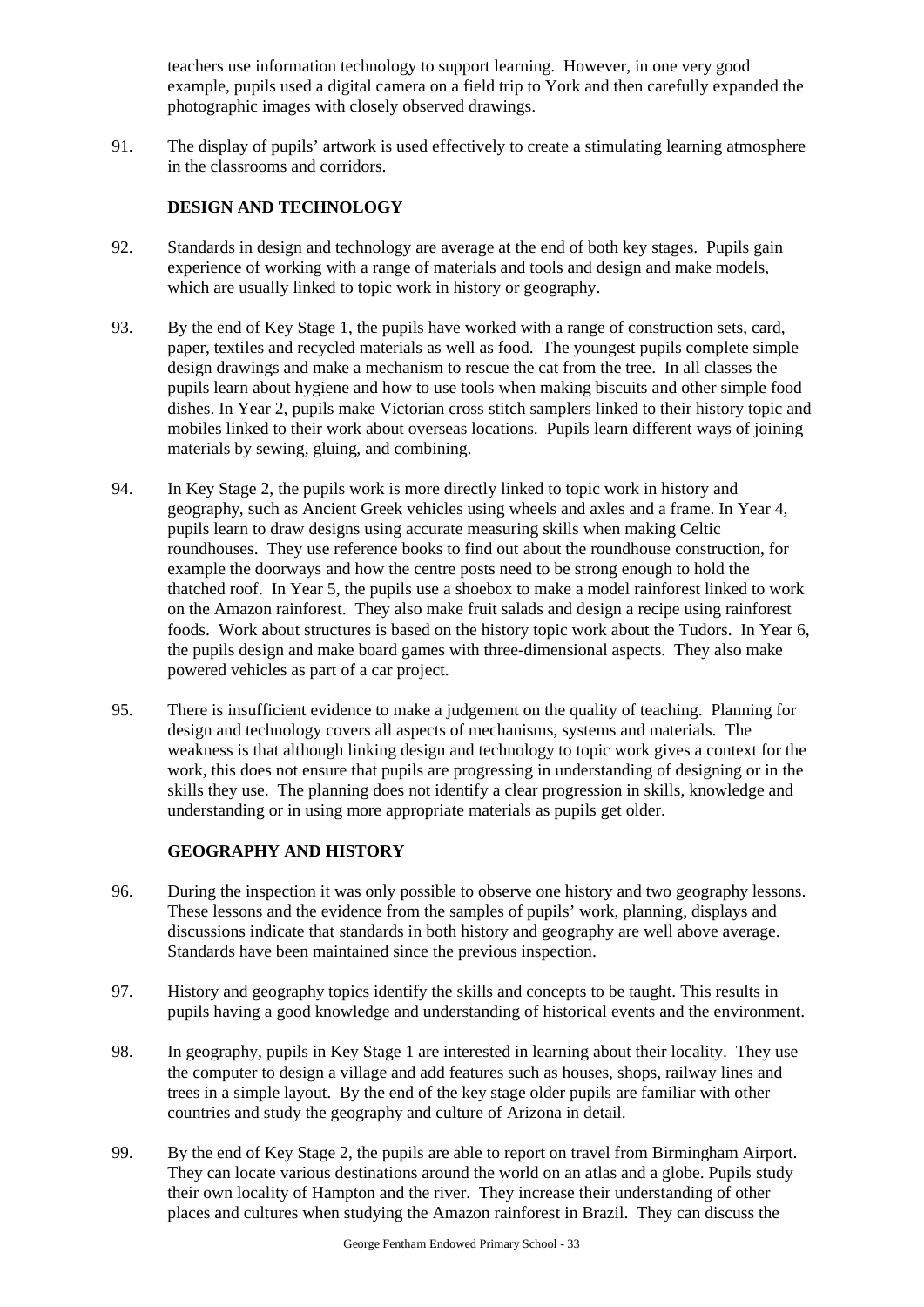traditional methods of hunting and gathering food and are developing an understanding of ecology and environmental impact. They compare the traditional methods and know that the Amerindian lifestyle leaves no lasting damage on their environment and compare this with hunting and farming methods which have the opposite effect.

- 100. In history the Key Stage 1 pupils gain understanding of chronology and can use a timeline to identify significant events. The youngest pupils can sequence stories and older ones sequence their own lives and recall their own memories after listening to the story of the 'Patchwork Quilt'. By the age of seven the pupils have a good understanding of 'then' and 'now' and are able to contrast objects from the past and talk about very old and new toys.
- 101. These concepts are further developed and by the end of Key Stage 2 pupils have studied different times through topics such as Ancient Greece, the Romans, Tudors and Britain since 1930. The pupils are able to make more detailed time lines and have a good understanding of the sequence of events. They gain understanding of the significance of historical evidence and use primary and secondary sources to aid research including talking to older generations, reference books, artefacts, CD-ROM and the internet. They gain insight into the importance of different points of view, for example when studying social changes which have taken place since the 1930s, in particular post war Britain, and reasons for those changes. The pupils are able to debate such issues as the impact of the oil crisis in the 1970s and the work of equal rights campaigners.
- 102. Teaching in the lessons observed was satisfactory or good. Less effective learning was the result of teaching where the presentation lacked enthusiasm although the teacher's subject knowledge was good. All teachers provide a very good range of resources to support the work in progress. Planning is good and identifies the objectives of the lessons. Teachers inform the pupils of the lesson objectives, and in the best lessons the style of presentation gains the pupils' interest and motivates them.

# **INFORMATION TECHNOLOGY**

- 103. The standards achieved in information technology are broadly average. In the last inspection, pupils' attainment was considered to be above average.
- 104. The school has recently undergone a building programme and is developing a computer suite to ensure that all classes have access to skills teaching in information and communication technology.
- 105. At the end of Key Stage 1, the pupils' attainment in information technology is broadly average. Pupils have good mouse and keyboard skills. They know basic word processing functions and are able to print out and save their work. Pupils are learning to change the font and size of the text. They use a range of programs to support their work in literacy and numeracy.
- 106. Attainment at the end of Key Stage 2 is average in word processing and data handling and average overall in controlling and modelling. The majority of pupils have experience of using computers at home and this has helped them to achieve their present standards. Pupils can discuss different ways of presenting information and the advantages and disadvantages of using computers compared with other methods of working. The school is connected to the Internet and higher attaining pupils can access this when researching for their topics and some pupils use electronic mail at home. The pupils' word-processed work is enhanced by the use of digital photographs and clip art. Higher attaining pupils can move easily between programs. All pupils are learning and developing skills in using the computer, particularly to support their work in literacy and for history and geography research work. There are opportunities to collect and display data in charts and graphs and to produce spreadsheets in mathematics.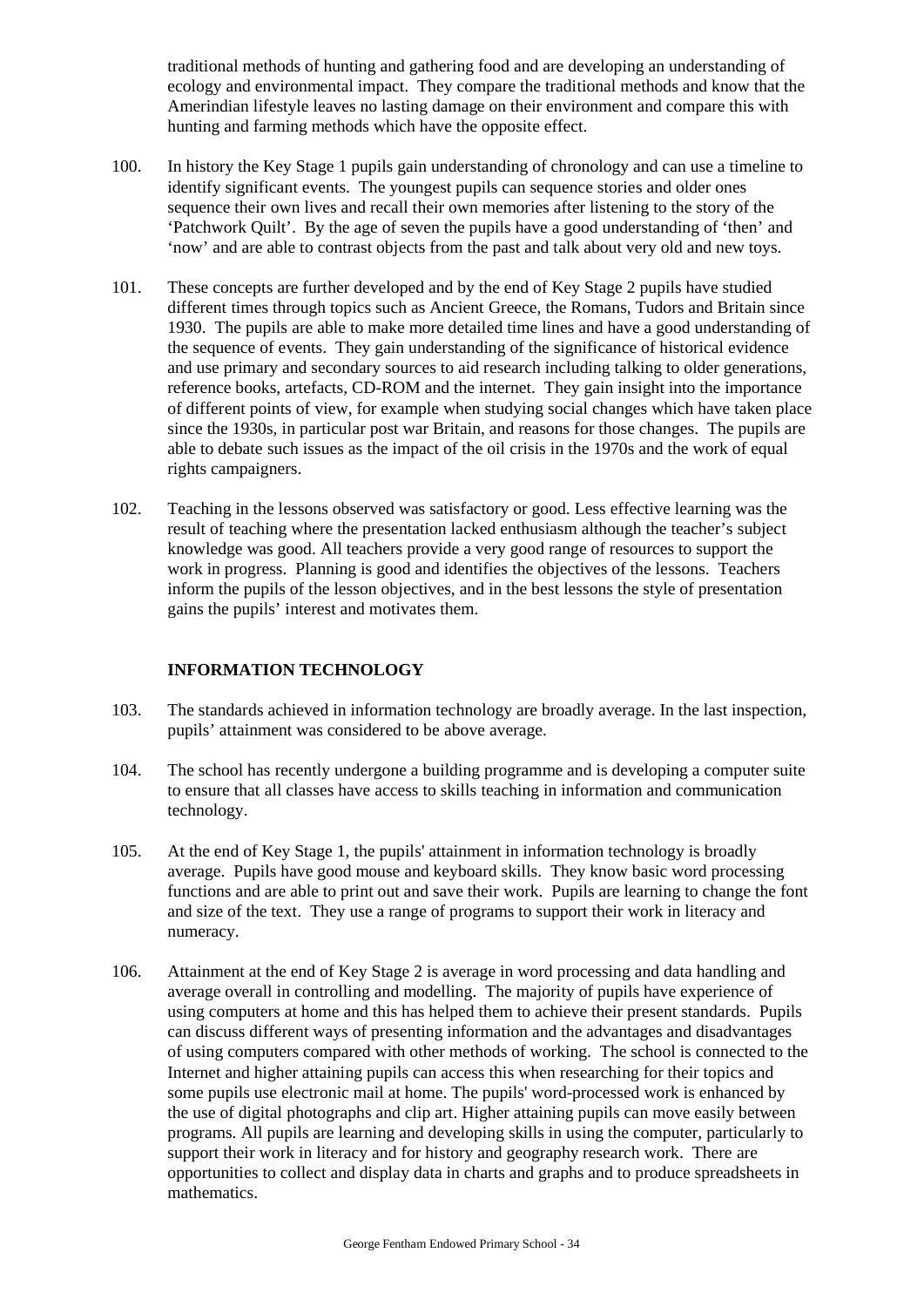- 107. Very good use is made of information technology to enhance the attainment of pupils with special educational needs, particularly to support teaching and learning in literacy and numeracy. The progress these pupils make in a short time is very good and they gain in motivation and self-esteem as well as in attainment. Higher-attainers are given challenging work using computer programs. Pupils are often to be found working on the computers in their own time without the need for close supervision.
- 108. Information and communication technology is taught as a discrete subject and it is used well to support the work in other subjects particularly literacy. Planning identifies the learning targets for each year group and the software to be used. The school is making good progress in the development and use of information technology to enhance teaching and learning in computer skills and to support and extend work in other subjects. The capacity for further improvement is very good.

# **MUSIC**

- 109. Overall standards in music are well above average in Key Stage 1 and above average in Key Stage 2. The quality of pupils' singing is above average at the end of both key stages. Many of the pupils who are able to take advantage of the individual instrumental tuition provided in the school become highly skilled musicians for their age. There has been an improvement in standards since the last inspection.
- 110. The youngest pupils learn to keep a steady beat and to sing a variety of songs related to the topics they study. As they progress through Key Stage 1 they learn to identify long and short sounds, to keep a steady beat and to make long and short sounds using voice and percussion. By the end of Key Stage 1 the pupils' experiences of music become wider. They learn Indian songs and can identify crotchets and quavers. They learn to create chords using three notes and to denote loud and soft notes. They learn to create symbols to depict sounds.
- 111. Pupils in Year 3 learn effectively about pitch and structure. They explore sounds and learn to improvise. Their listening and appreciation skills are enhanced by listening to pieces such as Holst`s "The Planet Suite." In Year 4 pupils further their knowledge about pitch and create a rondo with pitched sounds. In Year 5 pupils learn about dynamics and tempo and become familiar with terms such as timbre, duration and texture. End-of-key stage pupils use their accumulated musical expertise in creating sound pieces and in responding to recorded music. Through a close adherence to a published scheme of work the pupils are introduced to a wide variety of music from many cultures and ages. This broadens their musical experience and aids their cultural development.
- 112. Teaching is good in Key Stage 1 and satisfactory in Key Stage 2. In Key Stage 1 the specialist music teacher displays very good subject knowledge. This gives the pupils confidence and aids their learning. For example, in a lesson with the youngest pupils on high and low pitch, the teacher was able to use her own voice expertly to guide the pupils' performances. The best lessons were conducted at a very good pace and this kept the pupils interested and involved. They enjoy their music lessons and there is a progressive and systematic development of musical skills. Where the teacher's subject knowledge was not so secure, as in some lessons in Key Stage 2, there was a lack of confidence and the pace of lessons was slow. Overall, teachers are well organised, plan their lessons carefully and use the school's good supply of musical instruments well. Where teachers have very high expectations of their pupils' performance, they are rewarded with very successful learning.
- 113. Music is enriched by a wide range of extra-curricular activities such as choirs and recorder groups. There is also a wide range of instrumental tuition available that is frequently demonstrated to parents and friends of the school in musical events. The pupils sing to various groups in the local area and this contributes to their social development.

# **PHYSICAL EDUCATION**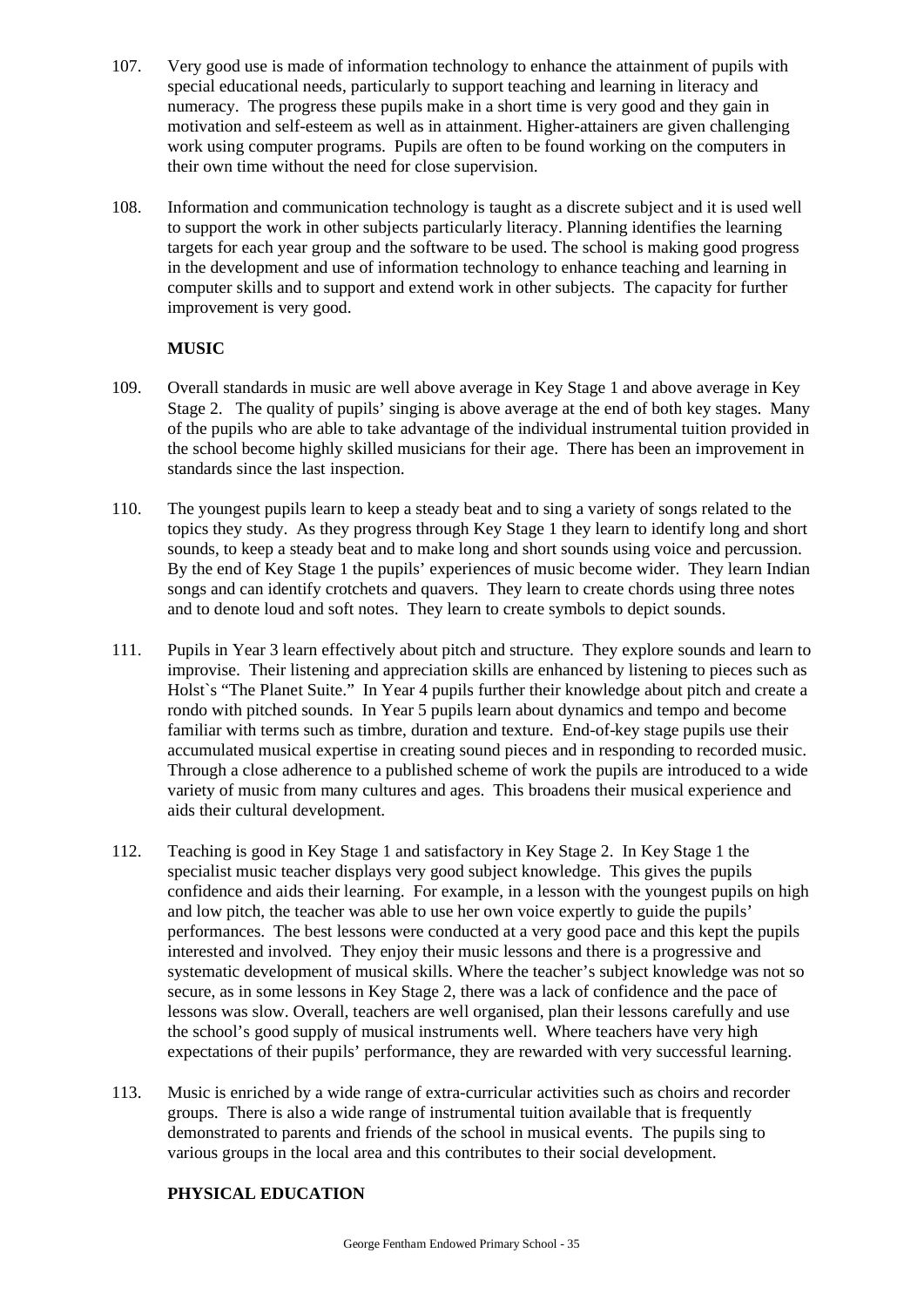- 114. Standards in physical education are above expectations in both key stages. The school has maintained the good standards in physical education in Key Stage 1 reported in the last inspection. There has been an improvement in standards in Key Stage 2. Most pupils achieve standards appropriate to their age and a significant number exceed these standards. There are lessons in dance and gymnastics.
- 115. Pupils in Year 1 explore mood and character in dance. When listening to a poem about a robin they begin to explore a variety of movements and retell the story in dance. They cooperate very well and learn to share the space well when performing a wide variety of movements. End of Key Stage1 pupils learn to perform a sequence of actions using basic body movements. They transfer these skills to a wide range of apparatus, which they assemble and put away themselves. End of Key Stage 2 pupils use dance to express character in movement; interpreting a piece of music called "Oxygene" they work with others to develop a narrative. They remember well a piece they have entitled "Alien" from a previous lesson and practise and refine it.
- 116. The majority of pupils reach good and sometimes very good standards overall as they develop and improve their skills. There is equal access to all activities and the majority of pupils make good progress in developing the basic skills. Lessons in dance lead to a refinement of movements, improvement in physical control and appreciation of space. Pupils benefit from a range of well thought out activities each designed to offer them further challenge. In swimming lessons pupils develop confidence in the water and improve their strokes. Swimming lessons take place at a local pool and the school has a good record in ensuring most pupils swim 25 metres unaided by the time they leave the school.
- 117. Involvement in the `Tops` scheme has assisted the school in teaching a wide range of games. The school also provides a very good range of extra-curricular opportunities, including competition with other schools. Both boys and girls have opportunities to make progress in developing appropriate skills in out-of-school clubs in athletics, cross-country, rugby, netball, soccer and short tennis. Pupils gain experience of orienteering by using the school's own orienteering trail and the opportunity to participate in outdoor activities is provided at the residential visit centre in Wales.
- 118. Pupils` learning is assisted by a wide variety of factors. Teaching is never less than satisfactory; two thirds of lessons are good. In the most effective lessons the teachers demonstrate good subject knowledge, plan their lessons effectively and have high expectations of their pupils. They give the pupils every opportunity to practise and to improve. Activities are well planned and ensure the progressive development of skills. They have a high level of challenge and inspire pupils to work hard. Teachers are determined to achieve high standards and will settle for nothing less. They use pupil demonstrations very effectively to assess performance and to help pupils to improve. For instance, pupils in a Year 1 class demonstrate how a robin would hop and how a cat would crawl. Their teacher effectively picks out the strong points of the demonstrations to show pupils how to improve. Older pupils are shown how to assemble a wide range of apparatus for the lesson with due attention to health and safety. They are then able to arrange the equipment in a very mature and sensible way. Teachers make the most of the school's good facilities for physical education to plan exciting and challenging lessons.

# **RELIGIOUS EDUCATION**

119. The pupils' attainment in religious education is above average at the end of both key stages. By studying a carefully chosen series of themes the pupils learn about Christianity and acquire a knowledge and understanding of its origin, content and development. They are aided in this by the school's close ties with the local church. They also learn about the other principal religions found in the United Kingdom, Sikhism, Judaism, Islam and Buddhism. In seeking out similarities and contrasts between the various religious practices they deepen their understanding of the nature of religious belief and the spiritual dimension of life.